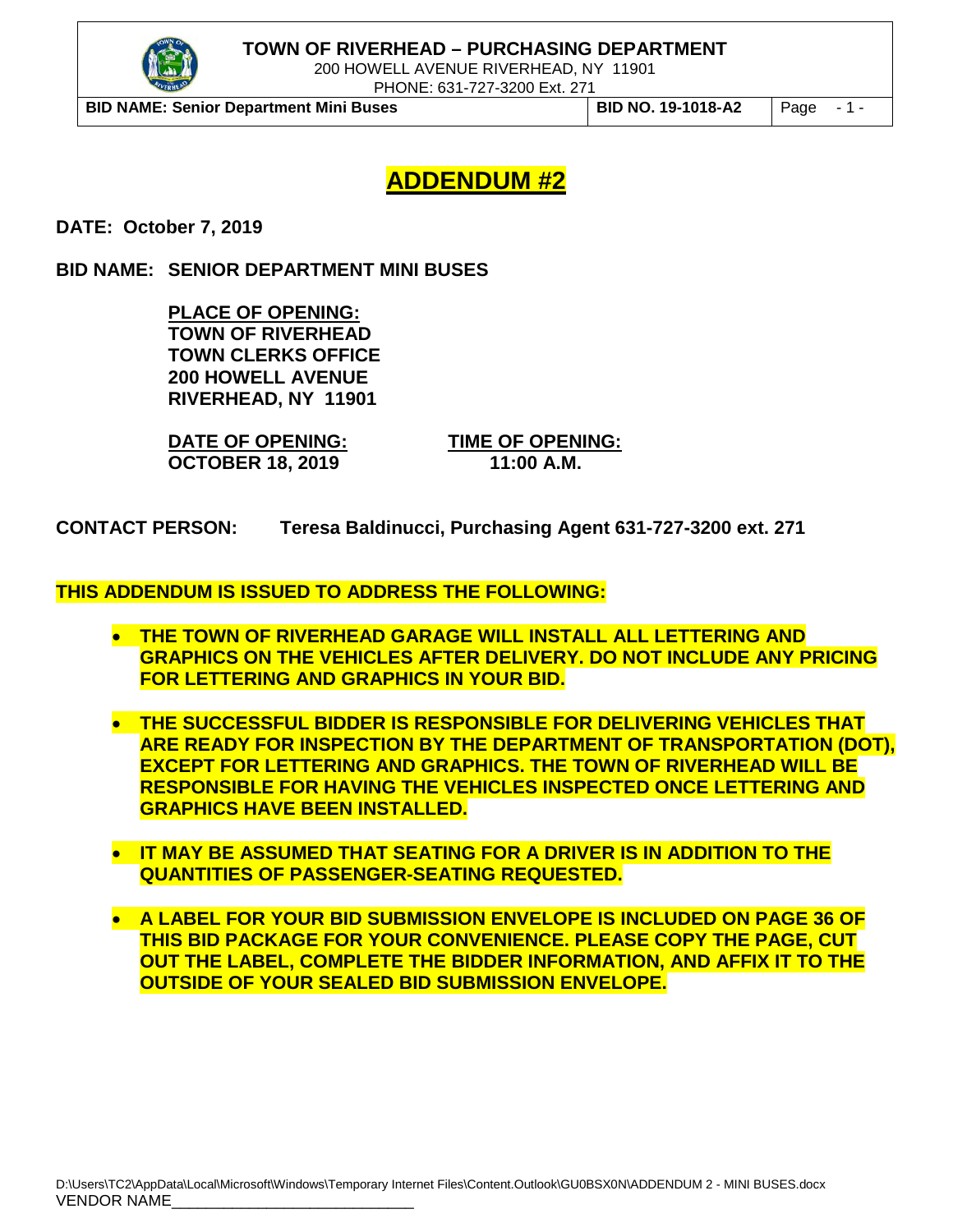

200 HOWELL AVENUE RIVERHEAD, NY 11901

PHONE: 631-727-3200 Ext. 271

**BID NAME: Senior Department Mini Buses BID NO. 19-1018-A2** Page - 2 -

# **INVITATION TO BID**

**DATE: October 7, 2019**

**NOTICE IS HEREBY GIVEN THAT SEALED PROPOSALS ARE SOUGHT AND REQUESTED FOR THE FOLLOWING:**

**BID NAME: SENIOR DEPARTMENT MINI BUSES**

**PLACE OF OPENING: TOWN OF RIVERHEAD TOWN CLERKS OFFICE 200 HOWELL AVENUE RIVERHEAD, NY 11901**

**DATE OF OPENING: TIME OF OPENING: OCTOBER 18, 2019** 

**CONTACT PERSON: Teresa Baldinucci, Purchasing Agent 631-727-3200 ext. 271**

#### **IMPORTANT NOTICE- BID DISTRIBUTION**

**The TOWN OF RIVERHEAD officially distributes bid documents from the TOWN OF RIVERHEAD website at [www.townofriverheadny.gov](http://www.townofriverheadny.gov/) . Copies of bid documents obtained from any other source are not considered official copies. Only those vendors who obtain bid copies from the TOWN OF RIVERHEAD are guaranteed to receive addendum information, if such information is issued.**

**If you have received this document from a source other than the TOWN OF RIVERHEAD, it is recommended that you obtain an official copy.**

**VENDORS MUST SUBMIT BID IN SEALED ENVELOPE DELIVERED TO THE TOWN CLERK, TOWN OF RIVERHEAD, 200 HOWELL AVE., RIVERHEAD, NY 11901**

**PLEASE PRINT ON THE FACE OF ENVELOPE: 1) NAME & ADDRESS OF BIDDER**

**2) BID NAME & NUMBER**

**3) BID OPENING DATE & TIME**

**It is the bidder's responsibility to read the attached Bid Specifications and GENERAL CONDITIONS, which outline bidding rules of the TOWN OF RIVERHEAD Purchasing Department. Upon submission of bid, it is understood that the bidder has read, fully understands and will comply with said GENERAL CONDITIONS and specification requirements. The TOWN OF RIVERHEAD requires that this document be returned intact, that it be signed by an authorized representative, and filled out completely. PLEASE DO NOT REMOVE ANY PAGES FROM THIS BID PACKAGE. Therefore, PLEASE MAKE A COPY OF BID DOCUMENT FOR YOUR RECORDS. Thank you.**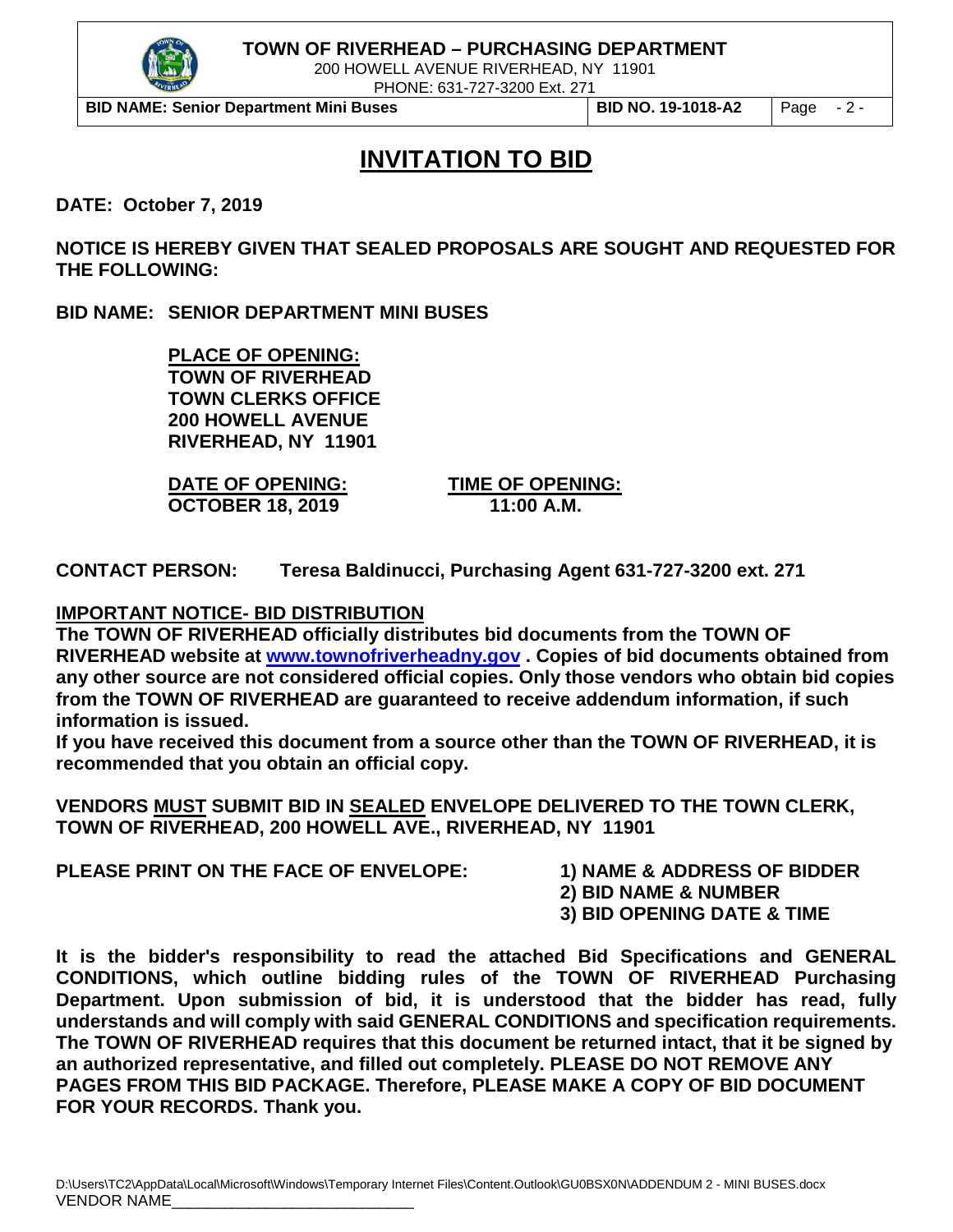

200 HOWELL AVENUE RIVERHEAD, NY 11901

PHONE: 631-727-3200 Ext. 271

**BID NAME: Senior Department Mini Buses BID NO. 19-1018-A2** Page - 3 -

#### **GENERAL CONDITIONS**

#### **BIDS**

1. All proposals shall be made upon forms furnished by accessing the Town of Riverhead website at www.townofriverheadny.gov and shall be contained in sealed envelopes addressed to the TOWN CLERK; TOWN OF RIVERHEAD 200 HOWELL AVENUE, RIVERHEAD, NY 11901.

2. Form of proposal as issued by the Town Purchasing Agent shall be completely filled in, in black ink or typed on original bid form. No photocopies will be accepted. No bid will be accepted which contains any changes, additions, omissions or erasures, unless otherwise stated.

3. Bidder must submit with bid detailed specifications, circulars and all necessary data on items he proposes to furnish. This information must show clearly that the item offered meets all detailed specifications herein. The Town Board reserves the right to reject any bid if its compliance with the specifications is not clearly evident. If item offered differs from the provisions contained in these specifications such differences must be explained in detail, and bid will receive careful consideration if such deviations do not depart from the intent of these specifications and are to the best interests of the TOWN OF RIVERHEAD as interpreted by the Purchasing Agent of the TOWN OF RIVERHEAD.

4. All prices quoted must be "per unit" as specified; e.g., do not quote "per case" when "per dozen" is requested; otherwise, bid may be rejected.

5. Bidder must insert the price per unit and the extensions against each item in this bid. In the event of a discrepancy between the unit price and the extension, the unit price will govern. Prices shall be extended in decimals, not fractions. If a price is written in numbers and alpha - the alpha will govern.

6. The prices submitted shall be exclusive of Federal and State taxes and must not include any tax for which the bidder may claim exemption because of doing business with the Town.

7. Prices shall be net, including transportation and delivery charges fully prepaid by the successful bidder to destination indicated in the proposal. If award is made on any other basis, transportation charges must be prepaid by the successful bidder and added to the invoice as a separate item. In any case, title shall not pass until items have been delivered and accepted by the Town.

8. The Town reserves the right to award in whole or in part based on the lowest responsible bid.

9. Where a bidder is requested to submit a bid on individual items and/or on a total sum or sums, the right is reserved to award bids on individual items or on total sums.

10. All bids received after the time stated for the opening in the Notice to Bidders may not be considered and will be returned unopened to the bidder. The bidder assumes the risk of any delay in the mail or in the handling of the mail by employees of the Town. Whether sent by mail or by means of personal delivery, the bidder assumes responsibility for having his bid deposited on time at the place specified.

11. In all specifications, the words "or equal" are understood after each article giving manufacturer's name or catalog reference, or on any patented article. The decision of the Purchasing Agent as to whether an alternate or substitution is in fact "equal" shall be final. If bidding on items other than those specified, bidder must in every instance give the trade designation of the article, manufacturer's name, and detailed specifications of item he proposes to furnish, otherwise, bid will

be construed as submitted on the identical item as specified.

12. The submission of a bid will be construed to mean that the bidder is fully informed as to the extent and character of the supplies, material, or equipment required and a representation that the bidder can furnish the supplies, materials, or equipment satisfactorily in complete compliance with the specifications.

13. If two or more bidders submit identical bids as to price, the decision of the Town Board to award a contract to one of such identical bidders shall be final. (General Municipal Law, Sec. 103. sub. 1)

14. It is the responsibility of the bidder to offer a product that meets the specifications of the manufacturer model as listed.

The bidder must submit with his bid detailed specifications, circulars and all necessary data on the commodity to be furnished. If the commodity offered differs from the provisions listed, such differences must be explained in detail. Failure to submit any of the above data may result in rejection of the bid. The Town, however, reserves the right to request any additional information deemed necessary for the proper evaluation of bids. 15.See attached insurance requirements.

Liability, workers compensation and disability coverage statements are required of all bidders. Automobile coverage is required from those who provide delivery. Bidders who use common carriers for delivery do not need automobile coverage statements.

16.In the event satisfactory bids are not received, the Town Board reserves the right to consider alternative proposals containing deviations from Town specifications. Bidders shall explain in detail where such alternatives deviate from or qualify the terms of the proposal and specifications as issued.

17.Bidder must fill in all applicable spaces on bid form. All lines must have an indication of bidder's response whether it be "o", "N/A", "--", or a dollar figure. All lines must be filled in to indicate bidder's acknowledgment of the request.

Bids that do not have all applicable lines filled in on bid sheet may be disqualified as a non-responsive bid. We cannot assume there is "no charge" when lines are left empty.

18. The following two items will automatically render a bid unacceptable to the TOWN OF RIVERHEAD:

a. Failure to sign bid proposal page.

b. Failure to include necessary bid deposit (as required).

It shall be fully understood that any deviations from the inclusion of the above items will be grounds to see the bid as non-compliant and will not be considered for award.

19. Faxed bids will not be accepted.

20. The Town reserves the right to purchase items included in these specifications on New York State or Suffolk County Contracts, when available.

#### **SAMPLES**

21.Samples, when required, must be submitted strictly in accordance with instructions, otherwise, bid may not be considered. If samples are requested subsequent to bid If samples are requested subsequent to bid opening, they shall be delivered within ten (10) days of the request, or as directed, for bid to have consideration. Samples must be furnished free of charge and must be accompanied by descriptive memorandum invoices indicating if the bidder desires their return and specifying the address to which they are to be returned provided they have not been used or made useless by tests. Award samples may be held for comparison

D:\Users\TC2\AppData\Local\Microsoft\Windows\Temporary Internet Files\Content.Outlook\GU0BSX0N\ADDENDUM 2 - MINI BUSES.docx VENDOR NAME\_\_\_\_\_\_\_\_\_\_\_\_\_\_\_\_\_\_\_\_\_\_\_\_\_\_\_\_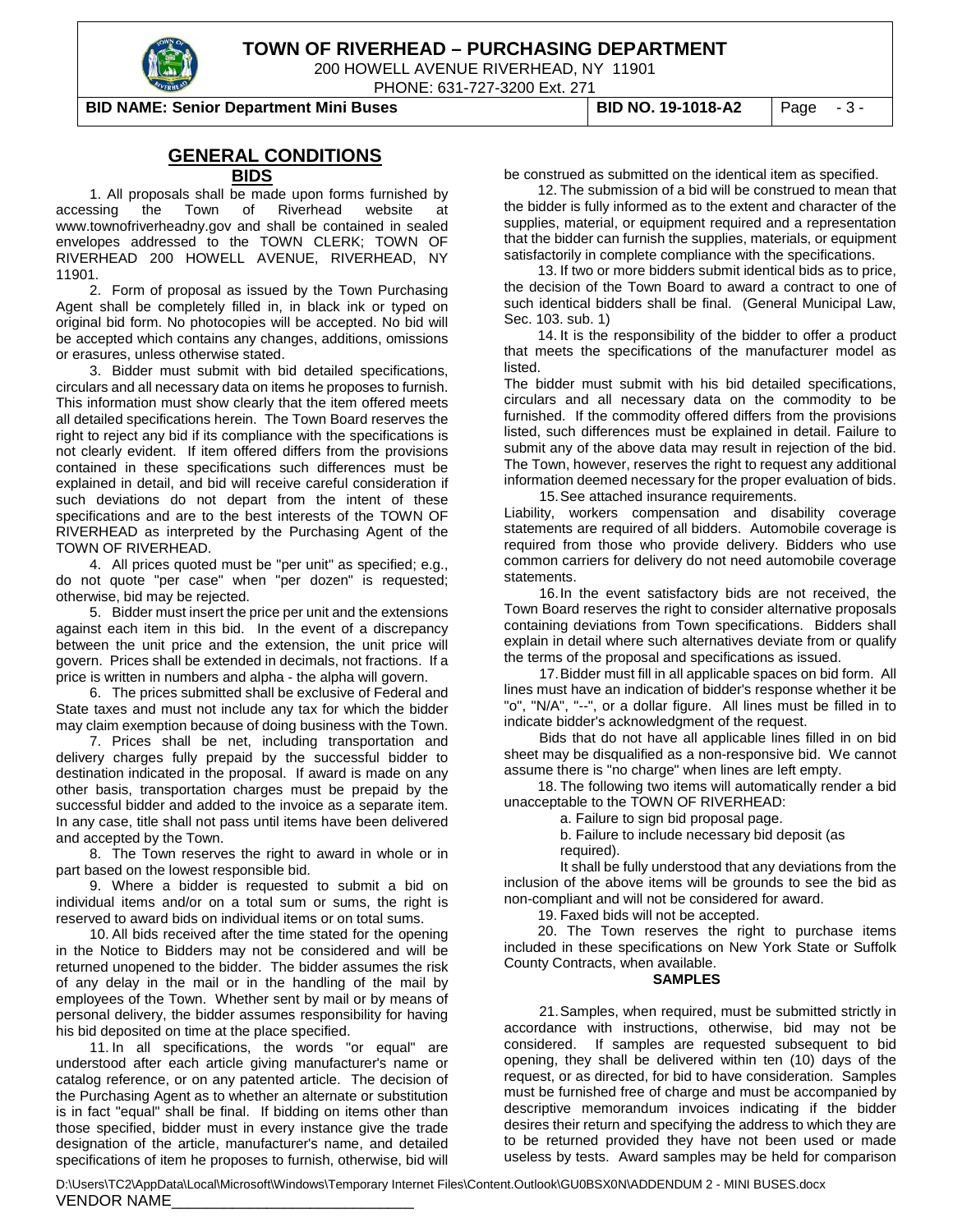

200 HOWELL AVENUE RIVERHEAD, NY 11901

PHONE: 631-727-3200 Ext. 271

#### **BID NAME: Senior Department Mini Buses BID NO. 19-1018-A2** Page - 4 -

with deliveries. The Town will not be responsible for any samples destroyed or mutilated by examination or testing. Samples shall be removed by the bidder at his expense. Samples not removed within fifteen (15) days after written notice to the bidder will be regarded as abandoned and the Town shall have the right to dispose of them as its own property.

22. All window envelopes/mailers must conform to current U.S. Postal regulations. It is the responsibility of the supplier to be familiar and adhere to these regulations.

#### **AWARD**

23. The Town Board reserves the right to reject any and all bids not deemed for the best interest of the Town and to reject as informal such bids, as in their opinion, are incomplete, conditional, obscure, or which contain irregularities of any kind including unbalanced bids. By an unbalanced bid, it is meant one in which the amount bid for one or more separate items is substantially out of line with the current market prices for the materials and/or work covered thereby.

24. The Town Board reserves the right to waive any informality or to reject any or all bids.

25. Awards will be made to the lowest responsive, responsible bidder, as will best promote the public interest, taking into consideration the reliability of the bidder, the quality of the materials, equipment, or supplies to be furnished, their conformity with the specifications, the purposes for which required, and the terms of delivery.

26.No contract hereunder shall, either in whole or in part, be assigned, transferred, conveyed, sublet or otherwise disposed of to any other person, company or corporation unless approval is first obtained in writing from the Town Purchasing Agent.

27. Should the successful bidder fail to meet a delivery date required by the specifications, the Town Purchasing Agent may, at her discretion, cancel the order and terminate the contract. In such event, the Town will assume no responsibility for any expense or loss to the successful bidder because of such cancellation or termination.

28. Should any material or equipment delivered fail to meet the specifications, the Purchasing Agent may, at her discretion require the vendor to replace the same with material or equipment which does meet the specifications and, at the vendor's expense, to remove the rejected material or equipment from wherever delivered or stored and in the event that such proper replacement and removal is not made by the vendor within 30 days, to cancel the order and terminate the contract, in which event the Town will assume no responsibility for any expense or loss to the vendor because of such cancellation or termination.

29. If the successful bidder fails to deliver within the time specified, or within reasonable time as interpreted by the Town, or fails to make replacement of rejected articles, when so requested, immediately or as directed by the Town, the Town may purchase from other sources to take the place of the item rejected or not delivered. The Town reserves the right to authorize immediate purchase from other sources against rejections on any contract when necessary. On all such purchases the successful bidder agrees to reimburse the Town promptly for excess costs occasioned by such purchases.

Should the cost be less, the successful bidder shall have no claim to the difference. Such purchases will be deducted from contract quantity.

30. A contract may be canceled at the successful bidder's expense upon non-performance or poor performance of contract on ten-calendar day's written notice to the successful bidder.

31. Payments cannot be processed by Town facilities until contract items have been delivered in satisfactory condition and the contractor has submitted a properly completed Invoice to the ordering agency.

32. Extension of Prices - Political subdivisions and districts and others authorized by law including certain non-profit postsecondary, secondary, and elementary educational institutions may participate in contracts resulting from this bid. Upon request, non-town agencies must furnish contractor(s) with the proper tax exemption certificate.

33. It should be noted that the extension of this contract to certain political subdivision and non-public elementary and secondary schools may cause the estimated quantities to vary considerably. However, the contractor must furnish all quantities actually ordered.

34. The TOWN OF RIVERHEAD may require the successful bidder to confirm in writing, within ten days of the Town's request, that said bidder will perform the contract in accordance with its bid. The failure of the bidder to so confirm may result in the cancellation of the contract by the Town in its sole discretion.

35. Any errors in the bid award, which are the fault of the Town, must be forwarded, in writing, to the TOWN OF RIVERHEAD Purchasing Department within five (5) working days of the notification of award. No corrections will be made beyond that date. If errors on the part of the Town are discovered too late to be corrected we will issue a "no award" on those affected items and rebid or quote at a later date.

36. If a successful vendor back orders or delays deliveries the TOWN OF RIVERHEAD reserves the right to rescind their award and to disqualify them from future bidding.

37. Any and all awards resulting from this bid shall be final and shall be for the complete term of the contract. No rescinding of awards will be made because of bidder error or inability to supply them.

38. Title shall not pass until items have been delivered to the Town and accepted by the requesting Department.

39. Executory Clause. It is understood by the parties that this agreement shall be executory only to the extent of the monies available to the TOWN OF RIVERHEAD and appropriated therefore, and no liability on account thereof shall be incurred by the Town beyond the monies available and appropriated for the purpose thereof.

40. The TOWN OF RIVERHEAD reserves the right to extend the term of this contract for any length of time up to one year beyond the time herein specified as the expiration date of this contract at identical terms and conditions. Written notice will be given to the contractor.

41. The TOWN OF RIVERHEAD reserves the right to cancel this contract on 30 days written notice to the contractor(s).

D:\Users\TC2\AppData\Local\Microsoft\Windows\Temporary Internet Files\Content.Outlook\GU0BSX0N\ADDENDUM 2 - MINI BUSES.docx VENDOR NAME\_\_\_\_\_\_\_\_\_\_\_\_\_\_\_\_\_\_\_\_\_\_\_\_\_\_\_\_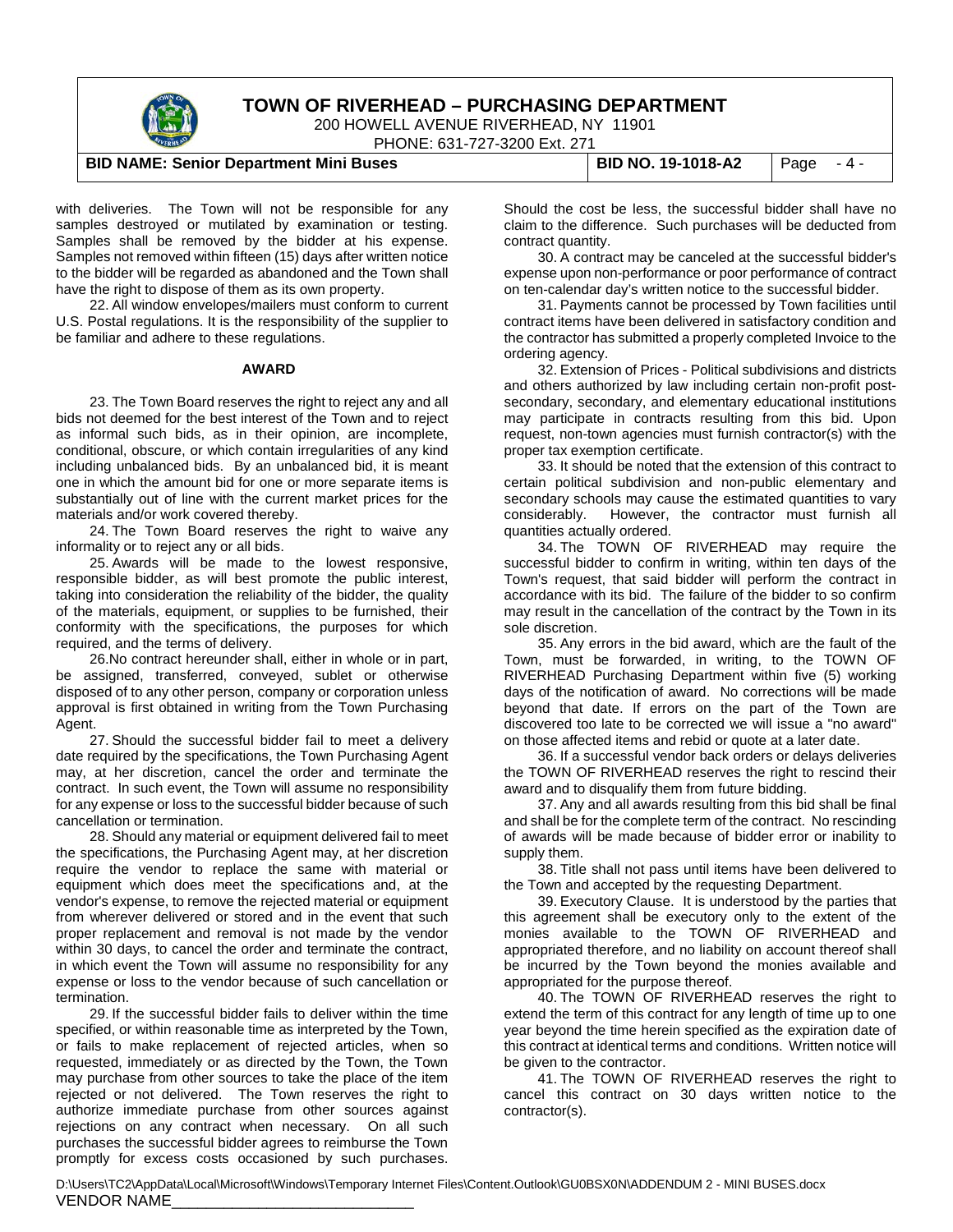

200 HOWELL AVENUE RIVERHEAD, NY 11901

PHONE: 631-727-3200 Ext. 271

**BID NAME: Senior Department Mini Buses BID NO. 19-1018-A2** Page - 5 -

#### **DELIVERY**

42. Delivery must be made in accordance with the instructions to bidders and specifications. If delivery instructions do not appear on order, it will be interpreted to mean prompt delivery. The decision of the Purchasing Agent as to reasonable compliance with delivery terms shall be final.

 43. The Town must be notified twenty-four (24) hours in advance of delivery. The Town reserves the right to deny acceptance of delivery if this notice is not given, at no cost to the Town.

44.The Purchasing Agent will not accept any deliveries on Saturdays, Sundays or legal holidays, except commodities required for daily consumption or where the delivery is for an emergency.

45.Items shall be securely and properly packed for shipment, storage and stocking in shipping containers and according to accept commercial practice, without extra charge for packing cases, baling, or sacks.

46.The successful bidder shall be responsible for delivery of items in good condition at point of destination. He shall file with the carrier all claims for breakage, imperfections, and other losses, which will be deducted from invoices. The Receiving Department will note for the benefit of successful bidder when packages are not received in good condition. Carton shall be labeled with purchase order or contract number, successful bidder's name and general statement of contents. Failure to comply with this condition shall be considered sufficient reason for refusal to accept the goods.

47.Unless otherwise stated in the specifications, all items must be delivered into and placed at a point within the building as directed by the shipping instructions or the Purchasing Agent. The successful bidder will be required to furnish proof of delivery in every instance.

48.Unloading and placing of equipment and furniture is the responsibility of the successful bidder, and the Town accepts no responsibility for unloading and placing of equipment. Any costs incurred due to the failure of the successful bidder to comply with this requirement will be charged to him. No help for unloading will be provided by the Town, and suppliers should notify their truckers accordingly.

49. All deliveries shall be accompanied by delivery tickets or packing slips. Ticket shall contain the following information for each item delivered:

Contract Number and/or Purchase Order Number Name of Article Item Number (if applicable) **Quantity** 

Name of the Successful Bidder

 50. Successful bidder may be requested to acknowledge, in writing, receipt of order.

 51. No items are to be shipped or delivered until receipt of an official purchase order from the TOWN OF RIVERHEAD Purchasing Department.

#### **INSTALLATION OF EQUIPMENT**

- 52. The successful bidder shall clean up and remove all debris and rubbish resulting from his work from time to time as required or directed. Upon completion of the work, the premises shall be left in a neat, unobstructed condition, and the buildings broom cleaned, and everything in perfect repair or order. Old materials are the property of the successful bidder unless otherwise specified.
- 53. Equipment, supplies, and materials shall be stored at the site only on the approval of the Purchasing Agent and at the successful bidder's risk. In general, such on-site storage should be avoided to prevent possible damage or loss of the material.
- 54. Work shall be progressed so as to cause the least inconvenience to the Town and with proper consideration for the rights of the other successful bidders or workmen. The successful bidder shall keep in touch with the entire operation and install his work promptly.
- 55. Bidders shall acquaint themselves with conditions to be found at the site and shall assume all responsibility for placing and installing the equipment in the locations required.
- 56. Equipment for trade-in shall be dismantled by the successful bidder and removed at his expense. The condition of the trade-in equipment at the time it is turned over to the successful bidder shall be the same as covered in the specifications, except as affected by normal wear and tear from use up to the time of trade-in. All equipment is represented simply "as is". Equipment is available for inspection only at the delivery point unless otherwise specified.

#### **GUARANTEES BY THE SUCCESSFUL BIDDER**

57. The successful bidder guarantees:

(a) His products against defective material or workmanship and to repair or replace any damages or marring occasioned in transit.

(b) To furnish adequate protection from damage for all work and repair damages of any kind for which he or his workmen are responsible, to the building or equipment, to his own work, or to the work of other successful bidders.

(c) To carry adequate insurance to protect the Town from loss in case of accident, fire, theft, etc.

(d) That all deliveries will be equal to the accepted bid sample.

(e) That the equipment delivered is standard, new, latest model of regular stock product or as required by the specifications; also that no attachment or part has been substituted or applied contrary to manufacturer's recommendations and standard practice. Every unit delivered must be guaranteed against faulty material and workmanship for a period of at least one year from date of delivery. If during this period such faults develop, the successful bidder agrees to replace the unit or the part affected without cost to the Town. Any merchandise provided under the contract, which is or becomes defective during the guarantee-period shall be replaced by the successful bidder free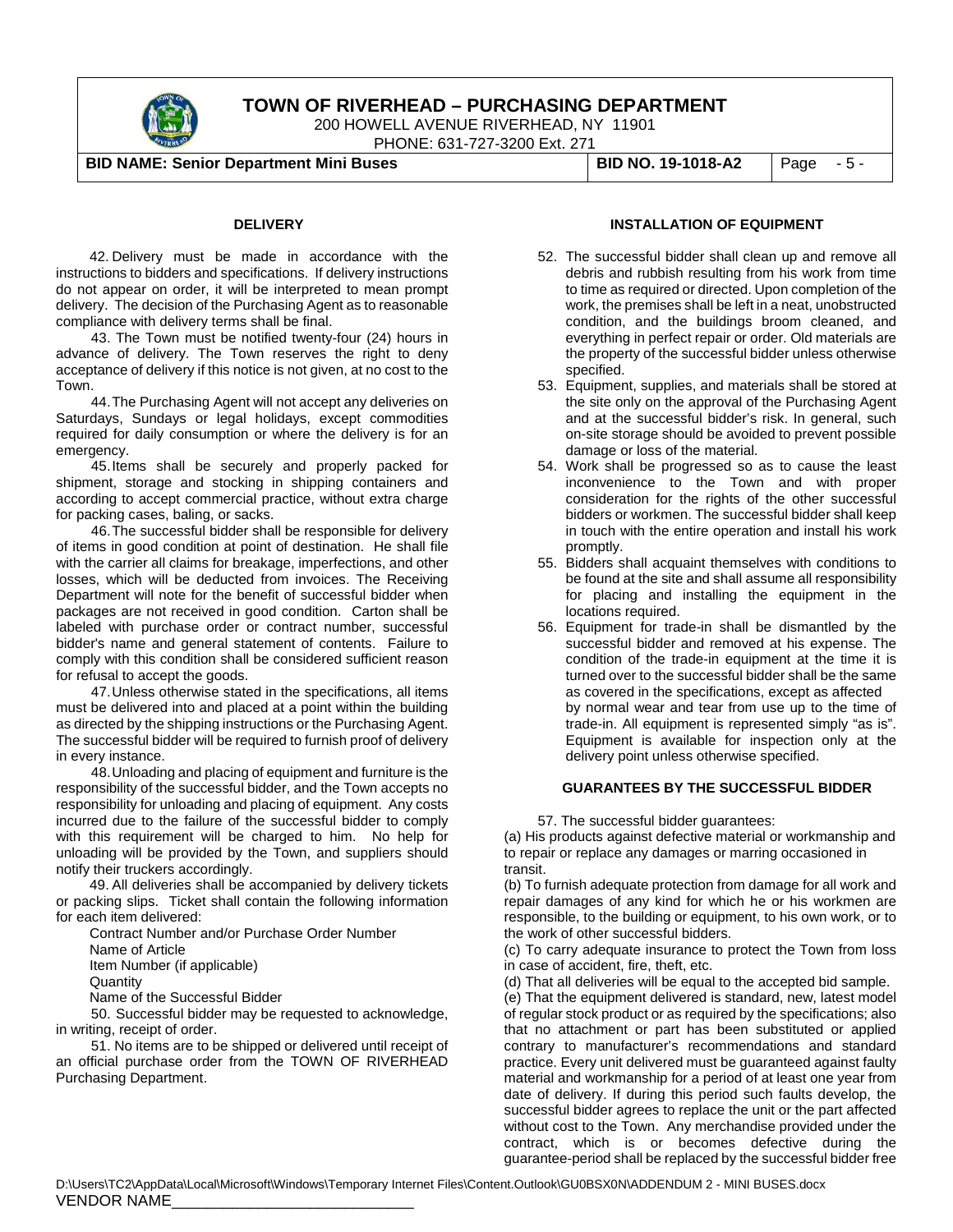

200 HOWELL AVENUE RIVERHEAD, NY 11901

PHONE: 631-727-3200 Ext. 271

#### **BID NAME: Senior Department Mini Buses BID NO. 19-1018-A2** Page - 6 -

of charge with the specific understanding that all replacements shall carry the same guarantee as the original equipment. The successful bidder shall make any such replacement immediately upon receiving notice from the Town.

#### **SAVING CLAUSE**

58. The successful bidder shall not be held responsible for any losses resulting if the fulfillment of the terms of the contract shall be delayed or prevented by wars, acts of public enemies, strikes, fires, floods, acts of God, or for any other acts not within the control of the successful bidder and which by the exercise of reasonable diligence he is unable to prevent.

#### **GOVERNING LAWS & RULES**

59. Section 167b of the State Finance Law prohibits the purchase of tropical hardwood products. Any bid which included products containing tropical hardwoods shall be deemed non-responsive. Exceptions shall be from an approved source or sole source where no approved equal is available. Section 167b shall apply.

60. The Contractor shall comply with all the provisions of the laws of the TOWN OF RIVERHEAD, the State of New York and of the United States of America which affect municipalities and municipal contracts, and more particularly the Labor Law, the General Municipal Law, the Workmen's Compensation Law, the Lien Law, Personal Property Law, State Unemployment Insurance Law, Federal Social Security Law, State, Local and Municipal Health Law, Rules and Regulations, and any and all regulations promulgated by the State of New York and of amendments and additions thereto, insofar as the same shall be applicable to any contract awarded hereunder with the same force and effect as if set forth at length herein. The bidder's special attention is called to those laws which are set forth below:

61. Section 103-d of the General Municipal Law of the State of New York which reads as follows:

1. Every bid or proposal hereafter made to a political subdivision of the state or any public department, agency or official thereof where competitive bidding is required by statute, rule, regulation or local law, for work or services performed or to be performed or goods sold or to be sold, shall contain the following statement subscribed by the bidder and affirmed by such bidder as true under the penalties of perjury; Non-collusive bidding certification.

> (a)By submission of this bid, each bidder and each person signing on behalf of any bidder certifies, and in the case of a joint bid each party thereto certifies as to its own organization, under penalty of perjury, that to the best of knowledge and belief;

(1) The prices in this bid have been arrived at independently without collusion, consultation, communication, or agreement for the purpose of restricting competition, as to any matter relating to such prices with any other bidder with any

competitor;

(2) Unless otherwise required by law, the prices which have been quoted in this bid have not been knowingly disclosed by the bidder and will not knowingly be disclosed by the bidder prior to opening, directly or indirectly, to any other bidder or to any competitor, and

(3)No attempt has been made or will be made by the bidder to induce any other person, partnership or corporation to submit or not to submit a bid for the purpose of restricting competition.

(b) A bid shall not be considered for award nor shall any award be made where (a) (1) (2) and (3) above have not been complied with; provided however, that if in any case the bidder cannot make the foregoing certification, the bidder shall so state and shall furnish with the bid a signed statement which sets forth in detail the reasons therefor. Where (a) (1) (2) and (3) above have not been complied with, the bid shall not be considered for award nor shall any award be made unless the head of the purchasing unit of the political subdivision, public department, agency or official thereof which the bid is made, or his designee, determines that such disclosure was not made for the purpose of restricting competition.

2. The fact that a bidder

(a) Has published price lists, rates or tariffs covering items being procured,

(b) Has informed prospective customers of proposed or pending publication of new or revised price lists for such items, or

(c) Has sold the same items to other customers at the same prices being bid, does not constitute, without more, a disclosure within the meaning of subparagraph one (a).

3. Any bid hereafter made to any political subdivision of the state or any public department, agency or official thereof by a corporate bidder for work or services performed or to be performed or goods sold or to be sold, where competitive bidding is required by statute, rule, regulation, or local law, and where such bid contains the certification referred to in subdivision one of this section, shall be deemed to have been authorized by the Town Board of the bidder, and such authorization shall be deemed to include the signing and submission of the bid and the inclusion therein of the certificate as to non-collusion as the act and deed of the corporation.

62. All regularly manufactured stock electrical items must bear the label of the Underwriters' Laboratories, Inc.

63. Bids on equipment must be on standard new equipment of latest model and in current production, unless otherwise specified. All supplies, equipment, vehicles and materials must meet the provisions of the New York State Public Employee Safety and Health Act of 1980.

64. The form of non-collusion bidding certification following the form of proposal must be executed by the bidder and submitted with the proposal. Bidders must complete the attached TOWN OF RIVERHEAD forms, which include Information Sheet and Vendor Reference Sheet. These forms must be submitted with the proposal.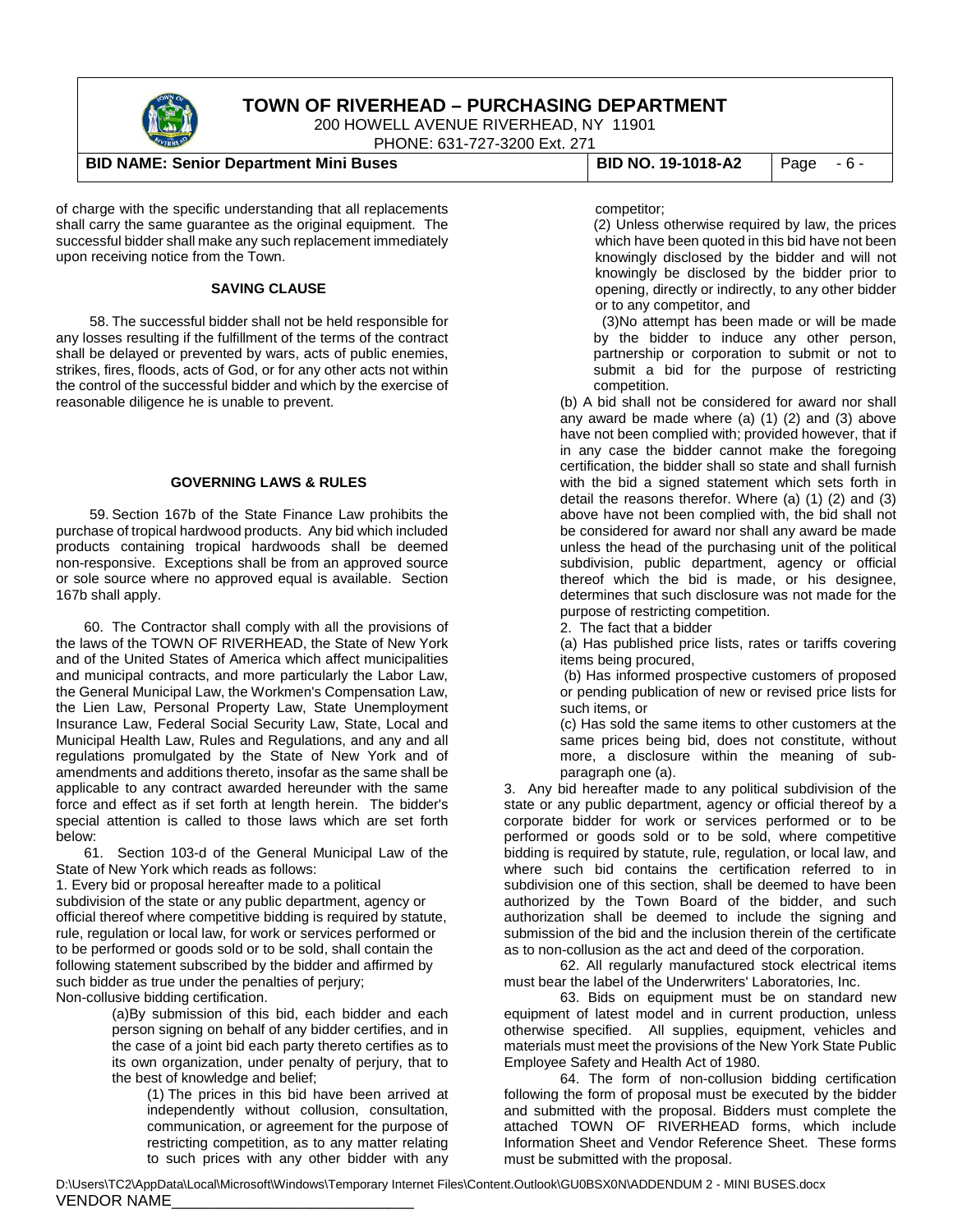

200 HOWELL AVENUE RIVERHEAD, NY 11901

PHONE: 631-727-3200 Ext. 271

#### **BID NAME: Senior Department Mini Buses BID NO. 19-1018-A2** Page - 7 -

65. The contract will be governed by New York law without regard to the law of the contracts of law; and will be deemed to be made in New York. Vendor and town agree to jurisdiction in New York courts and venue in State and Federal courts located in Suffolk County, New York.

any person acting on behalf of the Contractor or subcontractor discriminate in any manner against or intimidate any employee hired for the performance of work under this contract on account of the items listed herein.

#### **ADDENDA AND INTERPRETATIONS**

66. No verbal interpretation of the intent of any of the specifications or other Contract Documents will be made before receipt of bids. Requests for interpretations prior to receipt of bids must be presented, in writing, to the Purchasing Agent, TOWN OF RIVERHEAD 200 HOWELL AVENUE, RIVERHEAD, NY 11901, , and to be given consideration must be received by the Purchasing Agent at least five (5) business days prior to the date set for the opening of bids.

67. Any interpretation, and any additional information or instruction will, if issued, be in the form of a written Addenda sent to all holders of Contract Documents at the addresses furnished therefor, at least two (2) days prior to date set for the opening of bids.

68. Failure of any bidder to receive any Addenda shall not relieve such bidder from any obligation under this bid as submitted. All Addenda so issued shall become a part of the Contract Documents.

#### **QUALIFICATIONS OF BIDDERS**

69. The Town reserves the right to make such investigation as it may deem necessary or advisable to determine any bidder's ability to do the work, and the bidder shall furnish to the Town, on request, all data and information pertinent thereto. The Town reserves the right to reject any bid if such investigation fails to satisfy the Town that the bidder is fully qualified to do the work. Financial instability of a bidder may be cause for non-award.

70. Conditional bids will be considered informal and will be rejected.

#### **EXCEPTIONS TO GENERAL CONDITIONS**

71. All of the above statements shall hold true to all bids unless superseded by specific information included in the General Specifications or Product Specifications in the bid document.

#### **NON-DISCRIMINATION**

72. The bidder agrees to comply with the TOWN OF RIVERHEAD Non-Discrimination Policy. There shall be no discrimination because of race, creed, color, national origin, ancestry, age, sex, physical appearance, marital status, disability, arrest or conviction record, political belief, or sexual orientation in the employment of persons for work under this contract, whether performed by the Contractor or any subcontractor. Neither shall the Contractor or subcontractor or

D:\Users\TC2\AppData\Local\Microsoft\Windows\Temporary Internet Files\Content.Outlook\GU0BSX0N\ADDENDUM 2 - MINI BUSES.docx VENDOR NAME\_\_\_\_\_\_\_\_\_\_\_\_\_\_\_\_\_\_\_\_\_\_\_\_\_\_\_\_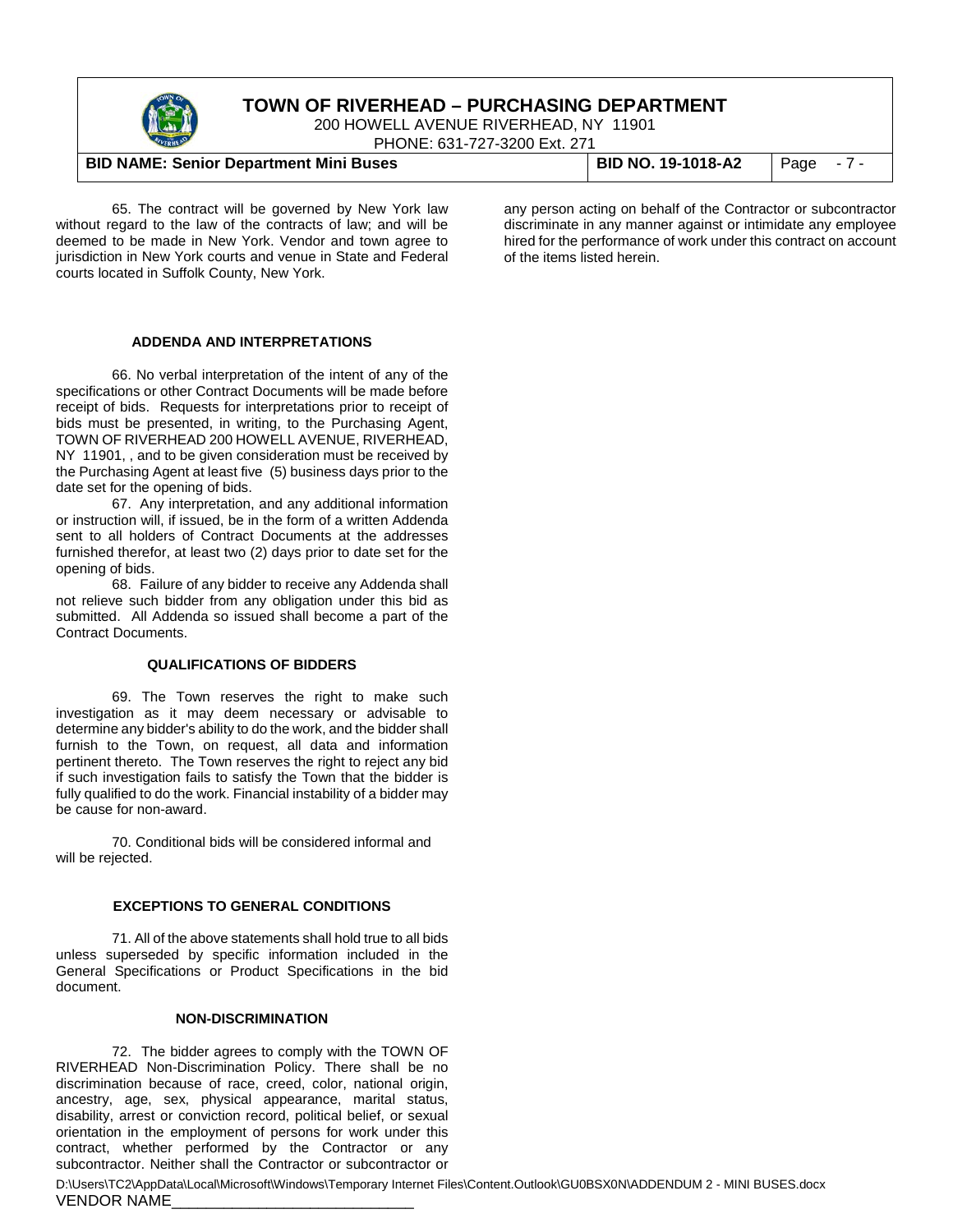

200 HOWELL AVENUE RIVERHEAD, NY 11901 PHONE: 631-727-3200 Ext. 271

**BID NAME: Senior Department Mini Buses BID NO. 19-1018-A2** Page - 8 -

# **STANDARD INSURANCE REQUIREMENTS**

(For all contracts **EXCEPT** blasting, hazardous waste, bridges, and other specialties)

# **TOWN OF RIVERHEAD CONTRACT INSURANCE REQUIREMENTS**

**\*\*Contractor/vendor shall not commence work under this contract until all insurance required under this contract has been obtained, and such insurance has been approved by the TOWN OF RIVERHEAD.\*\***

#### **INSURANCE IDENTIFICATION**: **THE BID NUMBER IS TO APPEAR ON ALL INSURANCE CERTIFICATES.**

**INDEPENDENT CONTRACTOR**: The CORPORATION/CONTRACTOR/AGENCY/CONSULTANT, is an independent contractor and covenants and agrees that it, its agents, servants and/or employees will neither hold itself/themselves out as, nor claim to be an employee, servant or agent of the TOWN OF RIVERHEAD, and that it, its agents and employees will not make claim, demand or application to or for any right or privilege applicable to an officer or employee of the TOWN OF RIVERHEAD including, but not limited to Worker's Compensation coverage, Unemployment Insurance benefits, Social Security coverage or retirement membership or credit.

**INSURANCE:** Contractor/vendor shall not commence work under this contract until he has obtained all insurance required under the following paragraphs, and the TOWN OF RIVERHEAD has approved such insurance.

**WORKERS' COMPENSATION:** Contractor/vendor shall take out and maintain during the life of this contract, such insurance as will protect both the owner and the contractor from claims under worker's compensation acts and amendments thereto and from any other claims for property damage and for personal injury including death, which may arise from operations under this contract, whether such operations by contractor or by any other party directly or indirectly employed by the contractor. Copy of Certificate shall be provided to the TOWN OF RIVERHEAD. If **Vendor/Contractor** is not required to carry such insurance, **Vendor/Contractor** must submit form WC/DB-100, attesting to the fact that it is not required to do so.

**WORKERS' COMPENSION REQUIREMENTS:** To assist the State and municipal entities in enforcing WCL section 57, VENDORS seeking to enter into contracts with municipalities MUST provide ONE of the following forms to the government entity entering into a contract:

- **IF VENDOR IS REQUIRED TO CARRY COVERAGE & HAS AN OUTSIDE CARRIER,** submit Form C-105.2, "Certificate of Workers' Compensation Insurance" (the VENDOR"S insurance carrier will send this form to the government entity at VENDOR'S request). (**PLEASE NOTE:** The State Insurance Fund provides its own version of this form, the U-26.3)
- **IF VENDOR IS REQUIRED TO CARRY COVERAGE & IS SELF INSURED,** submit Form SI-12, "Certificate of Worker's Compensation Self-Insurance" (the VENDOR'S Group Self-Insurance Administrator will send this form to the government entity at VENDOR'S request).
- **IF VENDOR IS NOT REQUIRED TO CARRY COVERAGE,** submit Form WC/DB-100, "Affidavit for New York Entities with No Employees and Certain out of State Entities, That New York State Workers' Compensation and/or Disability Benefits Insurance is Not Required" (this form and the instructions for completing it are available for download from the link below).

**DISABILITY INSURANCE & UNEMPLOYMENT INSURANCE:** Contractor/vendor shall take out and maintain during the entire term of the contract any disability benefits and unemployment insurance as required by law. Copy of Certificate shall be provided to the TOWN OF RIVERHEAD.

**DISABILITY BENEFITS REQUIREMENTS:** To assist the State and municipal entities in enforcing WCL Section 220(8), VENDORS/CONTRACTORS seeking to enter into contract with municipalities MUST provide ONE of the following forms to the government entity entering into a contract:

D:\Users\TC2\AppData\Local\Microsoft\Windows\Temporary Internet Files\Content.Outlook\GU0BSX0N\ADDENDUM 2 - MINI BUSES.docx VENDOR NAME\_\_\_\_\_\_\_\_\_\_\_\_\_\_\_\_\_\_\_\_\_\_\_\_\_\_\_\_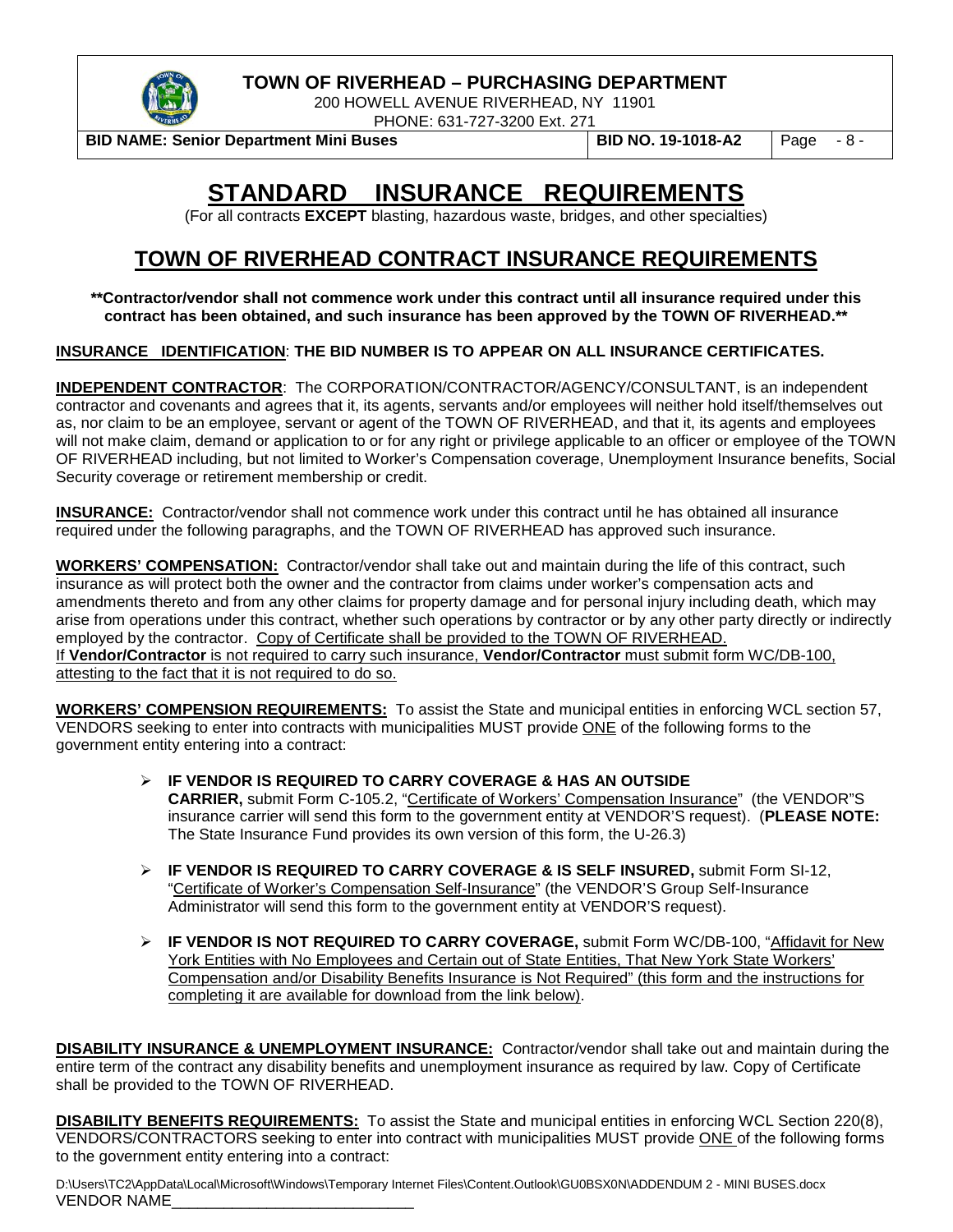

200 HOWELL AVENUE RIVERHEAD, NY 11901 PHONE: 631-727-3200 Ext. 271

**BID NAME: Senior Department Mini Buses BID NO. 19-1018-A2** Page - 9 -

- **IF VENDOR/CONTRACTOR IS REQUIRED TO CARRY COVERAGE & HAS AN OUTSIDE CARRIER,**  submit Form DB-120.1, "Certificate of Disability Benefits Insurance" (the VENDOR'S/CONTRACTOR'S insurance carrier will send this form to the government entity at VENDOR'S/CONTRACTOR'S request).
- **IF VENDOR/CONTRACTOR IS REQUIRED TO CARRY COVERAGE & IS SELF INSURED,** submit Form DB-155, "Certificate of Disability Self-insurance" (the VENDOR/CONTRACTOR must call the Workers Comp. Board's Self-Insurance Office @ 518-402-0247).
- **IF VENDOR/CONTRACTOR IS NOT REQUIRED TO CARRY COVERAGE,** submit Form WC/DB-100, "Affidavit For New York Entities with no employees and Certain Out of State entities, that New York State Workers' Compensation and/or Disability Benefits Insurance Coverage is not Required" (this form and the instructions for completing it are available for download from the link below).

#### **PLEASE note that ACORD forms are NOT acceptable proof of New York State Workers' Compensation or Disability Benefits insurance coverage.**

Form WC/DB-100 and the instructions for completing it are available on the Board's website, **[www.wcb.state.ny.us,](http://www.wcb.state.ny.us/)**  under the heading "Common Forms." It may also be obtained by writing or visiting any District Office of the Workers' Compensation Board. Affidavits must be stamped as received by the NYS Workers' Compensation Board.

**GENERAL LIABILITY INSURANCE:** The contractor/vendor shall take out and maintain during the life of the contract, such bodily injury liability and property damage liability insurance as shall protect him and the Town from claims for damages for bodily injury including accidental death, as well as from claims for property damage which may arise from operations under this contract, whether such operations be by himself or by any subcontractor or by anyone directly or indirectly employed by either of them. It shall be the responsibility of the contractor/vendor to maintain such insurance in amounts sufficient to fully protect himself and the Town, but in no instance shall amounts be less than those set forth below. These amounts are specified only to establish the **minimum** coverage acceptable.

Bodily injury liability insurance in an amount not less than \$1,000,000 (one million dollars) for damages on account of any one accident, and in an amount of not less than \$2,000,000 (two million dollars) on account of all accidents.

#### **OTHER CONDITIONS OF COMMERCIAL GENERAL LIABILITY INSURANCE:**

- 1. Coverage shall be written on commercial general liability form.
- 2. Coverage shall include:
	- A. Contractual liability
	- B. Independent contractors
	- C. Products and completed operations

**AUTOMOBILE LIABILITY INSURANCE:** Automobile bodily injury liability and property damage liability insurance shall be provided by the contractor/vendor with a minimum combined single limit (CSL) of \$1,000,000 (one million dollars).

Automobile coverage is required from those who provide delivery. Bidders who use common carriers for delivery do not need automobile coverage statements.

#### **OTHER CONDITIONS OF AUTOMOBILE LIABILITY INSURANCE:**

- 1. Coverage shall include:
	- A. All owned vehicles
		- B. Hired car and non-ownership liability coverage
		- C. Statutory no-fault coverage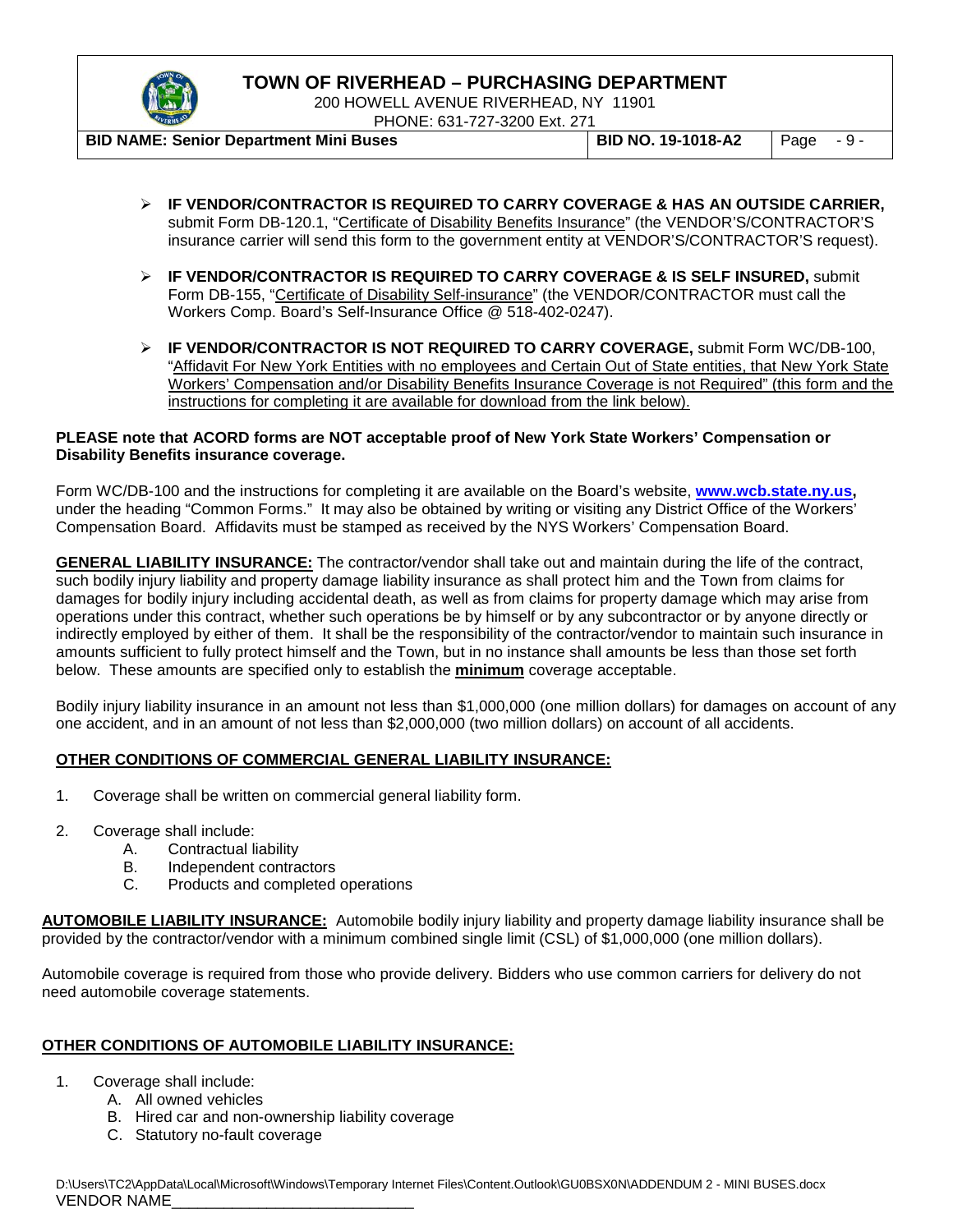

200 HOWELL AVENUE RIVERHEAD, NY 11901 PHONE: 631-727-3200 Ext. 271

**BID NAME: Senior Department Mini Buses BID NO. 19-1018-A2** Page - 10 -

## **ADDITIONAL CONDITIONS OF INSURANCE:**

The policies of insurance shall be in such form and shall be issued by such company or companies as may be satisfactory to the TOWN OF RIVERHEAD. The policy certificates shall specify the effective dates of the policies, the limits of liability there under, and contain a provision that the said insurance will not be canceled except upon thirty (30) days' notice in writing to the TOWN OF RIVERHEAD. Vendor/Contractor shall not cancel any policies of insurance required hereunder either before or after completion of the work without written consent of the TOWN OF RIVERHEAD.

**CERTIFICATE OF INSURANCE:** The contractor/vendor shall file with the TOWN OF RIVERHEAD, prior to commencing work under this contract, a certificate of insurance.

#### **1. Certificate of insurance shall include:**

- A. Name and address of insured
- B. Issue date of certificate
- C. Insurance company name
- D. Type of coverage in effect
- E. Policy number
- F. Inception and expiration dates of policies included on certificate.
- G. Limits of liability for all policies included on certificate.

Description of operations/locations/etc. Box must include the statement:

#### **"THE TOWN OF RIVERHEAD IS LISTED AS ADDITIONAL INSURED"**

2. If the contractor's/vendor's insurance policies should be non-renewed, cancelled or expire during the life of the contract, the Town shall be provided with a new certificate indicating the replacement policy information as requested above. Thirty days (30) prior written notice to the TOWN OF RIVERHEAD for cancellation is applicable.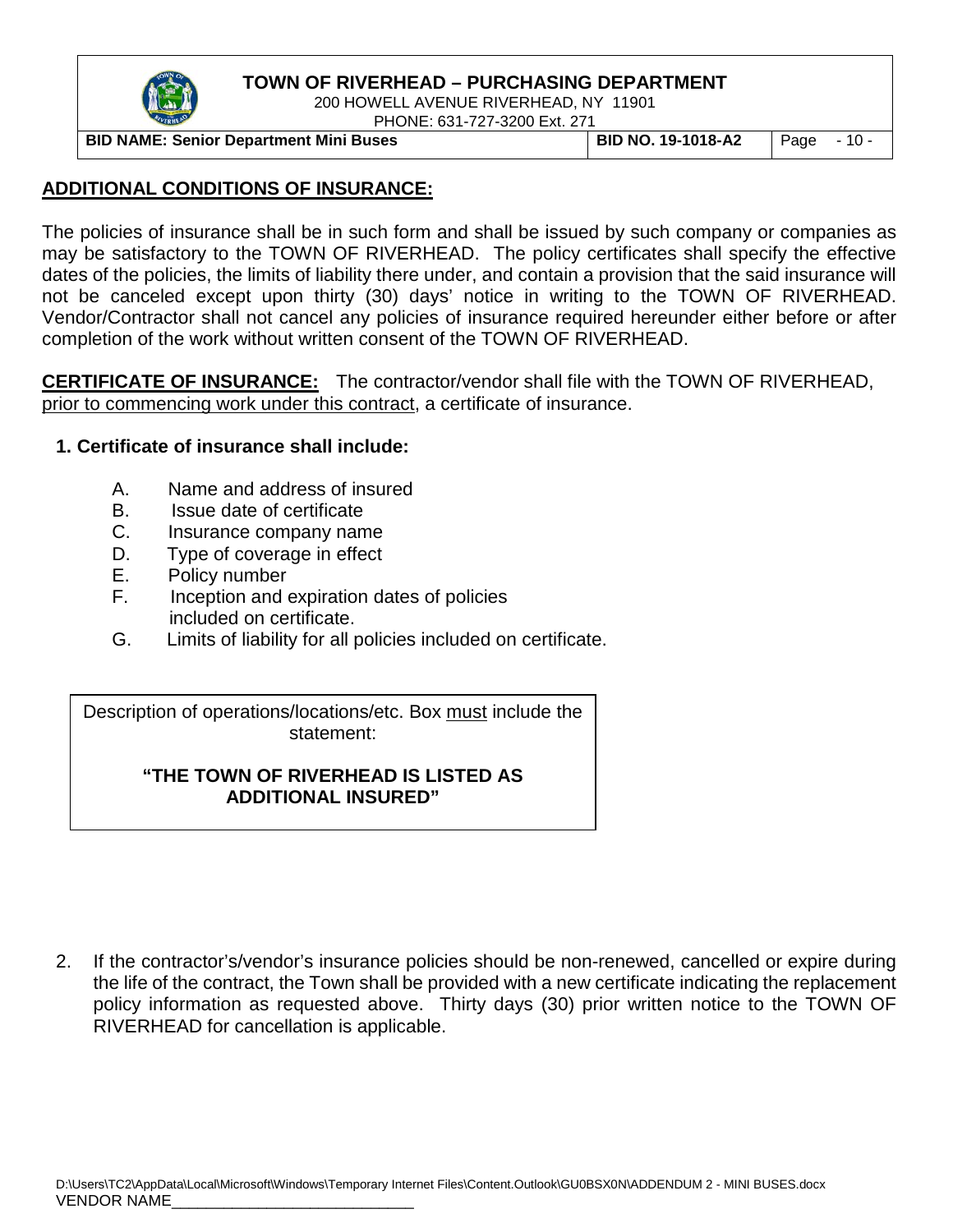

200 HOWELL AVENUE RIVERHEAD, NY 11901 PHONE: 631-727-3200 Ext. 271

**BID NAME: Senior Department Mini Buses BID NO. 19-1018-A2** Page - 11 -

#### **INDEMNIFICATION BY CONTRACTOR/VENDOR:**

The CONTRACTOR/VENDOR agrees to protect, defend, indemnify and hold the TOWN OF RIVERHEAD and its employees free and harmless from and against any and all losses, claims, liens demands and causes of action of every kind or character, including claims, liens, debts, personal injuries, death (including claims or losses by or death of employees of the TOWN OF RIVERHEAD or the CONTRACTOR/VENDOR), and without limitation by enumeration, all other claims or demands of every character occurring or in any wise incident to, in connection with, or arising, directly or indirectly, out of this Agreement. The CONTRACTOR/VENDOR agrees to investigate, handle, respond to, provide defense for, and defend any such claims, demands or suits at its sole expense and agrees to bear all other costs and expenses related thereto, even if such claims, demands or suits are groundless, false or fraudulent.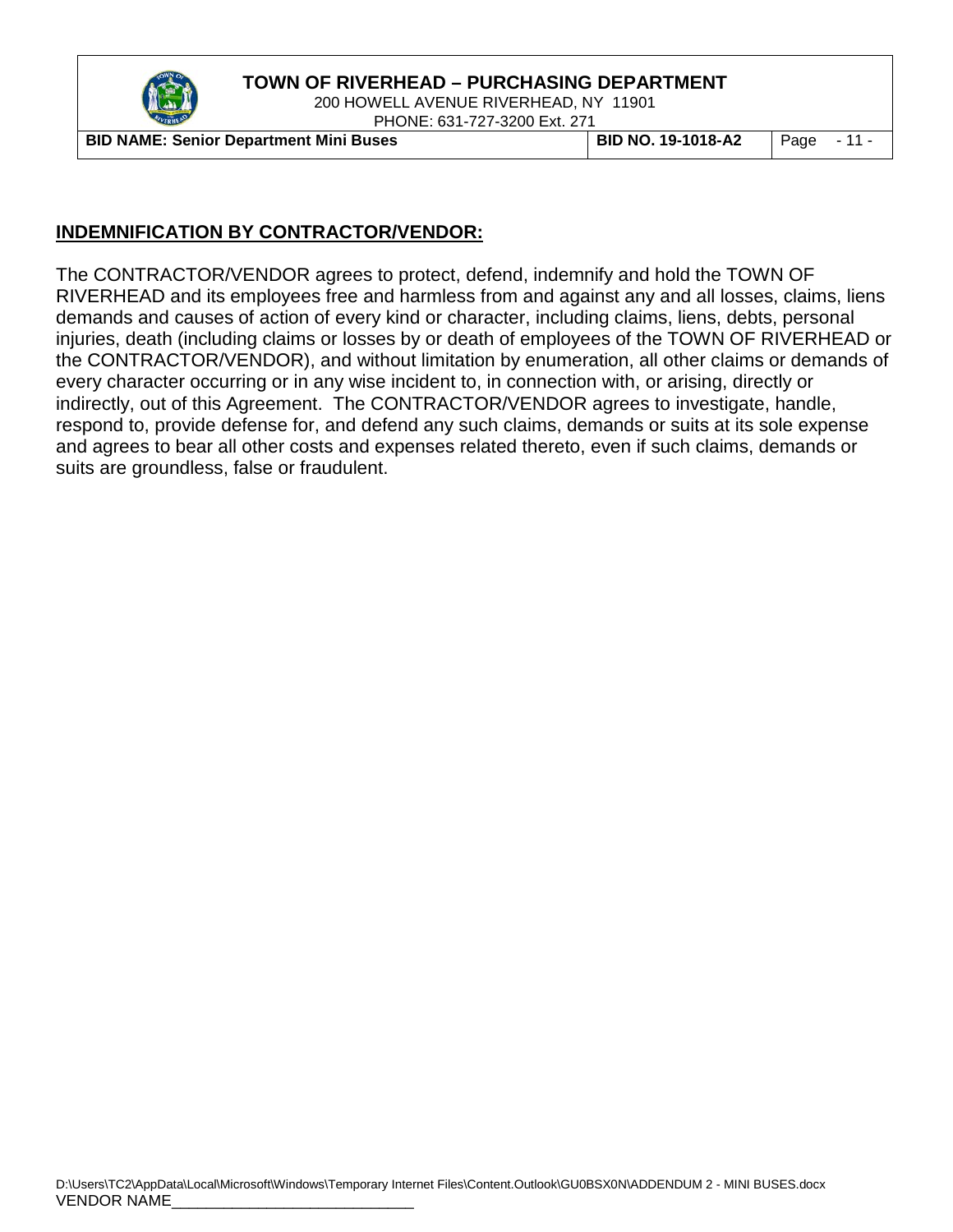

200 HOWELL AVENUE RIVERHEAD, NY 11901

PHONE: 631-727-3200 Ext. 271

**BID NAME: Senior Department Mini Buses BID NO. 19-1018-A2** Page - 12 -

#### **GENERAL SPECIFICATIONS**

#### **1.0 SCOPE**

The purpose of this document is to establish the price for the purchase and delivery of one (1) new 14-PASSENGER SEAT MINI BUS and one (1) new 16-PASSENGER SEAT and 2- WHEELCHAIR CAPACITY MINI BUS. The equipment will be delivered to the TOWN OF RIVERHEAD Municipal Garage located at **1412 ROUTE 58, RIVERHEAD, NY 11901**. The equipment is to be delivered with implements and accessories as noted in the detailed specifications. The equipment shall be fully operational and complete.

#### **2.0 BID OPENING TIME**

Bid will be opened at the TOWN CLERKS OFFICE, 200 HOWELL AVENUE RIVERHEAD, NY 11901, NEW YORK 11901

| <b>BID NUMBER</b> | DATE OF OPENING         | TIMF       |
|-------------------|-------------------------|------------|
|                   |                         |            |
| 19-1018           | <b>OCTOBER 18, 2019</b> | 11:00 A.M. |

**Vendors are urged to hand deliver or mail bids in early. Late bids will not be accepted and will be returned unopened to the vendor**. Do not rely on overnight delivery services since

they are very often unreliable.

#### **3.0 METHOD OF AWARD**

Bid shall be awarded to the lowest responsive, responsible bidder meeting the stated requirements.

#### **4.0 UNBALANCED BIDS**

The Purchasing Agent reserves the right to reject any and all bids not deemed for the best interest of the Town and to reject as informal such bids, as in her opinion, are incomplete, conditional, obscure, or which contain irregularities of any kind including unbalanced bids. By an unbalanced bid, it is meant one in which the amount bid for one or more separate items is substantially out of line with current market prices for the materials and/or work covered thereby.

#### **5.0 RESCIND OF AWARD**

After Purchasing has made an award, and all participating agencies are notified, there will be a \$250.00 charge to vendors who then discover a mistake in their bid award and want the award rescinded. It is costly for the Town to refigure bid awards, notify all agencies involved and change all our records. Vendors should take care figuring bids **prior to** submission. The vendor requesting a bid rescind will be billed by Purchasing. If the vendor does not pay the bill, the entire award may be rescinded and the vendor's responsibility will be questioned for future bids. If the successful vendor exhibits a history of backorders or delayed deliveries the TOWN OF RIVERHEAD reserves the right to rescind their award and the vendor's responsibility will be questioned for future bids.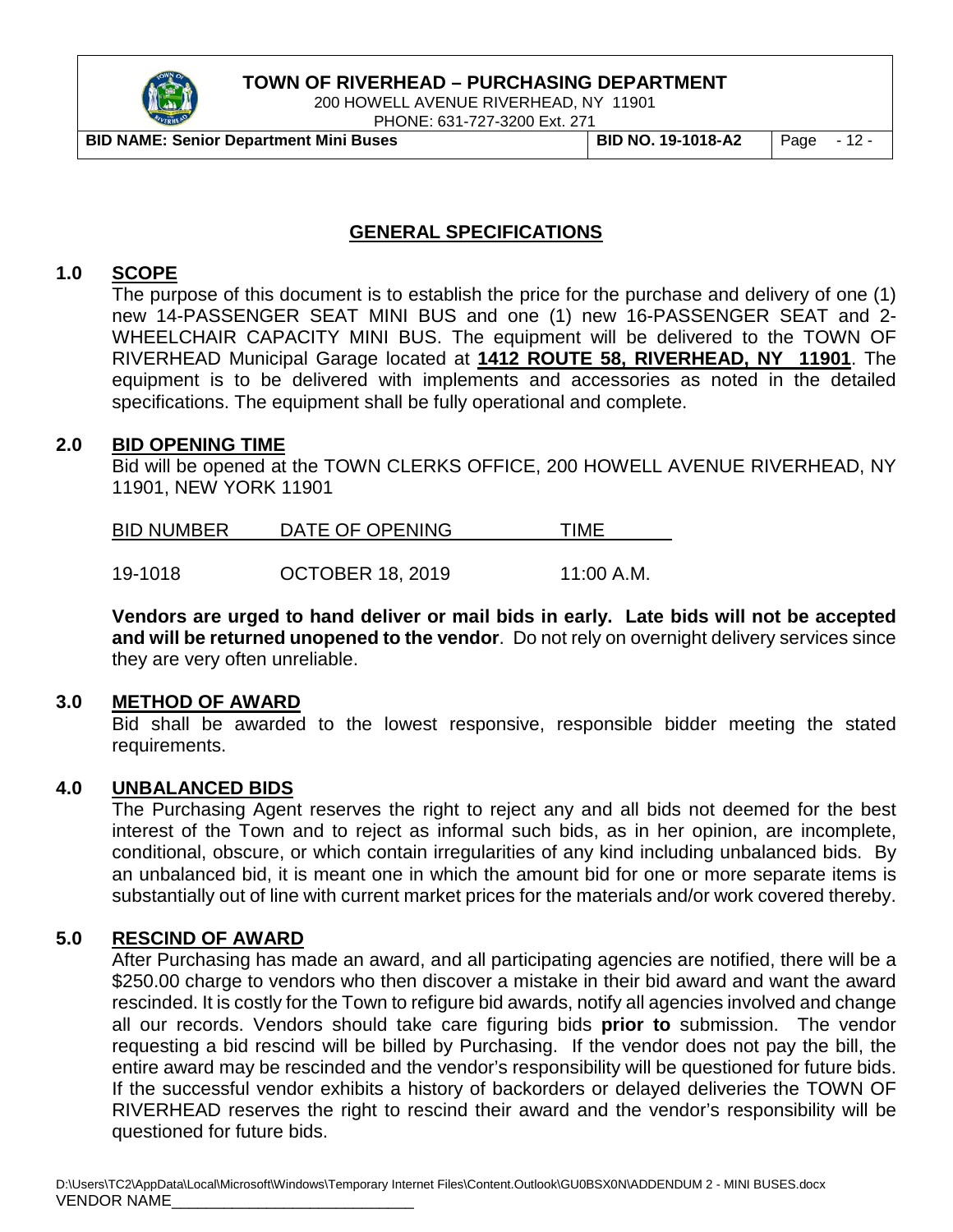

200 HOWELL AVENUE RIVERHEAD, NY 11901 PHONE: 631-727-3200 Ext. 271

| <b>BID NAME: Senior Department Mini Buses</b> | BID NO. 19-1018-A2 | $\vert$ Page $\vert$ - 13 - |  |
|-----------------------------------------------|--------------------|-----------------------------|--|

## **6.0 ERRORS**

Any errors in the bid award, which are the fault of the Town, must be forwarded, in writing, to the TOWN OF RIVERHEAD Purchasing Department within five (5) working days of the notification of award. No corrections will be made beyond that date. If errors on the part of the Town are discovered too late to be corrected we will issue a "no award" on those affected items and rebid or quote at a later date.

#### **7.0 CONTRACT PERIOD**

The contract period shall be from date of award through satisfactory delivery of all equipment ordered.

#### **8.0 BID RESERVATIONS**

Bids submitted shall remain in effect for forty-five (45) days past the date of bid opening.

#### **9.0 INSURANCE**

See attached STANDARD INSURANCE REQUIREMENTS.

#### **10.0 CERTIFICATION**

The submission of this bid certifies that the bidder has read, is familiar with, and will comply with any and all segments of these specifications, to include but not limited to: Cover Letter, General Conditions, Insurance Requirements, Product Specifications and Conditions, Delivery and Backorder Requirements (as applicable).

## **11.0 NON-COLLUSIVE STATEMENT**

The submission of this statement certifies that the prices in this bid have been arrived at independently without collusion, consultation, communication, or agreement for the purpose of restricting competition, as to any matter relating to such prices with any other bidder or with any competitor.

## **12.0 GUARANTEED TIME OF DELIVERY**

The Town must receive all products ordered within the time estimated by the vendor on the bid return sheet. All delivery locations are within the boundaries of the TOWN OF RIVERHEAD and are specified on individual purchase orders. In the event the successful bidder fails to deliver the specified items in good order within the time frame allowed, the TOWN OF RIVERHEAD reserves the right to purchase the product elsewhere, and any excess cost to the TOWN OF RIVERHEAD will be absorbed by such delinquent successful bidder.

Unloading of items from the delivery truck and the safe and secure placement of the items in the designated area is the responsibility of the successful vendor and the Town accepts no responsibility for unloading and placing the items.

#### **13.0 PRICE**

Prices shall be net FOB any point in the TOWN OF RIVERHEAD, New York. Price quoted shall include all delivery costs.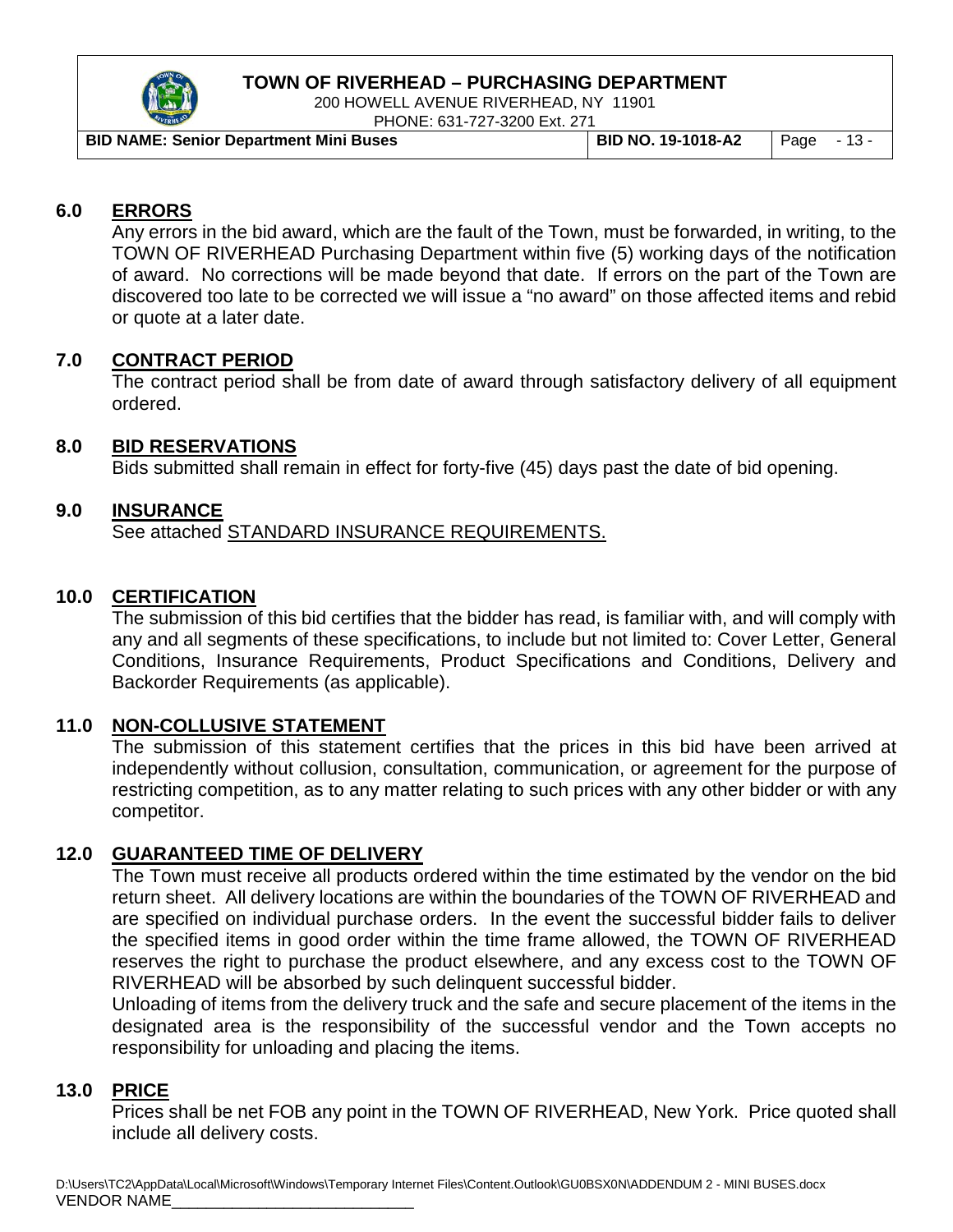

200 HOWELL AVENUE RIVERHEAD, NY 11901 PHONE: 631-727-3200 Ext. 271

| <b>BID NAME: Senior Department Mini Buses</b> | <b>BID NO. 19-1018-A2</b> | $\vert$ Page $-14$ - |  |
|-----------------------------------------------|---------------------------|----------------------|--|

#### **14.0 PAYMENT**

Payments cannot be processed by the Town facilities until contract items have been delivered in satisfactory condition with an invoice referring to the TOWN OF RIVERHEAD Bid Item number for all individual items and mailed to the bill to address indicated on the Purchase Order. All items will be billed at the bid price in effect at the time the order is placed.

#### **15.0 NYS/ ANY NY COUNTY/EASTERN SUFFOLK BOCES CO-OP CONTRACTS**

The Town reserves the right to purchase items included in this bid from New York State and any NY County and CO-OP Contracts when available.

#### **16.0 REGULATIONS / QUALITY**

All products must meet Town of Riverhead specifications. Any deviations from the specifications, supported by documentation, shall be considered sufficient cause for immediate cancellation of the contract. All products must meet all applicable Local, State, and Federal Regulations.

#### **17.0 BRAND NAME**

Alternative or "or equal" item must be equal in quality, and specifications. The Town's decision as to the acceptance of the product as equal will be final. The use of a brand name is for the purpose of describing the standards of quality, performance and characteristics desired and is not intended to limit or restrict competition.

#### **18.0 INFORMATION TO BE FURNISHED WITH BID**

It is the responsibility of the bidder to offer a product that meets the minimum specifications of the Town as listed.

The bidder must submit with his bid detailed specifications, circulars, and all necessary data on the equipment to be furnished. If the equipment offered differs from the provisions listed, such differences must be explained in detail. The Town, however, reserves the right to request any additional information deemed necessary for the proper evaluation of bids. Failure to provide samples or data as specified by the Town may result in rejection of the bid.

The bidder shall indicate the manufacturer's name and the catalog reference or model number of the item or items offered.

#### **19.0 WARRANTY / GUARANTEE**

Please see detailed specifications. Please note if defects occur during this time, the defective items shall be replaced or corrected by the contractor without cost to the Town except where it shall be clearly shown that the defect is due to misuse and not to faulty manufacture. The bidder must include a copy with the bid response.

## **20.0 QUANTITIES**

The TOWN OF RIVERHEAD intends to purchase at least one (1) unit of each seating capacity under this contract if funding allows but may order less or more, if necessary. However, the contractor must furnish the quantity actually ordered.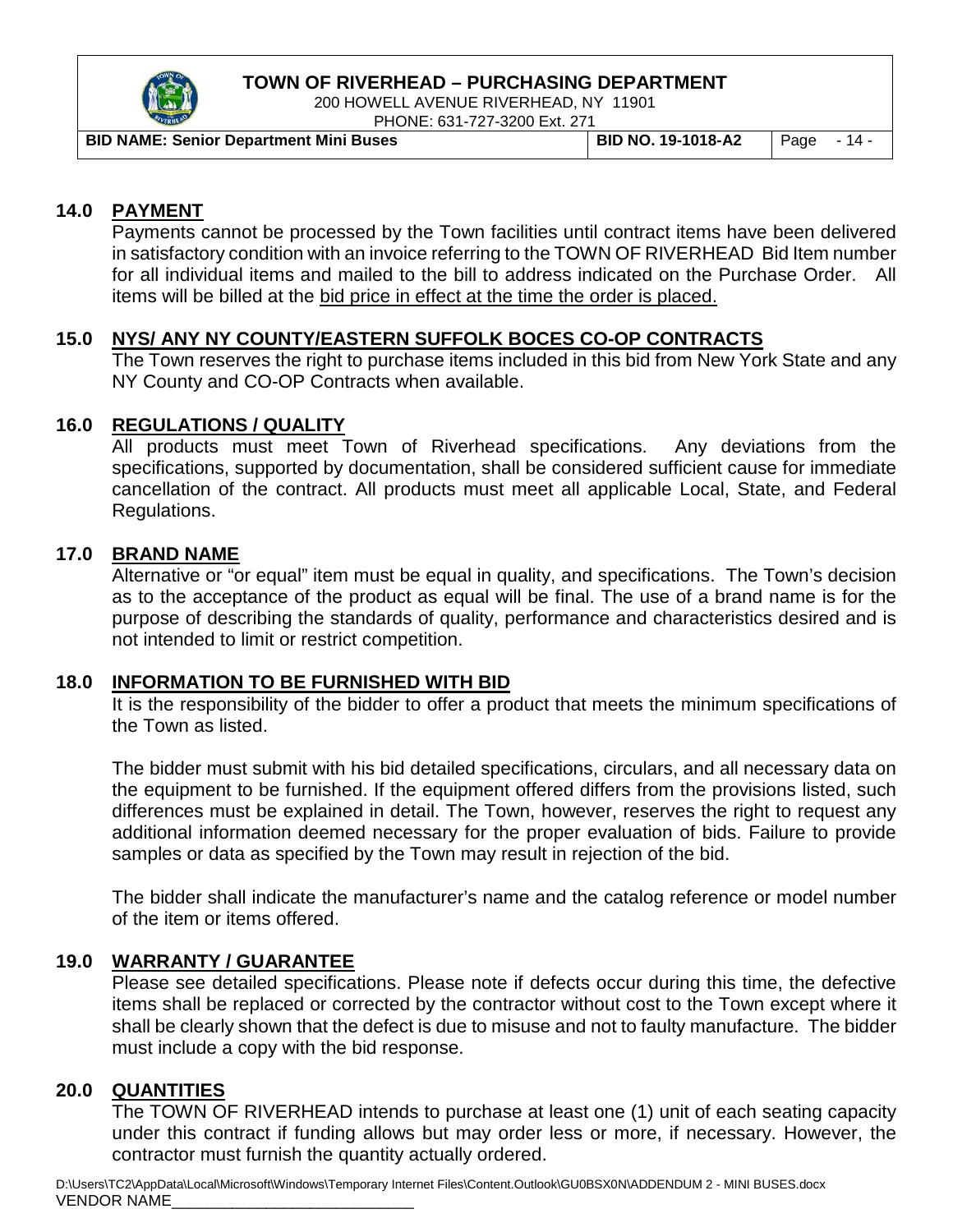

200 HOWELL AVENUE RIVERHEAD, NY 11901 PHONE: 631-727-3200 Ext. 271

| <b>BID NAME: Senior Department Mini Buses</b> | BID NO. 19-1018-A2 | Page - 15 - |  |
|-----------------------------------------------|--------------------|-------------|--|

#### **21.0 EXCEPTIONS**

When a vendor qualifies a bid by requiring a specific dollar amount or quantity of product must be purchased, or in any way qualifies the bid, the Town may reject it.

## **22.0 COMPLETION OF REQUIRED INFORMATION-PRICES, NOTATIONS, AND MISTAKES**

Bidder must fill in all applicable spaces on the bid proposal form. The information must be in typed figures or printed legibly in black ink. Mistakes may be crossed out and corrections typed or printed adjacent to the mistake and initialed in ink by the person who signs the bid. Under no circumstances should white out, correction tape, etc. be used on the bid proposal forms. Bids that use white out or correction tape may be disqualified as non-responsive.

All lines must have an indication of bidder's response whether it be "0", "NA", "--@", or a dollar figure. All lines must be filled in to indicate bidder's acknowledgment of the request. Bids that do not have all applicable lines filled in on bid sheet may be disqualified as a non-responsive bid. There can be no assumption of "no charge" when lines are left blank.

#### **23.0 SUSPENSION AND DEBARMENT**

By submission of this bid and signing bid form, bidder certifies that its organization, its principals and any sub-recipients are not currently suspended or debarred from doing business with the State of New York or Federal Government.

#### **24.0 BID SECURITY/BOND** Not applicable.

#### **25.0 INSPECTION**

The TOWN OF RIVERHEAD reserves the right to visit and inspect the facilities of each bidder to ascertain that the services desired can in fact be provided. When, in the opinion of the Purchasing Agent, the facilities and/or proposal of a bidder are not adequate to provide the services required, such bid and/or proposal may be rejected, and awarded to a bidder whose facilities and/or proposal are considered to be in the best interest of the Town.

#### **26.0 CONFORMITY**

All bidders must conform to the final approved specifications.

#### **27.0 SPECIFIED MATERIALS**

In all cases, materials must be furnished as specified; but where brand names are used, consider the term "or approved equal" to follow.

#### **28.0 MUNICIPAL EXEMPT STATUS**

The Town is exempt from the payment of Federal, State and local taxes. Taxes must not be included in proposal prices. The Town will furnish necessary exemption paperwork upon request.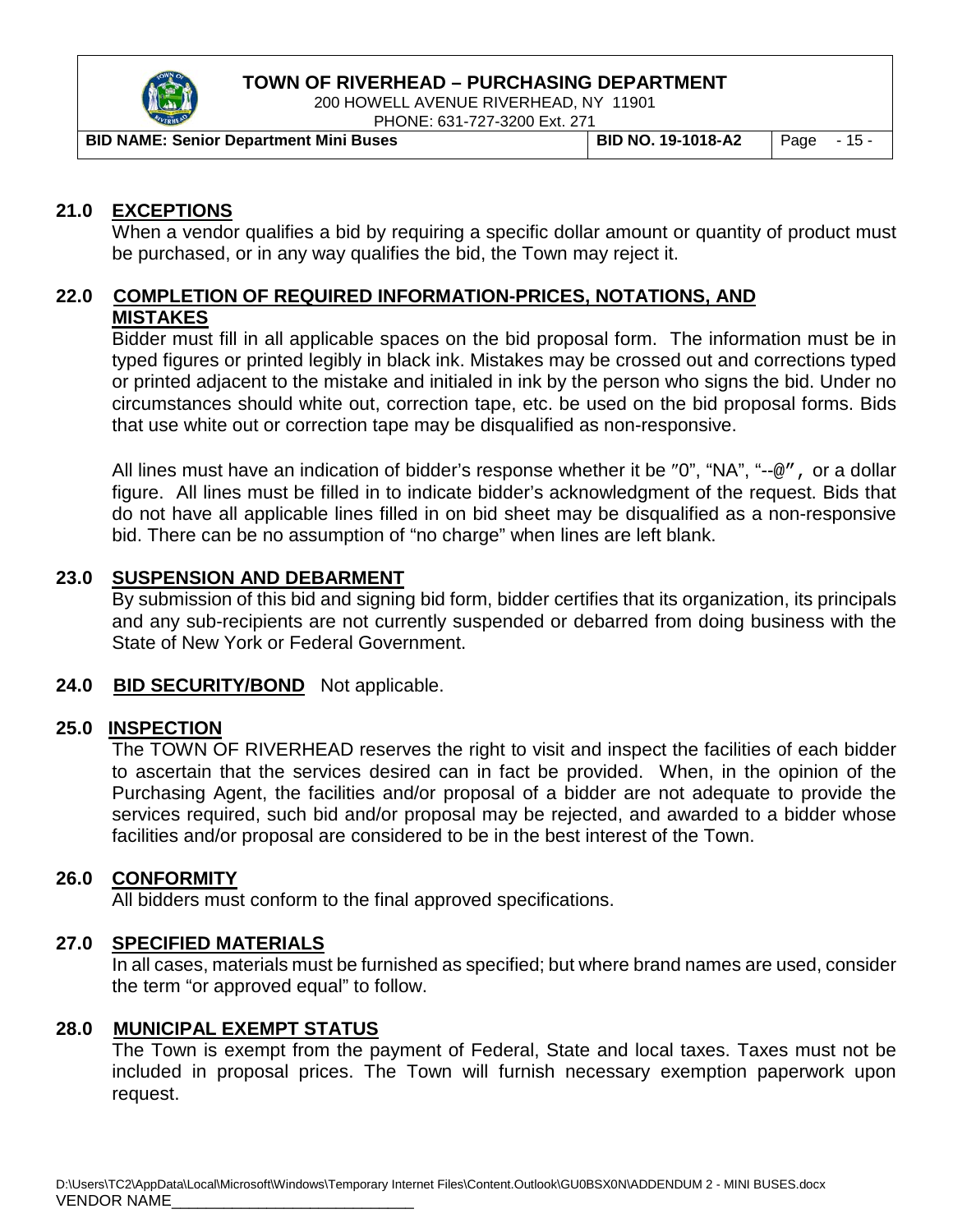

200 HOWELL AVENUE RIVERHEAD, NY 11901 PHONE: 631-727-3200 Ext. 271

**BID NAME: Senior Department Mini Buses BID NO. 19-1018-A2** Page - 16 -

## **29.0 QUOTED PRICE REQUIREMENTS**

The price quoted in any proposal shall include all items of labor, material, tools, equipment and other costs necessary to fully complete the manufacture and delivery of the items pursuant to these specifications to be delivered to the Town.

## **30.0 COMPLETION DATE REQUIREMENTS**

Bidder shall submit the earliest possible completion date with his bid. Receipt of the equipment from the contractor's authorized representative or on common carrier's manifest by the Town will constitute delivery. The delivery date of the completed equipment shall be determined at the time of Award based on the delivery time specified by the bidder in his Bid Return Sheet. The bidder shall notify the Town at least two days before delivery of the date on which the equipment will be delivered. In the event of delay in the completion of the delivery of the equipment beyond the date the successful bidder specified, the Town may consider contract cancellation.

#### **31.0 ACCEPTANCE DATE**

The acceptance date of the items will be determined after the items have been delivered and inspected for damage.

#### **32.0 DELAYED DELIVERY**

In the event delivery of completed products under this contract shall be necessarily delayed because of strike, injunctions, government controls or by reason or any other cause of circumstance beyond the control of the contractor, the time of completion of delivery shall be extended by a number of days to be determined in each instance by mutual agreement between the Town and the Contractor.

#### **33.0 MUNICIPAL INDEMNIFICATION**

The successful bidder must agree to save, keep, bear harmless and fully indemnify the Town and any of its officers, agents, or representatives from all damages, costs or expenses in law or equity that may at any time arise or be set up for an infringement of the patent rights of any person or persons in consequence of the use by the Town or by any of its officers, agents or representatives of articles supplied under the contract arising from bids submitted and of which the successful bidder and manufacturer are not lawfully entitled to sell, provided the Town gives the successful bidder and manufacturer prompt notice in writing of any suit and all information necessary to defend same.

#### **34.0 INSPECTION OF EQUIPMENT**

Federal, State and /or the TOWN OF RIVERHEAD's representatives, upon approval by the contractor and manufacturer, shall have the right and shall be at the liberty to inspect, with the cooperation of the contractor and manufacturer, all materials and workmanship at any time during the manufacturing process and shall have the right to reject all materials and workmanship which do not conform with the specifications. The Town is under no duty to make such inspection; and if such inspection is made or not made, the contractor shall not be relieved of any obligation to furnish materials and workmanship strictly in accordance with specifications. All reports shall be submitted to the contractor and the manufacturer.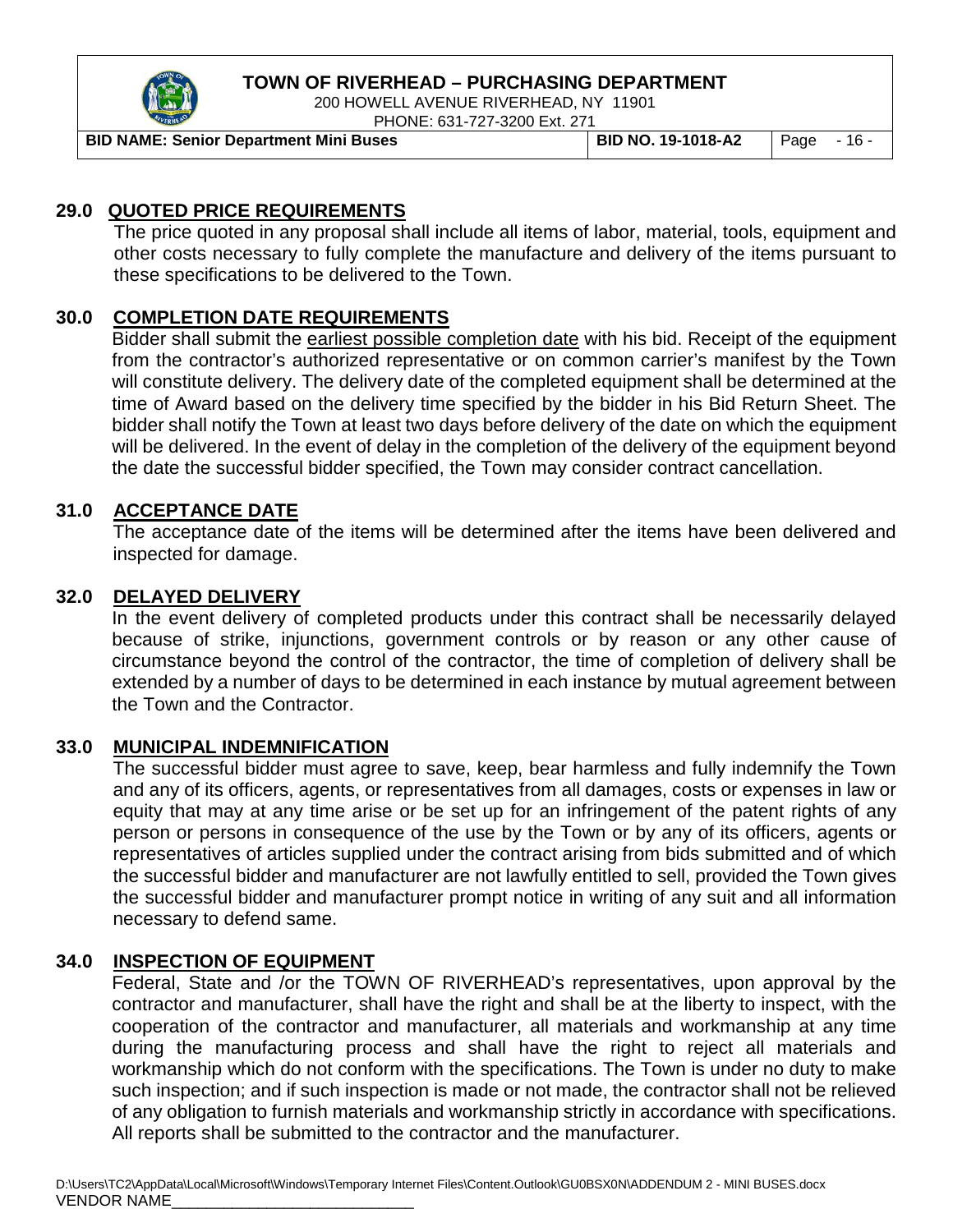

200 HOWELL AVENUE RIVERHEAD, NY 11901 PHONE: 631-727-3200 Ext. 271

**BID NAME: Senior Department Mini Buses BID NO. 19-1018-A2** Page - 17 -

#### **35.0 SINGLE BID PRICE ANALYSIS**

In the event a single bid is received, the Town will conduct a price analysis of the bid price prior to the award of the contract.

#### **36.0 DOCUMENTATION**

Following the Town's acceptance of the items, the contractor warrants that the title shall pass to the Town free and clear of all liens, mortgages, encumbrances, financing statements, security agreements, claims and demands of any character.

#### **37.0 ASSIGNABILITY**

The town reserves the right, exercisable by notice to the contractor, to assign its rights and interest to purchase some or all of the items arising out of this contract to a third party.

#### **38.0 NOTICE OF DELIVERY**

The Town must be notified at least two business days in advance of delivery. The Town reserves the right to deny acceptance of delivery if this notice is not given. This notice is to be given to the ordering department at no charge to the Town.

#### **39.0 PARTS OMISSION**

No advantage shall be taken by the bidder in the omission of any parts or details, which are required to make the equipment complete even though such parts or details are not mentioned in these specifications. All units or parts not herein contained or specified shall be of the manufacturer's standard and shall conform in materials, designs or workmanship to the best known practice in the industry. All parts shall be new; and in no case will used, reconditioned or obsolete parts be accepted. Equipment throughout the bid items shall be so installed that it will be interchangeable among all other items of this type and manufacture.

## **40.0 LOCATIONS OF TECHNICAL SERVICE AND PARTS REPRESENTATIVES**

Bidder shall furnish with his bid the names and locations of technical service and parts representatives responsible for assisting the Town, as well as the location of the nearest establishment that will furnish a complete supply of parts and components for repair and maintenance of the equipment to be supplied.

#### **41.0 LIQUIDATED DAMAGES**

The Contractor agrees that failure to complete the delivery under this contract within the specific time will result in the incurrence by the Town of additional costs. Therefore, if any item shall remain uncompleted or equipment shall remain undelivered after the time specified for completion or delivery, or after any authorized extension of time, the contractor shall pay the Town the sum listed below for each and every day, exclusive of Saturdays and Sundays, such installation or delivery remains uncompleted. Such monies are to be paid as liquidated damages to partially cover anticipated costs or losses to the Town, and not as a penalty: **\$ 50.00** per day.

## **42.0 MINORITY AND WOMEN-OWNED BUSINESS ENTERPRISES**

The Contractor/Vendor shall use its best efforts to afford minority and women-owned business enterprises the maximum practicable opportunity to participate in the performances of this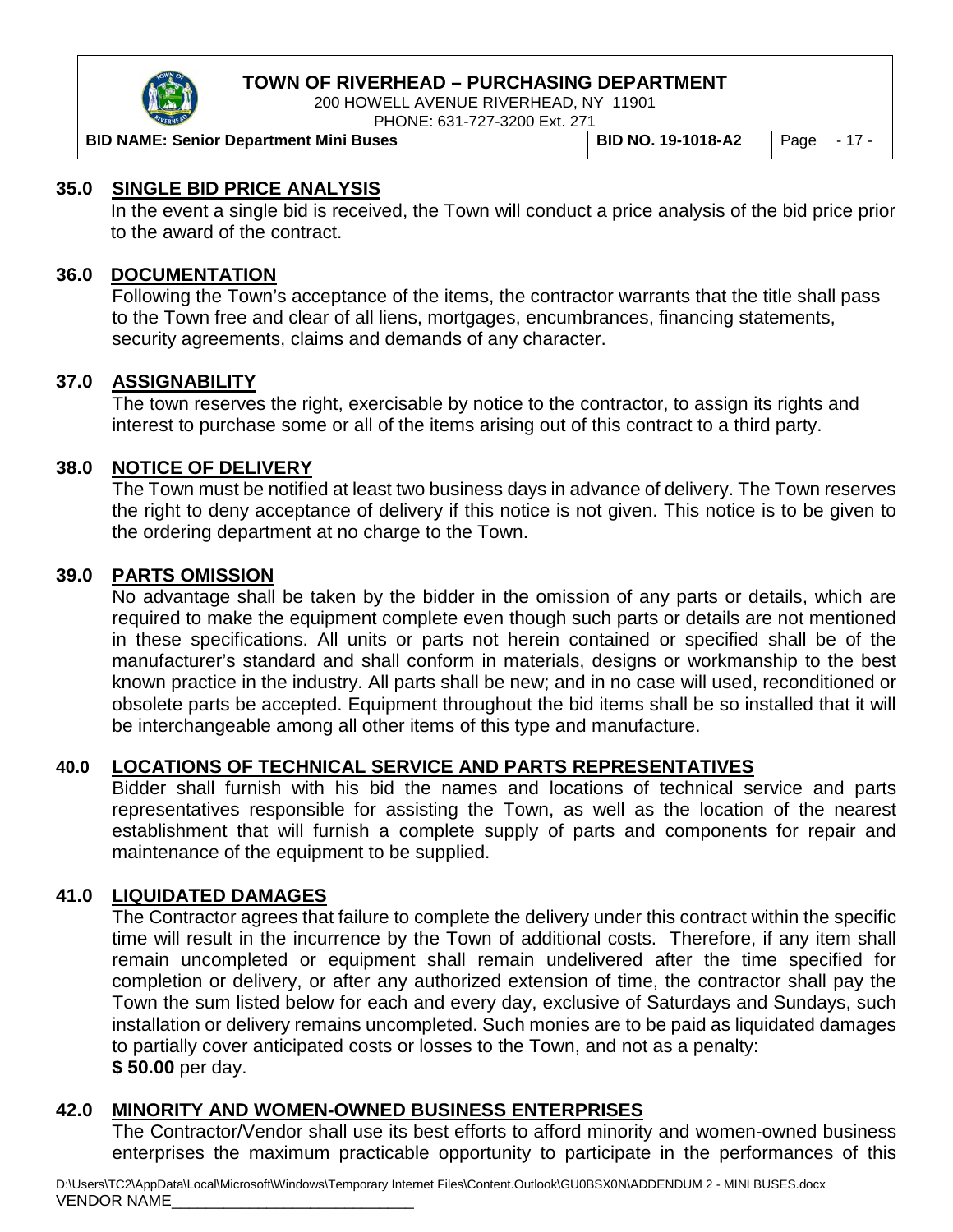

200 HOWELL AVENUE RIVERHEAD, NY 11901 **PHONE: 694-707-3000 Ext. 074** 

| $ -$                                          | <b>FRONE, 031-727-3200 EXI, 271</b> |                           |                      |  |
|-----------------------------------------------|-------------------------------------|---------------------------|----------------------|--|
| <b>BID NAME: Senior Department Mini Buses</b> |                                     | <b>BID NO. 19-1018-A2</b> | $\vert$ Page $-18$ - |  |

contract. As used in this Contract, the term "minority and woman-owned business enterprise" means a business at least fifty-one (51) percent owned and controlled by minority group members or women. The Contractor/Vendor may rely on written representations by subcontractors regarding their status as minority and female business enterprises in lieu of an independent investigation.

#### **43.0 IRANIAN ENERGY SECTOR DIVESTMENT**

Contractor/Proposer hereby represents that said Contractor/Proposer is in compliance with New York State General Municipal Law Section 103-g entitled "Iranian Energy Sector Divestment", in that said Contractor/Proposer has not:

(a) Provided goods or services of \$20 Million or more in the energy sector of Iran including but not limited to the provision of oil or liquefied natural gas tankers or products used to construct or maintain pipelines used to transport oil or liquefied natural gas for the energy sector of Iran; or

b) Acted as a financial institution and extended \$20 Million or more in credit to another person for forty-five days or more, if that person's intent was to use the credit to provide goods or services in the energy sector in Iran.

Any Contractor/Proposer who has undertaken any of the above and is identified on a list created pursuant to Section 165-a (3)(b) of the New York State Finance Law as a person engaging in investment activities in Iran, shall not be deemed a responsible bidder pursuant to Section 103 of the New York State General Municipal Law.

Except as otherwise specifically provided herein, every Contractor/Proposer submitting a bid/proposal in response to this Request for Bids/Request for Proposals must certify and affirm the following under penalties of perjury:

a) "By submission of this bid, each bidder and each person signing on behalf of any bidder certifies, and in the case of a joint bid, each party thereto certifies as to its own organization, under penalty of perjury, that to the best of its knowledge and belief, that each bidder is not on the list created pursuant to NYS Finance Law Section 165-a (3) (b)."

The TOWN OF RIVERHEAD will accept this statement electronically in accordance with the provisions of Section 103 of the General Municipal Law.

Except as otherwise specifically provided herein, any Bid/Proposal that is submitted without having complied with subdivision (a) above, shall not be considered for award. In any case where the Bidder/Proposer cannot make the certification as set forth in subdivision (a) above, the Bidder/Proposer shall so state and shall furnish with the bid a signed statement setting forth in detail the reasons therefore. The Town reserves its rights, in accordance with General Municipal Law Section 103-g to award the Bid/Proposal to any Bidder/Proposer who cannot make the certification, on a case-by-case basis under the following circumstances:

(1) The investment activities in Iran were made before April 12, 2012, the investment activities in Iran have not been expanded or renewed after April 12, 2012, and the Bidder/Proposer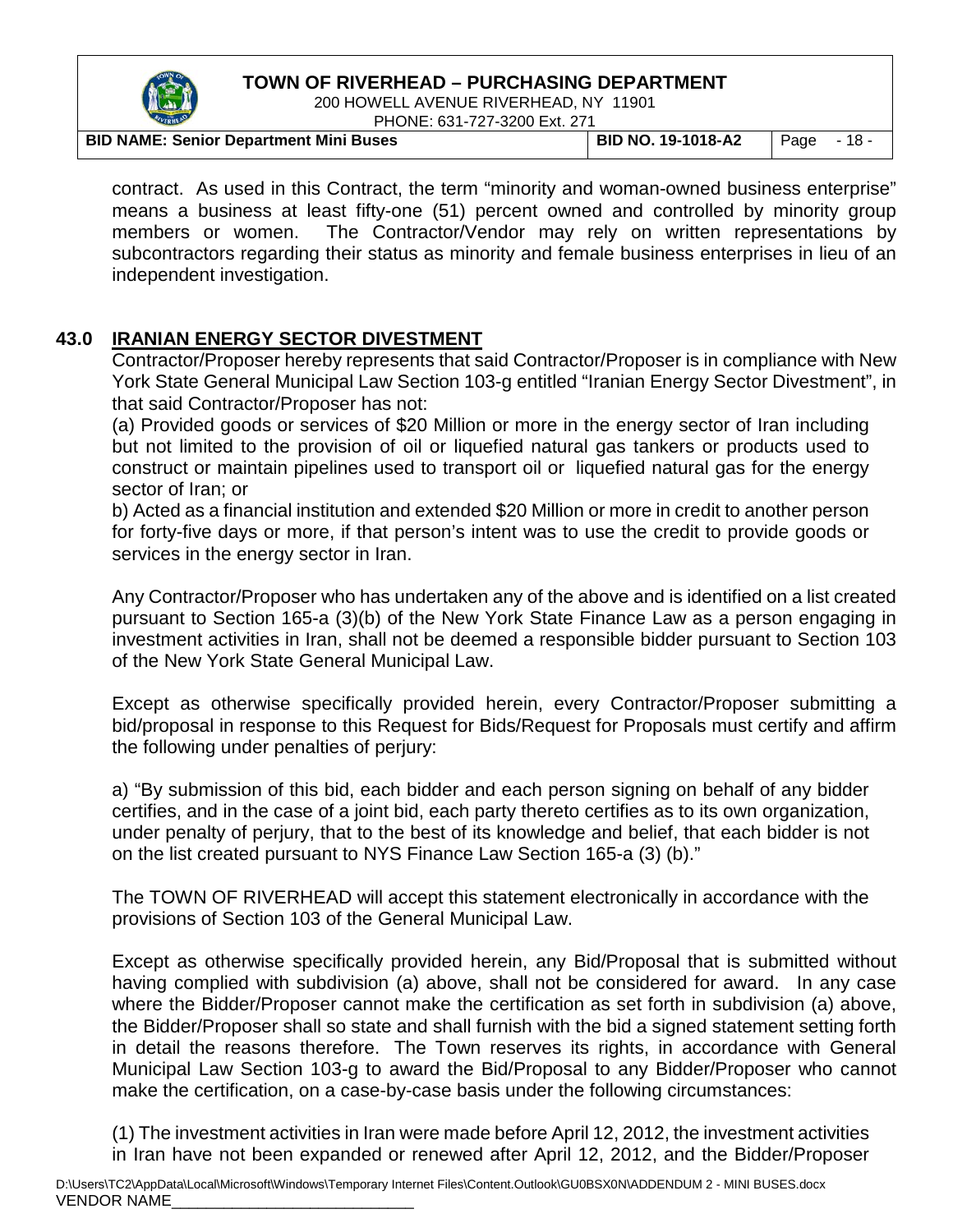

200 HOWELL AVENUE RIVERHEAD, NY 11901 PHONE: 631-727-3200 Ext. 271

|                                               | <b>THORL, 001-121-0200 LAG 21 I</b> |                    |             |  |
|-----------------------------------------------|-------------------------------------|--------------------|-------------|--|
| <b>BID NAME: Senior Department Mini Buses</b> |                                     | BID NO. 19-1018-A2 | Page $-19-$ |  |

has adopted, publicized and is implementing a formal plan to cease the investment activities in Iran and to refrain from engaging in any new investments in Iran; or

(2) The TOWN OF RIVERHEAD has made a determination that the goods or services are necessary for the Town to perform its functions and that, absent such an exemption, the TOWN OF RIVERHEAD would be unable to obtain the goods or services for which the Bid/Proposal is offered. Such determination shall be made by the Town in writing and shall be a public document.

#### **44.0 SPECIFICATIONS**

#### **44.1 Scope of Work**

The purpose of this document is to establish the price for the purchase and delivery of one (1) 2019 model year 14-PASSENGER MINI BUS and one (1) 2109 model year 6-PASSENGER SEAT and 2-WHEELCHAIR CAPACITY MINI BUS. The equipment will be delivered to the TOWN OF RIVERHEAD Garage located at 1412 ROUTE 58, RIVERHEAD, NY 11901, New York. The equipment is to be delivered with implements and accessories as noted in the detailed specifications. The equipment shall be fully operational and complete.

#### **44.2 General**

The use of a brand name is for the purpose of describing the standards of quality, performance and characteristics desired and is not intended to limit or restrict competition.

The equipment is to be delivered with implements and accessories as noted in the detailed specifications.

The equipment furnished shall be the latest improved model in current production offered to commercial trade and shall be of quality workmanship and material. The bidder represents that all equipment offered under this specification shall be new.

All parts which are necessary for the unit to be completely assembled and ready for operation or which are normally furnished as standard equipment shall be included. All parts shall conform in strength, quality and workmanship to the accepted standards of the industry.

The equipment provided shall meet or exceed all Federal and State of New York health and safety regulations and standards in effect and applicable to equipment furnished at the time of manufacture.

The TOWN OF RIVERHEAD may require product testing prior to award to determine product suitability.

In the event that an alternate is bid, the TOWN OF RIVERHEAD reserves the right to request a demonstration of the specific model bid. Failure to furnish the demonstration would render the bid for the item as non-responsive.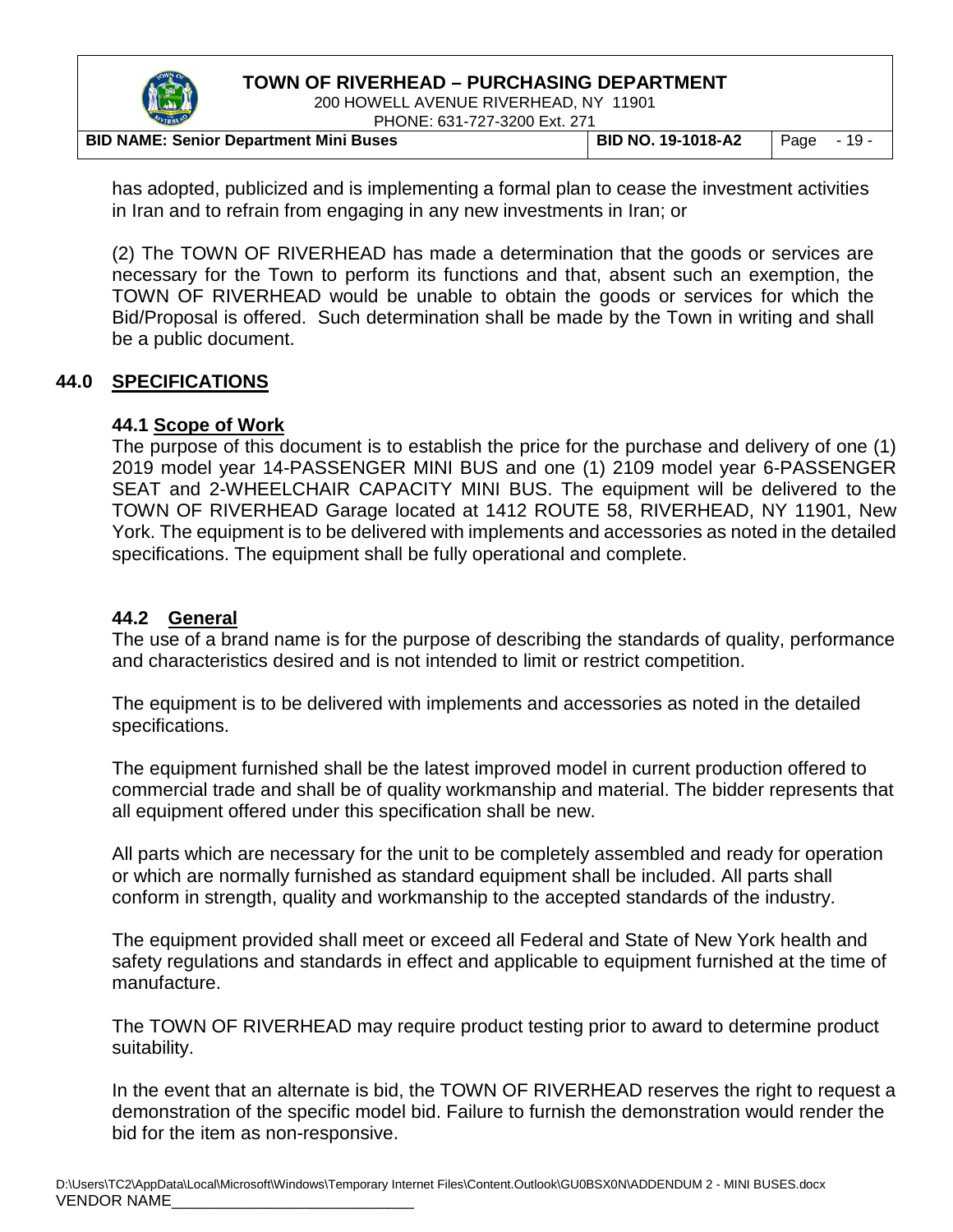

200 HOWELL AVENUE RIVERHEAD, NY 11901 PHONE: 631-727-3200 Ext. 271

| -------                                       | $\Gamma$ I IVINL. UJ I - I Z I -JZUV LAI. Z I T |                                   |  |
|-----------------------------------------------|-------------------------------------------------|-----------------------------------|--|
| <b>BID NAME: Senior Department Mini Buses</b> |                                                 | BID NO. 19-1018-A2   Page $-20 -$ |  |

Following are the minimum requirements. Bidders shall indicate their alternatives on the Proposal Form. Alternatives will be evaluated to determine if they meet the needs of the TOWN OF RIVERHEAD.

#### **44.3 Detailed Specifications**

The intent of these specifications is to describe the minimum purchase requirements of a complete new and unused 2019 model year 14-PASSENGER MINI BUS and a complete new and unused 2019 model 16-PASSENGER SEAT and 2-WHEELCHAIR CAPACITY MINI BUS.

## **44.4 SPECIFICATIONS**

These specifications describe the 14-PASSENGER MINI BUS under consideration and are given to cover the most important construction and performance parameters– item by item.

|           | <b>ITEM</b>                               | <b>YES</b> | <b>NO</b> | <b>OFFERED</b> |
|-----------|-------------------------------------------|------------|-----------|----------------|
|           | <b>Exterior Color-White</b>               |            |           |                |
| $\bullet$ |                                           |            |           |                |
| $\bullet$ | <b>Interior Color-Gray</b>                |            |           |                |
| $\bullet$ | Engine-6.8Liter or approved equal         |            |           |                |
| $\bullet$ | 6-speed Automatic Transmission            |            |           |                |
| $\bullet$ | Driver's side step                        |            |           |                |
| $\bullet$ | Passenger side running board              |            |           |                |
| $\bullet$ | Door activated interior lights            |            |           |                |
| $\bullet$ | Daytime running lamps                     |            |           |                |
| $\bullet$ | Rear window Defogger                      |            |           |                |
| $\bullet$ | Lift door ajar buzzer                     |            |           |                |
| $\bullet$ | Window on curb side of bus                |            |           |                |
| $\bullet$ | Arm rests on aisle seats                  |            |           |                |
| $\bullet$ | <b>Vinyl Seats (Except Drivers Seat)</b>  |            |           |                |
| $\bullet$ | Vinyl Floor, Front and Rear               |            |           |                |
| $\bullet$ | Power and heated mirrors                  |            |           |                |
| $\bullet$ | Air Conditioning                          |            |           |                |
|           | Vehicle OEM-Option only                   |            |           |                |
| $\bullet$ | Rear Heat and Air Conditioning            |            |           |                |
|           | Vehicle OEM-Option only                   |            |           |                |
|           | AM-FM-CD Radio, Navigation system and     |            |           |                |
|           | Backup Camera                             |            |           |                |
| $\bullet$ | <b>DOT Package</b>                        |            |           |                |
|           | #5 Fire Extinguisher, Triangle Flare Kit, |            |           |                |
|           | First Aid Kit, Body Fluid Kit             |            |           |                |
|           |                                           |            |           |                |
| $\bullet$ | DOT Inspection-ready                      |            |           |                |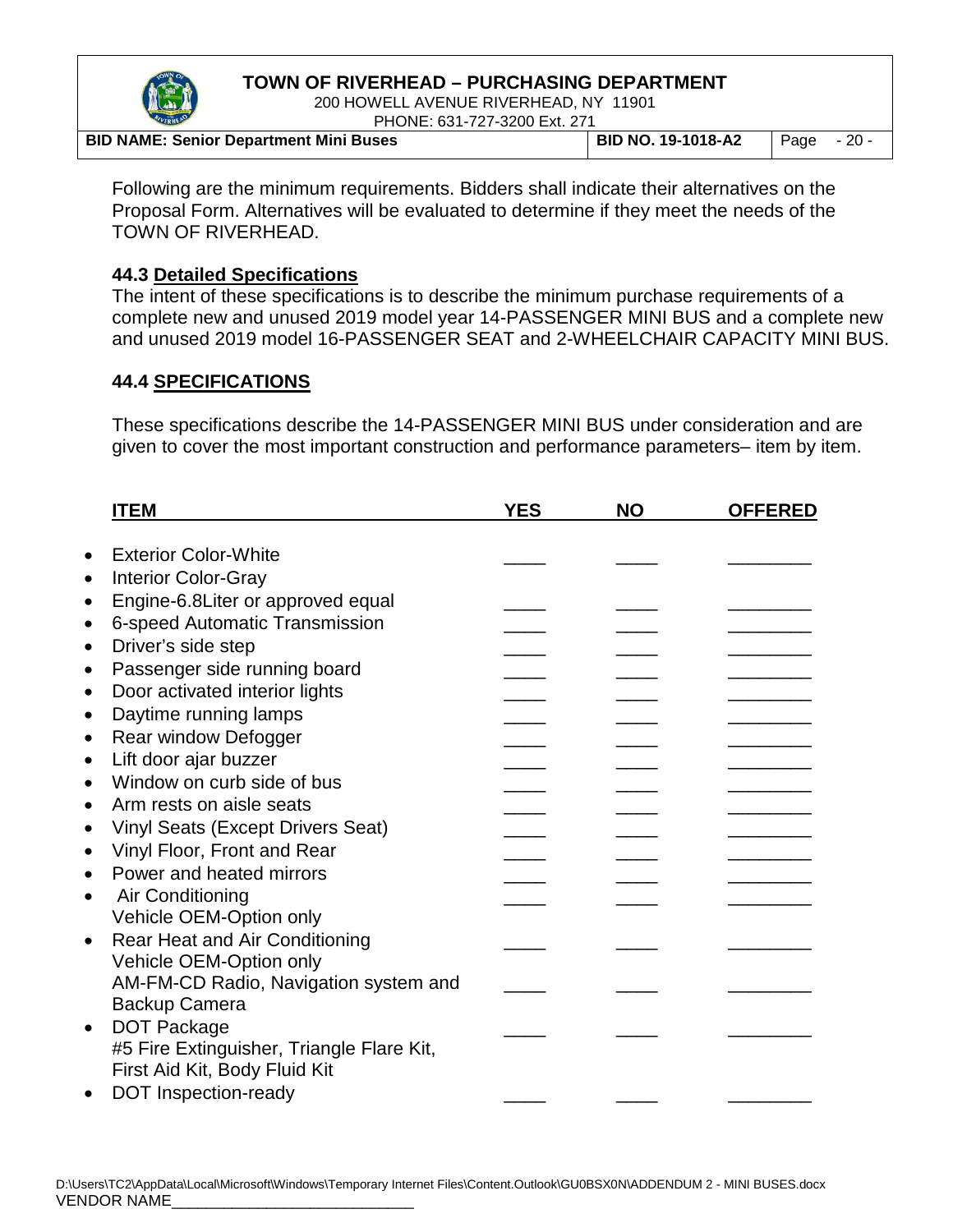

200 HOWELL AVENUE RIVERHEAD, NY 11901 PHONE: 631-727-3200 Ext. 271

|                                               | I LIONE. 00 L LZT 0200 LAG 21 L |                           |              |  |
|-----------------------------------------------|---------------------------------|---------------------------|--------------|--|
| <b>BID NAME: Senior Department Mini Buses</b> |                                 | <b>BID NO. 19-1018-A2</b> | Page $-21$ - |  |

These specifications describe the 16-PASSENGER SEAT and 2-WHEELCHAIR CAPACITY MINI BUS under consideration and are given to cover the most important construction and performance parameters– item by item.

|           | <b>ITEM</b>                                                                                                                                            | <b>YES</b> | <b>NO</b> | <b>OFFERED</b> |
|-----------|--------------------------------------------------------------------------------------------------------------------------------------------------------|------------|-----------|----------------|
|           | <b>Exterior Color-White</b>                                                                                                                            |            |           |                |
| $\bullet$ |                                                                                                                                                        |            |           |                |
| $\bullet$ | <b>Interior Color-Gray</b>                                                                                                                             |            |           |                |
|           | Engine-6.8Liter or approved equal                                                                                                                      |            |           |                |
|           | 6-speed Automatic Transmission                                                                                                                         |            |           |                |
| $\bullet$ | Driver's side step                                                                                                                                     |            |           |                |
|           | Passenger side running board                                                                                                                           |            |           |                |
| $\bullet$ | Door activated interior lights                                                                                                                         |            |           |                |
|           | Daytime running lamps                                                                                                                                  |            |           |                |
|           | Rear window Defogger                                                                                                                                   |            |           |                |
| $\bullet$ | Lift door ajar buzzer                                                                                                                                  |            |           |                |
|           | Window on curb side of bus                                                                                                                             |            |           |                |
|           | Arm rests on aisle seats                                                                                                                               |            |           |                |
|           | <b>Vinyl Seats (Except Drivers Seat)</b>                                                                                                               |            |           |                |
|           | Vinyl Floor, Front and Rear                                                                                                                            |            |           |                |
|           | Power and heated mirrors                                                                                                                               |            |           |                |
|           | Air Conditioning                                                                                                                                       |            |           |                |
|           | Vehicle OEM-Option only                                                                                                                                |            |           |                |
| $\bullet$ | <b>Rear Heat and Air Conditioning</b>                                                                                                                  |            |           |                |
|           | Vehicle OEM-Option only                                                                                                                                |            |           |                |
| $\bullet$ | AM-FM-CD Radio, Navigation system and                                                                                                                  |            |           |                |
|           | <b>Backup Camera</b>                                                                                                                                   |            |           |                |
| $\bullet$ | <b>DOT Package</b>                                                                                                                                     |            |           |                |
|           | #5 Fire Extinguisher, Triangle Flare Kit,                                                                                                              |            |           |                |
|           | First Aid Kit, Body Fluid Kit                                                                                                                          |            |           |                |
| $\bullet$ | <b>DOT Inspection-ready</b>                                                                                                                            |            |           |                |
| $\bullet$ | Wheelchair Access Door, dual panel                                                                                                                     |            |           |                |
|           | Wheelchair Lift with 34" x 54" platform,                                                                                                               |            |           |                |
| $\bullet$ |                                                                                                                                                        |            |           |                |
|           | platform safety belt, transversing yellow<br>platform handrails                                                                                        |            |           |                |
|           | the contract of the contract of the<br>the contract of the contract of the contract of the contract of the contract of the contract of the contract of |            |           |                |

• Wheelchair passenger restraint system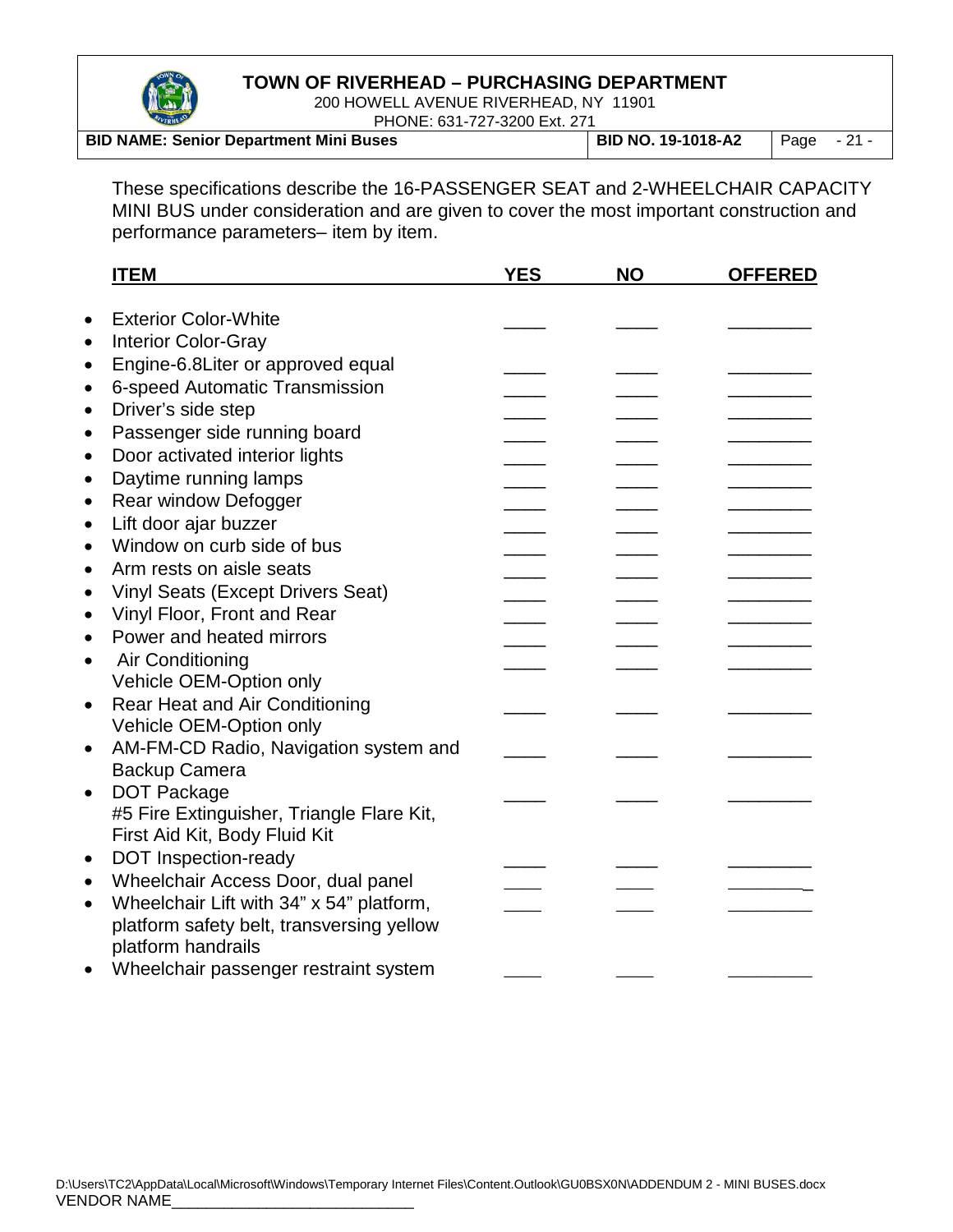

200 HOWELL AVENUE RIVERHEAD, NY 11901 PHONE: 631-727-3200 Ext. 271

| <b>BID NAME: Senior Department Mini Buses</b> | <b>BID NO. 19-1018-A2</b> $\vert$ Page - 22 - |  |
|-----------------------------------------------|-----------------------------------------------|--|

#### **45.5 Delivery and Training**

- a. Prices shall be net FOB any point in the TOWN OF RIVERHEAD, New York. Price quoted shall include all delivery costs.
- b. The Town must receive all products ordered within the time estimated by the vendor on the bid return sheet.
- c. The successful contractor shall provide training to the Town employees or other designees to be administered at the Town's facility.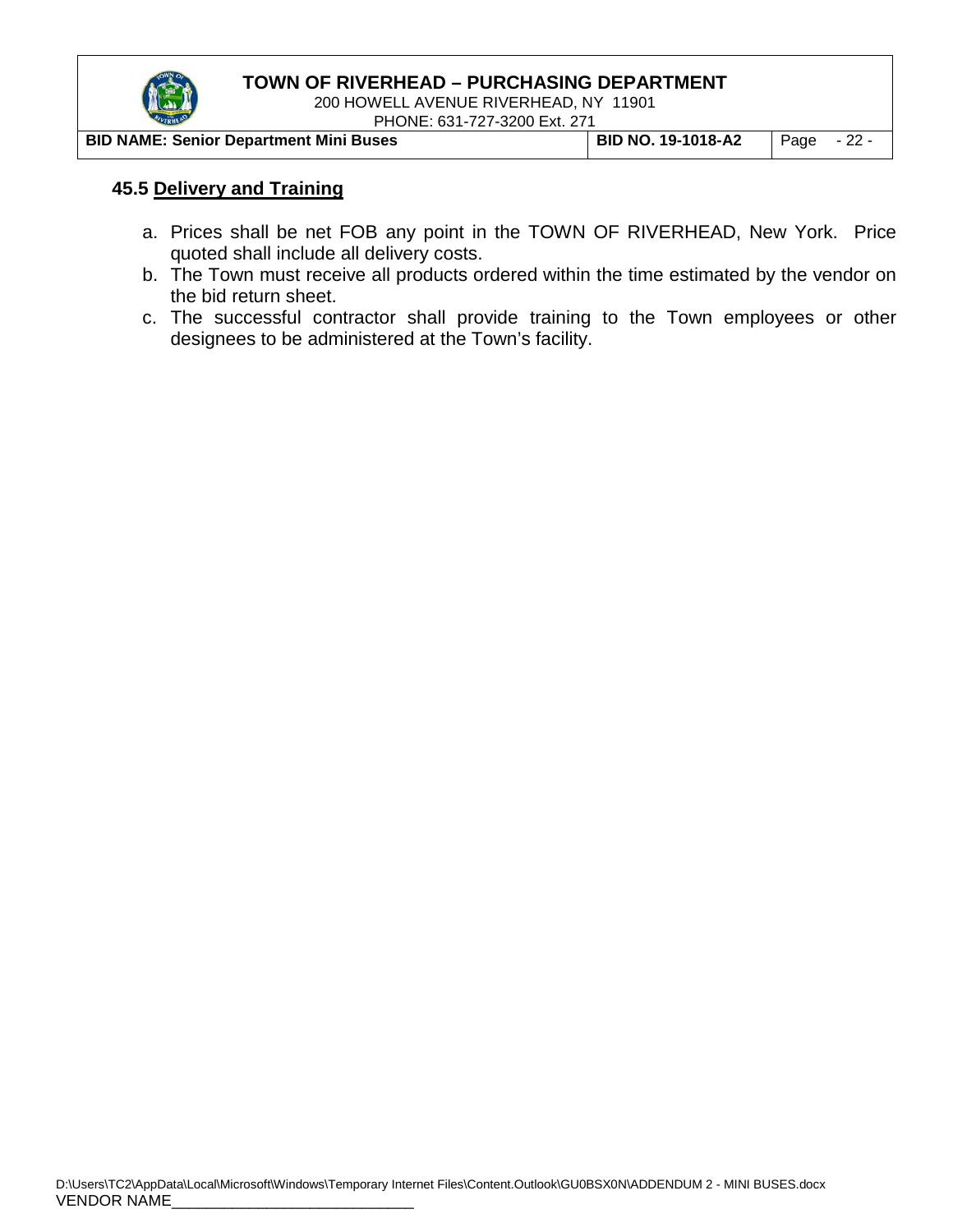

200 HOWELL AVENUE RIVERHEAD, NY 11901 PHONE: 631-727-3200 Ext. 271

**BID NAME: Senior Department Mini Buses BID NO. 19-1018-A2** Page - 23 -

# **19-1018 PROPOSAL PACKAGE**

# **BID OPENS: OCTOBER 18, 2019**

# **NOTE: VENDORS MUST RETURN THIS DOCUMENT INTACT AND FILLED OUT COMPLETELY!!**

**Bidder must fill in all applicable spaces on the bid proposal form. The information must be in typed figures or printed legibly in black ink. Mistakes may be crossed out and corrections typed or printed adjacent to the mistake and initialed in ink by the person who signs the bid. Under no circumstances should white out, correction tape, etc. be used on the bid proposal forms. Bids that use white out or correction tape may be disqualified as non-responsive.**

**All lines must have an indication of bidder's response whether it be** ″**0", "NA", "--@", or a dollar figure. All lines must be filled in to indicate bidder's acknowledgment of the request. Bids that do not have all applicable lines filled in on bid sheet may be disqualified as a nonresponsive bid. There can be no assumption of "no charge" when lines are left blank.**

**Please do not remove any pages from this bid package!!! Make a copy for your records.** 

# **Thank you!**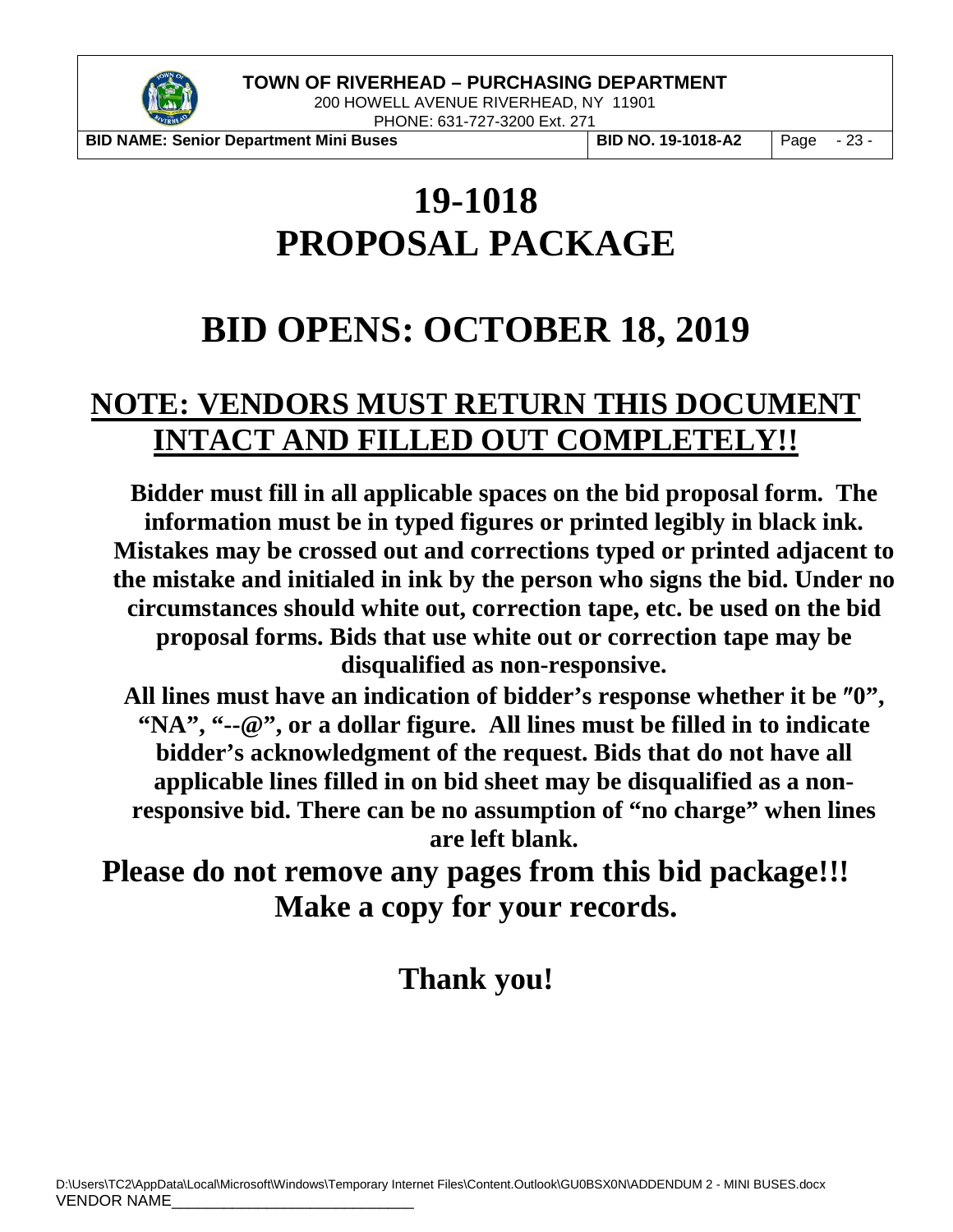

200 HOWELL AVENUE RIVERHEAD, NY 11901 PHONE: 631-727-3200 Ext. 271

**BID NAME: Senior Department Mini Buses BID NO. 19-1018-A2** Page - 24 -

# **BIDDER'S CHECK LIST**

Your response to our above referenced bid will be considered **unresponsive** and will be rejected if the following forms are not included at the time of the bid opening.

| Notarized Affidavit of Non-Collusion as required by NYS Law.                                                                                                                                                                                                                                                         |
|----------------------------------------------------------------------------------------------------------------------------------------------------------------------------------------------------------------------------------------------------------------------------------------------------------------------|
| As per specifications, the TOWN OF RIVERHEAD requires a current insurance<br>certificate, with the TOWN OF RIVERHEAD listed as additional insured, to be on<br>file in the Purchasing Department. You will be given five (5) business days from<br>notice of award to supply this form or the bid will be rescinded. |
| Vendor Information and Address Form.                                                                                                                                                                                                                                                                                 |
| <b>Employee Certification.</b>                                                                                                                                                                                                                                                                                       |
| Iranian Energy Divestment Certification.                                                                                                                                                                                                                                                                             |
| Reference Form.                                                                                                                                                                                                                                                                                                      |
| Assumed Name Certification.                                                                                                                                                                                                                                                                                          |
|                                                                                                                                                                                                                                                                                                                      |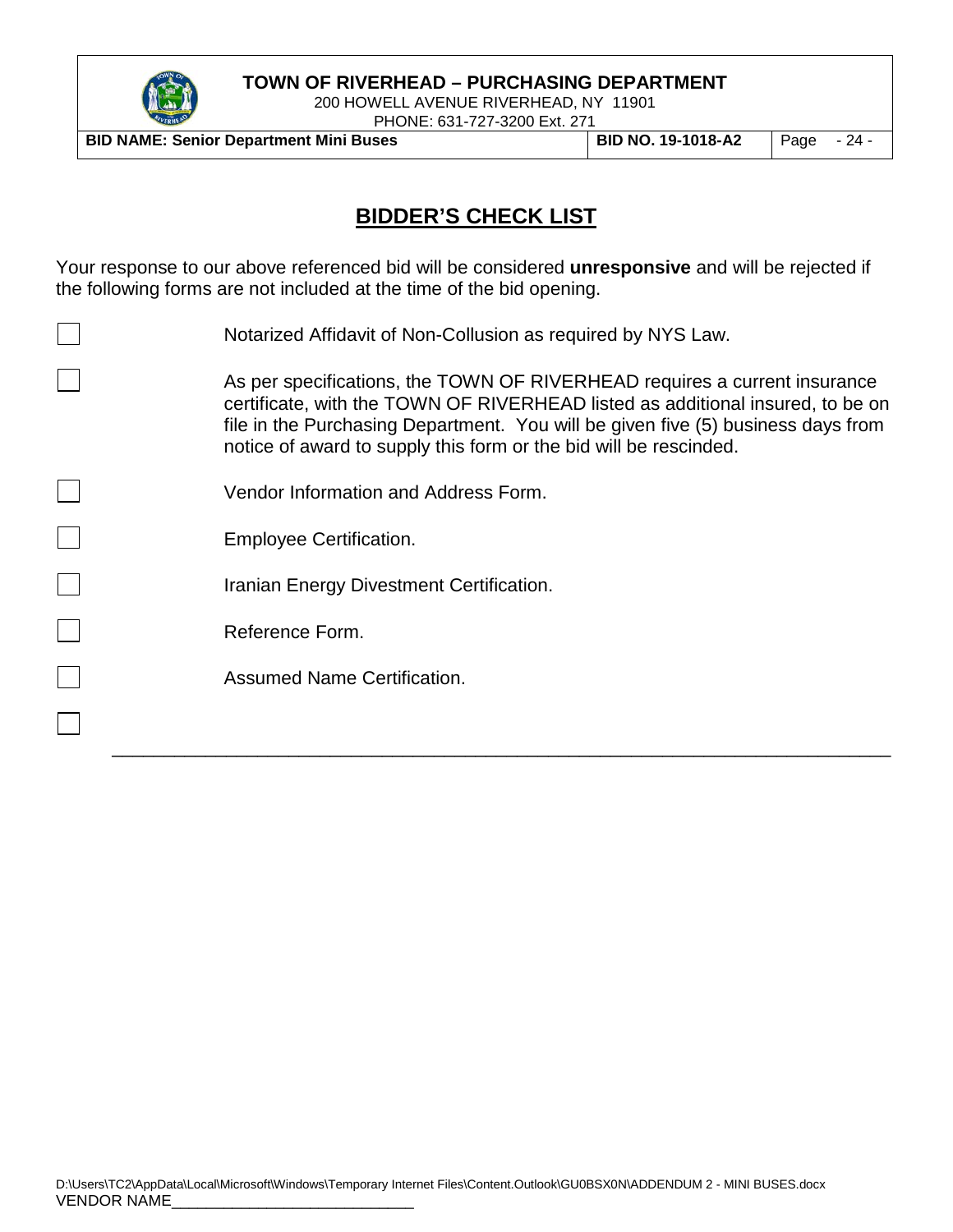

200 HOWELL AVENUE RIVERHEAD, NY 11901

**BID NAME: Senior Department Mini Buses BID NO. 19-1018-A2** Page - 25 -

PHONE: 631-727-3200 Ext. 271

# **VENDOR INFORMATION SHEET**

|                                               |                                                         | TYPE OF ENTITY:CORP._____________PARTNERSHIP___________INDIVIDUAL______________ |
|-----------------------------------------------|---------------------------------------------------------|---------------------------------------------------------------------------------|
|                                               | FEDERAL EMPLOYEE ID #:__________________________        |                                                                                 |
| OR SOCIAL SECURITY #:________________________ |                                                         |                                                                                 |
|                                               |                                                         |                                                                                 |
|                                               | IF APPLICABLE: DATE FILED: ____________________         |                                                                                 |
|                                               | STATE FILED: ___________________________                |                                                                                 |
| If a non-publicly owned Corporation:          |                                                         |                                                                                 |
|                                               |                                                         |                                                                                 |
|                                               | LIST PRINCIPAL STOCKHOLDERS: (5% of outstanding shares) |                                                                                 |
|                                               |                                                         |                                                                                 |
| LIST OFFICERS AND DIRECTORS:                  |                                                         |                                                                                 |
| <b>NAME</b>                                   | <b>TITLE</b>                                            |                                                                                 |
|                                               |                                                         |                                                                                 |
|                                               |                                                         |                                                                                 |
| *If a partnership:                            |                                                         |                                                                                 |
|                                               |                                                         |                                                                                 |
| <b>LIST PARTNERS NAMES:</b>                   |                                                         |                                                                                 |
|                                               |                                                         |                                                                                 |
|                                               |                                                         |                                                                                 |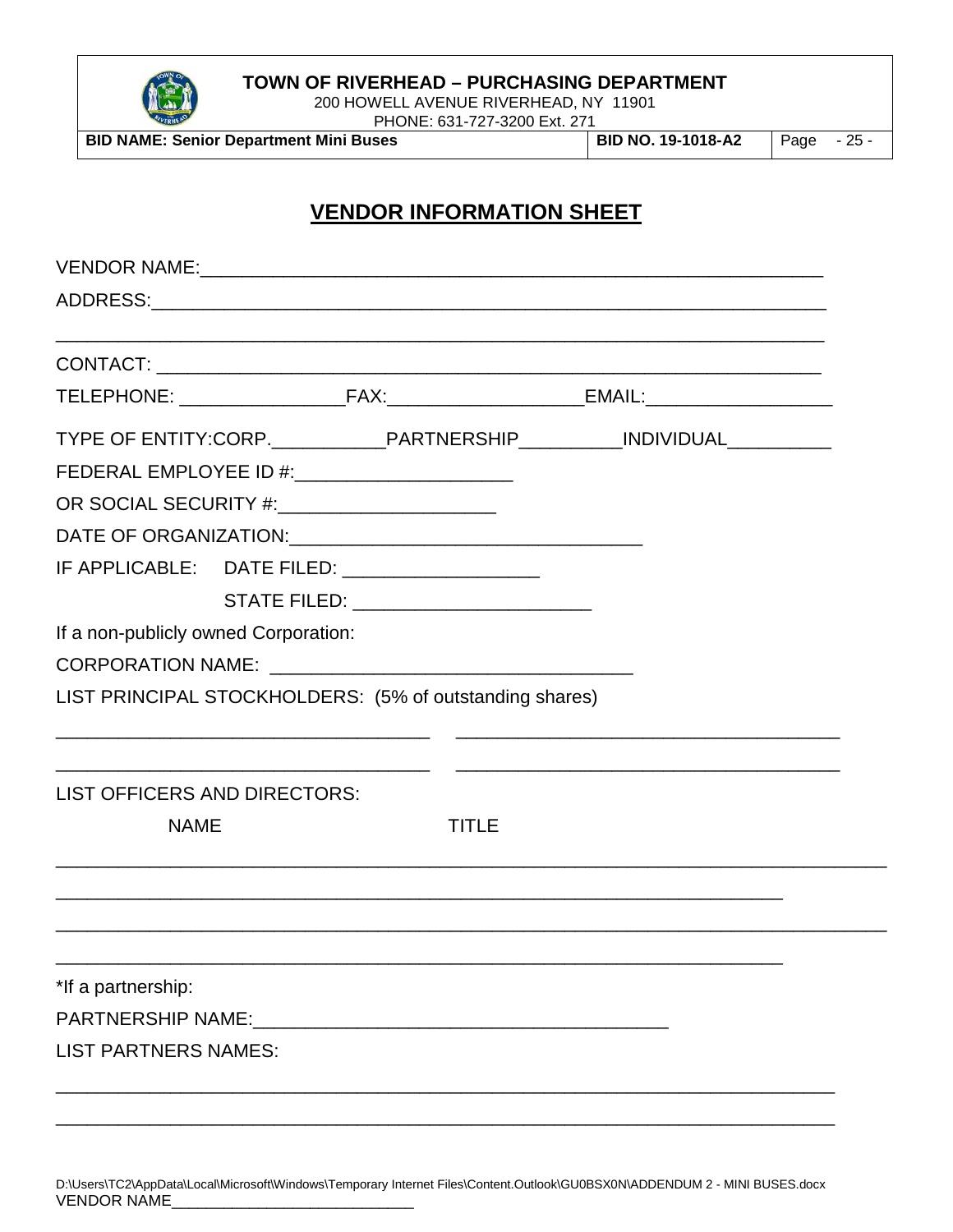

200 HOWELL AVENUE RIVERHEAD, NY 11901 PHONE: 631-727-3200 Ext. 271

**BID NAME: Senior Department Mini Buses BID NO. 19-1018-A2** Page - 26 -

## **CERTIFICATION**

The undersigned hereby certifies that:

1. He/She is the contractor in the annexed contract or is a/an Partner/officer/director of the partnership/corporation named therein duly authorized to execute this certification.

2. By executing this document, the contractor certifies to the TOWN OF RIVERHEAD that:

(a) Contractor is aware of the provisions of the Federal Immigration and Nationality Act, including 8 US.C.A. 1324-4, which prohibits the employment of unauthorized aliens; and

(b) Contractor is in compliance with same;

3. Contractor is aware that the TOWN OF RIVERHEAD will rely on this certification in entering into the aforesaid agreement.

4. Contractor is aware that a violation of the provisions of the aforesaid Immigration and Nationality Act shall result in a material breach of this agreement and shall further result in Contractor being ineligible to participate in any TOWN OF RIVERHEAD bids for a period of one (1) year and from holding any contracts with the TOWN OF RIVERHEAD for said period.

Dated: \_\_\_\_\_\_\_\_\_\_\_\_\_\_\_\_\_\_\_\_\_\_\_\_\_\_\_

Name of Contractor: \_\_\_\_\_\_\_\_\_\_\_\_\_\_\_\_\_\_\_\_\_\_\_\_\_\_\_\_\_\_\_\_\_\_\_\_\_

Name of Signator: \_\_\_\_\_\_\_\_\_\_\_\_\_\_\_\_\_\_\_\_\_\_\_\_\_\_\_\_\_\_\_\_\_\_\_\_\_

Title of Signator: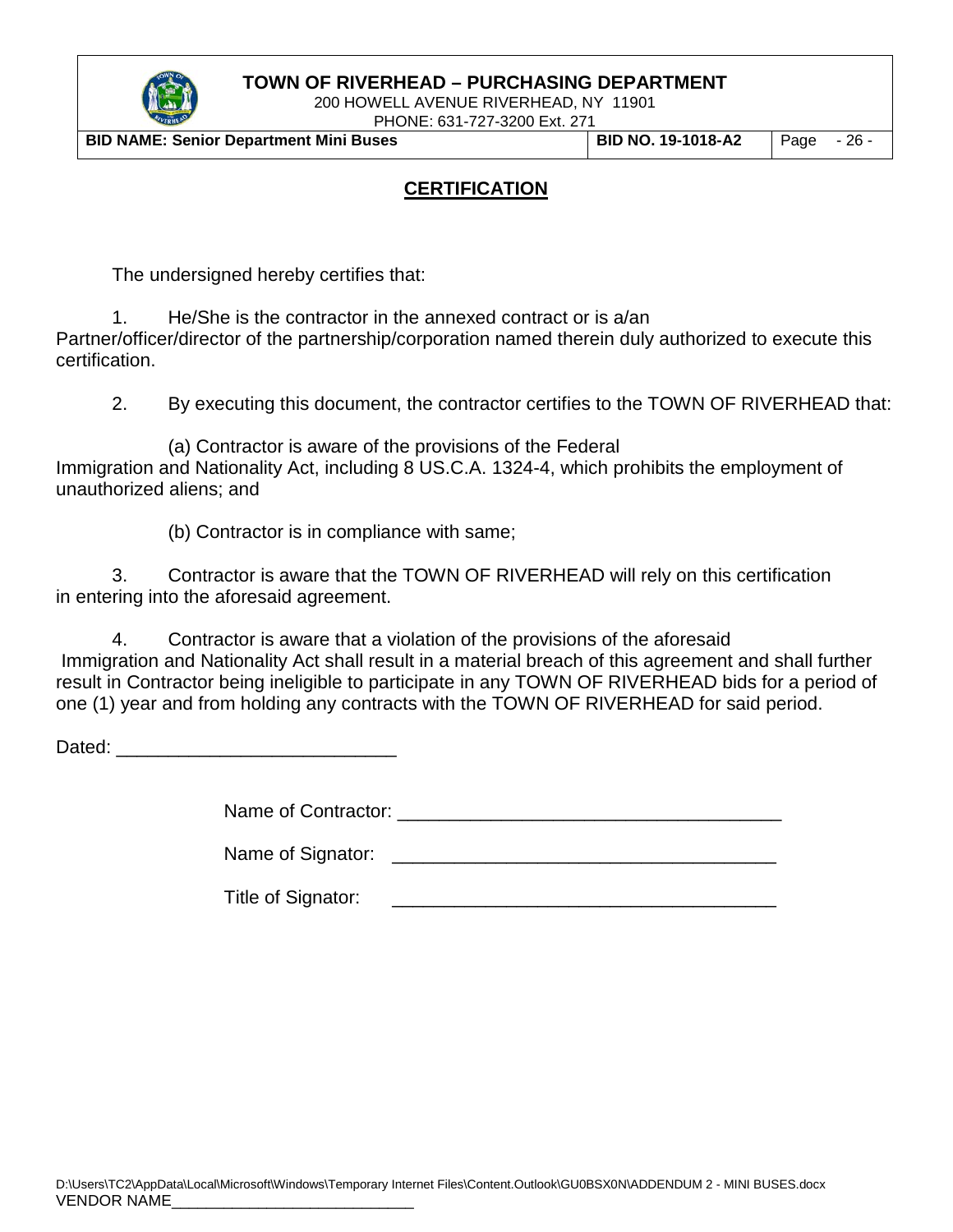

200 HOWELL AVENUE RIVERHEAD, NY 11901 PHONE: 631-727-3200 Ext. 271

**BID NAME: Senior Department Mini Buses BID NO. 19-1018-A2** Page - 27 -

#### **Certification Pursuant to Section 103-g Of the New York State General Municipal Law**

- A. By submission of this bid/proposal, each bidder/proposer and each person signing on behalf of any bidder/proposer certifies, and in the case of a joint bid, each party thereto certifies as to its own organization, under penalty of perjury, that to the best of its knowledge and belief that each bidder is not on the list created pursuant to paragraph (b) of subdivision 3 of Section 165-a of the New York State Finance Law.
- B. A Bid/Proposal shall not be considered for award, nor shall any award be made where the condition set forth in Paragraph A above has not been complied with; provided, however, that in any case the bidder/proposer cannot make the foregoing certification set forth in Paragraph A above, the bidder/proposer shall so state and shall furnish with the bid a signed statement which sets forth in detail the reasons therefore. Where Paragraph A above cannot be complied with, the Purchasing Unit to the political subdivision, public department, agency or official thereof to which the bid/proposal is made, or his designee, may award a bid/proposal, on a case by case business under the following circumstances:
	- 1. The investment activities in Iran were made before April 12, 2012, the investment activities in Iran have not been expanded or renewed after April 12, 2012, and the Bidder/Proposer has adopted, publicized and is implementing a formal plan to cease the investment activities in Iran and to refrain from engaging in any new investments in Iran; or
	- 2. The political subdivision makes a determination that the goods or services are necessary for the political subdivision to perform its functions and that, absent such an exemption, the political subdivision would be unable to obtain the goods or services for which the contract is offered. Such determination shall be made in writing and shall be a public document.

\_\_\_\_\_\_\_\_\_\_\_\_\_\_\_\_\_\_\_\_\_\_\_\_\_\_\_\_\_\_\_\_\_\_ **Signature** 

\_\_\_\_\_\_\_\_\_\_\_\_\_\_\_\_\_\_\_\_\_\_\_\_\_\_\_\_\_\_\_\_\_\_\_ **Title** 

\_\_\_\_\_\_\_\_\_\_\_\_\_\_ \_\_\_\_\_\_\_\_\_\_\_\_\_\_\_\_\_\_\_\_\_\_\_\_\_\_\_\_\_\_\_\_\_\_\_ Date **Company Name**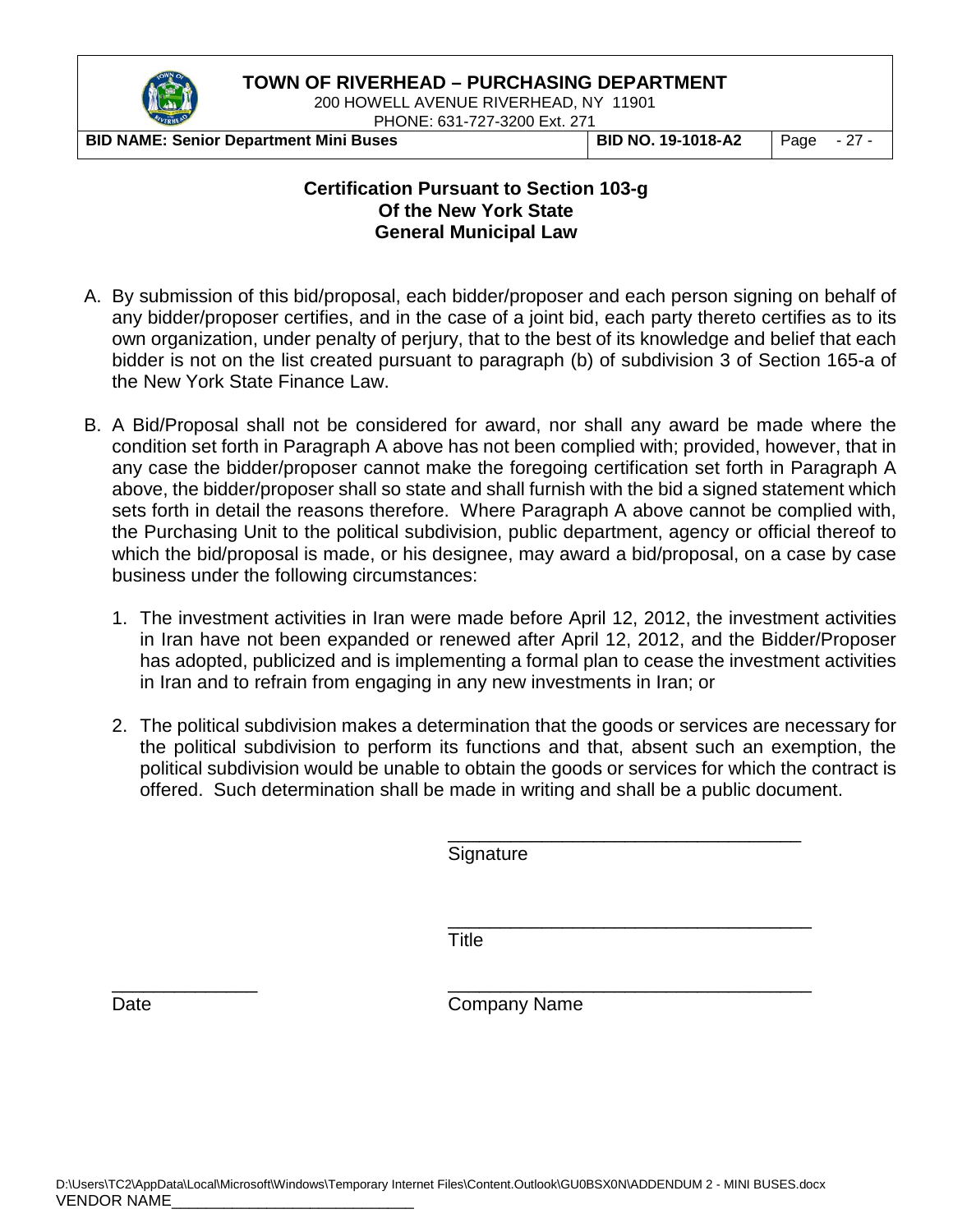

200 HOWELL AVENUE RIVERHEAD, NY 11901 PHONE: 631-727-3200 Ext. 271

**BID NAME: Senior Department Mini Buses BID NO. 19-1018-A2** Page - 28 -

## **REFERENCE FORM**

All bidders will be required to complete this form providing three (3) references of past performance. References should involve projects and/or service situations of similar size and scope to this bid. References must have had dealings with the Bidder within the last thirty-six (36) months. The Town reserves the right to contact any or all of the references supplied for an evaluation of past performance in order to establish the responsibility of the Bidder before the actual award of the bid and/or contract. Completion of the reference form is required.

| 1) Reference Name:    | and the control of the control of the control of the control of the control of the control of the control of the     |
|-----------------------|----------------------------------------------------------------------------------------------------------------------|
| Address:              |                                                                                                                      |
|                       |                                                                                                                      |
| Telephone:            |                                                                                                                      |
| <b>Contract Date:</b> |                                                                                                                      |
|                       |                                                                                                                      |
| 2) Reference Name:    | <u> 2000 - Jan James James Jan James James James James James James James James James James James James James Jam</u> |
| Address:              |                                                                                                                      |
|                       |                                                                                                                      |
| Telephone:            |                                                                                                                      |
|                       |                                                                                                                      |
|                       |                                                                                                                      |
| 3) Reference Name:    | <u> 2000 - Jan James James Barnett, martin eta idazleari (</u>                                                       |
| Address:              | <u> 1989 - Johann Johann Johann Johann Johann Johann Johann Johann Johann Johann Johann Johann Johann Johann Joh</u> |
|                       |                                                                                                                      |
| Telephone:            |                                                                                                                      |
| <b>Contract Date:</b> | <u> 1989 - Andrea Branden, amerikan basar personal di sebagai personal di sebagai personal di sebagai personal d</u> |
|                       |                                                                                                                      |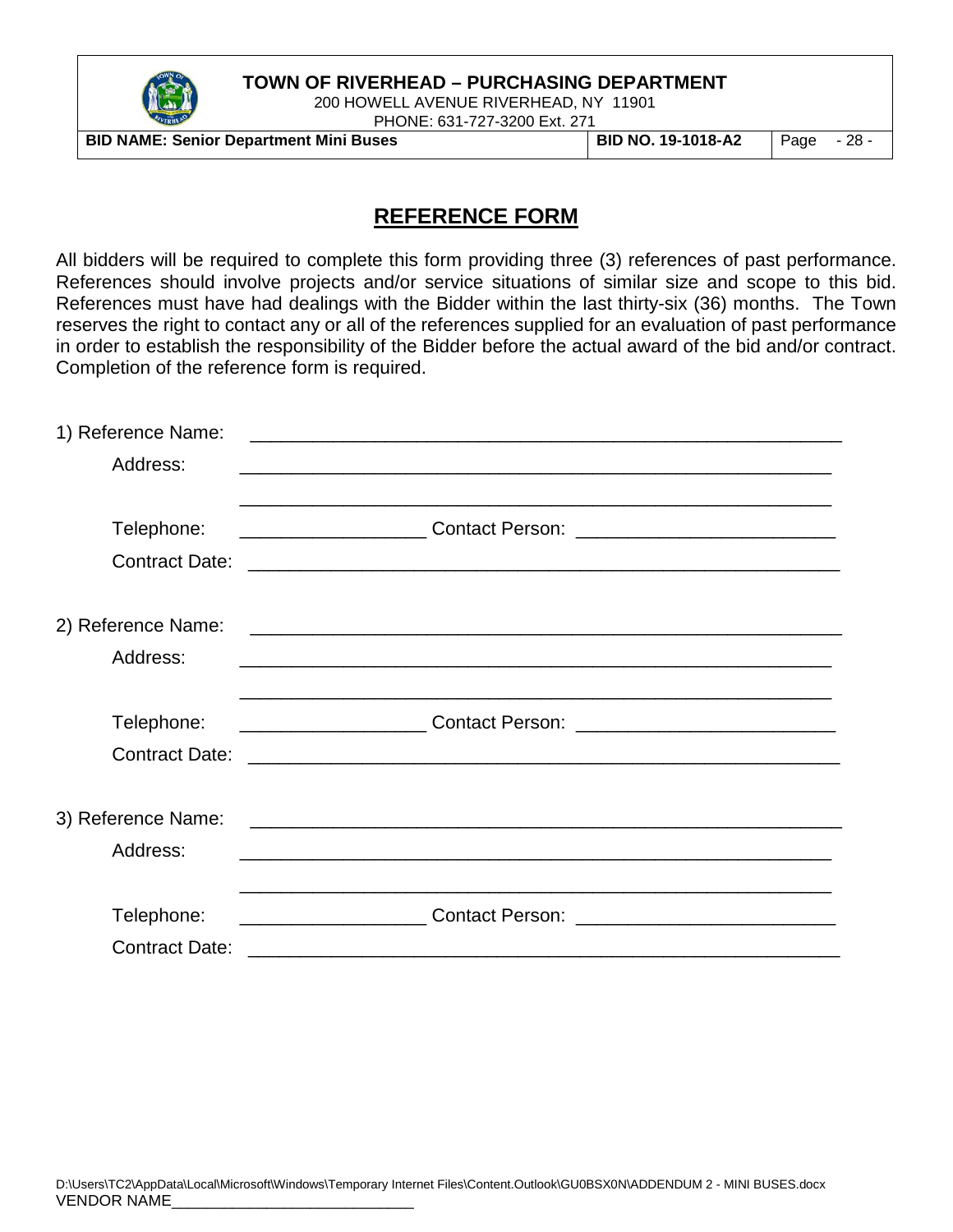

200 HOWELL AVENUE RIVERHEAD, NY 11901 PHONE: 631-727-3200 Ext. 271

**BID NAME: Senior Department Mini Buses BID NO. 19-1018-A2** Page - 29 -

## **AFFIDAVIT OF NON-COLLUSION**

I hereby attest that I am the person responsible within my firm for the final decision as to the prices(s) and amount of this bid or, if not, that I have written authorization, enclosed herewith, from that person to make the statements set out below on his or her behalf and on behalf of my firm.

I further attest that:

- 1. The price(s) and amount of this bid have been arrived at independently, without consultation, communication or agreement for the purpose of restricting competition with any other contractor, bidder or potential bidder.
- 2. Neither the price(s), nor the amount of this bid, have been disclosed to any other firm or person who is a bidder or potential bidder on this project, and will not be so disclosed prior to bid opening.
- 3. No attempt has been made or will be made to solicit, cause or induce any firm or person to refrain from bidding on this project, or to submit a bid higher than the bid of this firm, or any intentionally high or noncompetitive bid or other form of complementary bid.
- 4. The bid of my firm is made in good faith and not pursuant to any agreement or discussion with, or inducement from any firm or person to submit a complementary bid.
- 5. My firm has not offered or entered into a subcontract or agreement regarding the purchase of materials or services from any other firm or person, or offered, promised or paid cash or anything of value to any firm or person, whether in connection with this or any other project, in consideration for an agreement or promise by an firm or person to refrain from bidding or to submit a complementary bid on this project.
- 6. My firm has not accepted or been promised any subcontract or agreement regarding the sale of materials or services to any firm or person, and has not been promised or paid cash or anything of value by any firm or person, whether in connection with this or any project, in consideration for my firm's submitting a complementary bid, or agreeing to do so, on this project.
- 7. I have made a diligent inquiry of all members, officers, employees, and agents of my firm with responsibilities relating to the preparation, approval or submission of my firm's bid on this project and have been advised by each of them that he or she has not participated in any communication, consultation, discussion, agreement, collusion, act or other conduct inconsistent with any of the statements and representations made in this affidavit.

The person signing this bid, under the penalties of perjury, affirms the truth thereof.

| County of ______________________                                                                               |    |
|----------------------------------------------------------------------------------------------------------------|----|
| SWORN TO BEFORE ME THIS                                                                                        |    |
| DAY OF THE RESIDENCE OF THE RESIDENCE OF THE RESIDENCE OF THE RESIDENCE OF THE RESIDENCE OF THE RESIDENCE OF T | 20 |
| NOTARY PUBLIC                                                                                                  |    |
|                                                                                                                |    |
|                                                                                                                |    |
|                                                                                                                |    |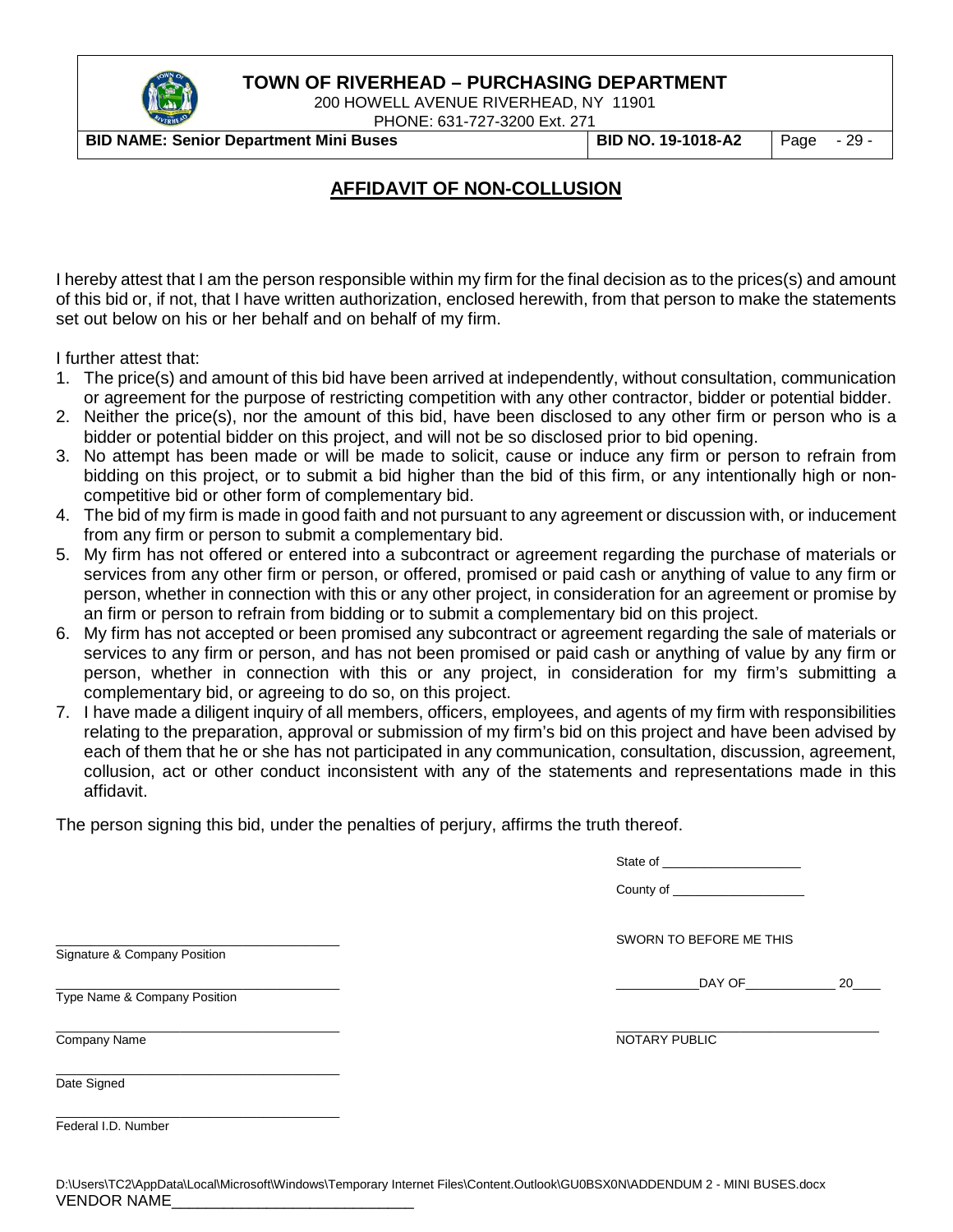

200 HOWELL AVENUE RIVERHEAD, NY 11901 PHONE: 631-727-3200 Ext. 271

| <b>TIONE.</b> 001-121-0200 LAI. 21 I          |                           |              |  |
|-----------------------------------------------|---------------------------|--------------|--|
| <b>BID NAME: Senior Department Mini Buses</b> | <b>BID NO. 19-1018-A2</b> | $Page -30 -$ |  |

The undersigned bidder has carefully examined the Contract Documents and will provide all necessary items as called for in the said Contract Documents in the manner prescribed therein and in said Contract, at the priced listed on the attached Bid Proposal Form.

If the bidder is an individual, the bid must be signed by that individual; if the bidder is a corporation, the bid must be signed by an officer of the corporation, or other person authorized by resolution of the Town Board, and in such case a copy of the resolution must be attached; if a partnership, by one of the partners or other person authorized by a writing signed by at least one general partner and submitted with the bid documents.

The submission of this constitutes a certification that no Town Officer has any interest therein. (Note: In the event that any Town Officer has any such interest, the full nature thereof should be disclosed below. It is not forbidden that individuals employed by the TOWN OF RIVERHEAD or other municipalities bid on contracts, but only that such interest be revealed when they do bid.)

The undersigned hereby acknowledges receipt of the following Addenda (if none were issued please write N/A): Contract Addendum No. Contract Dated

## **INSURANCE STATEMENT**

П

**FAILURE TO PROVIDE SPECIFIED INSURANCE SHALL DISQUALIFY BIDDER.** Bidder agrees as follows - please mark appropriate box:

\_\_\_\_\_\_\_\_\_\_\_\_ \_\_\_\_\_\_\_\_\_\_

\_\_\_\_\_\_\_\_\_\_\_\_ \_\_\_\_\_\_\_\_\_\_

Insurance Certificate as requested is attached.

I certify that I can supply insurance as specified if awarded the bid.  $\Box$ 

#### **ASSUMED NAME CERTIFICATION**

If the business is conducted under an assumed name, a copy of the certificate required to be filed under the New York general business law must be attached.

ASSUMED NAME:  $\blacksquare$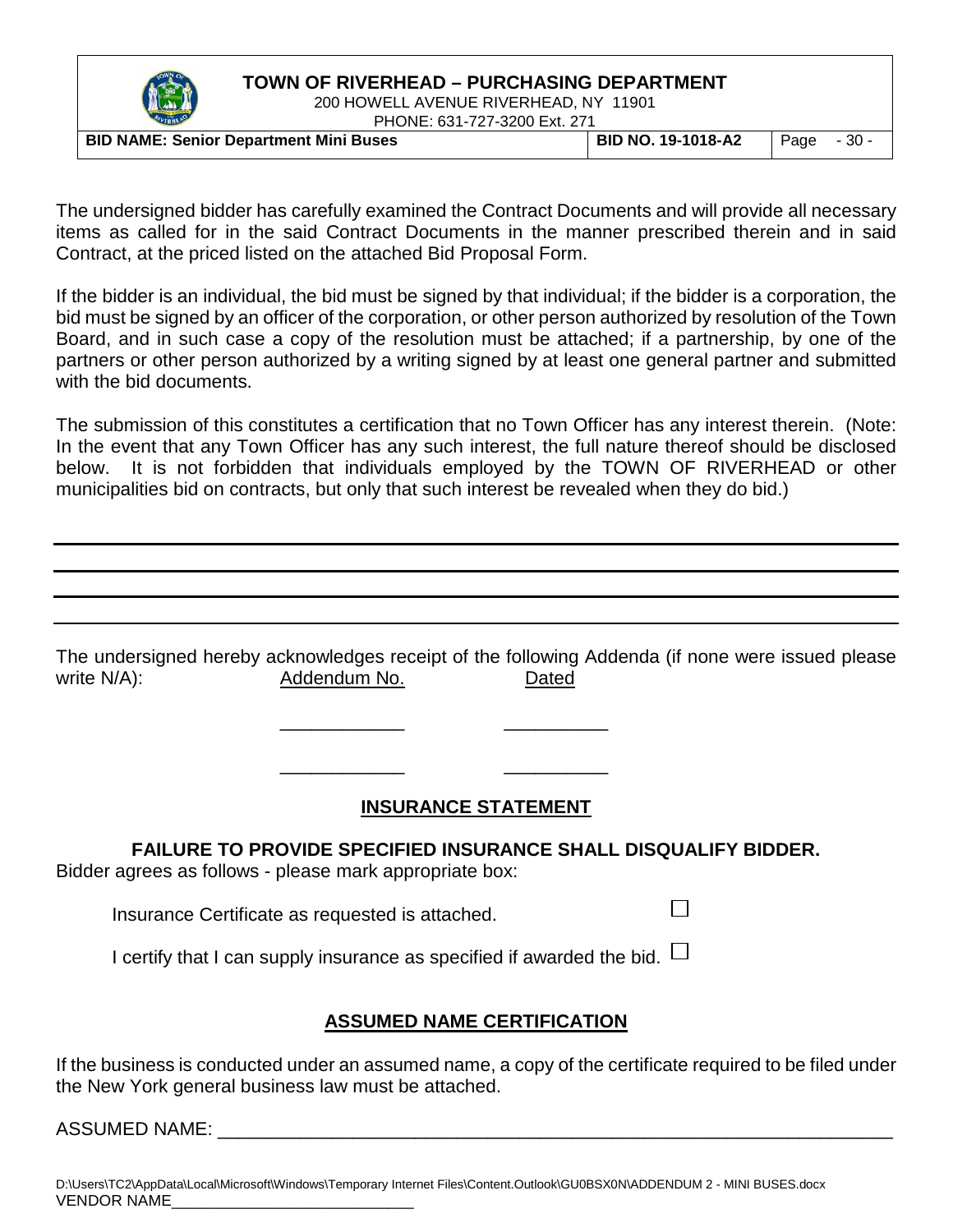

200 HOWELL AVENUE RIVERHEAD, NY 11901

PHONE: 631-727-3200 Ext. 271 **BID NAME: Senior Department Mini Buses BID NO. 19-1018-A2** Page - 31 -

| Manufacturer's Name & Model #<br>of Items Offered<br><b>14- PASSENGER MINI-BUS</b>                                                         | <b>Model Year</b><br>the control of the control of the control of the control of |
|--------------------------------------------------------------------------------------------------------------------------------------------|----------------------------------------------------------------------------------|
| ** Delivery Charges MUST be Included in Total Price**                                                                                      |                                                                                  |
| Unit Price Written in Numerical Form<br><b>Unit Price Written in Words:</b><br><u> 1989 - Johann Stoff, amerikansk politiker (d. 1989)</u> | $\sim$<br><b>Dollars</b>                                                         |
| <b>Manufacturer's Warranty/ Guarantee</b><br><b>Months</b>                                                                                 | <b>Days to Delivery</b><br>After Receipt of Purchase Order<br><b>Days</b>        |

1) Please list any suggested options with associated pricing.

\_\_\_\_\_\_\_\_\_\_\_\_\_\_\_\_\_\_\_\_\_\_\_\_\_\_\_\_\_\_\_\_\_\_\_\_\_\_\_\_\_\_\_\_\_\_\_\_\_\_\_\_\_\_\_\_\_\_\_\_\_\_\_\_\_\_\_\_\_\_\_\_\_\_\_ \_\_\_\_\_\_\_\_\_\_\_\_\_\_\_\_\_\_\_\_\_\_\_\_\_\_\_\_\_\_\_\_\_\_\_\_\_\_\_\_\_\_\_\_\_\_\_\_\_\_\_\_\_\_\_\_\_\_\_\_\_\_\_\_\_\_\_\_\_\_\_\_\_\_\_ \_\_\_\_\_\_\_\_\_\_\_\_\_\_\_\_\_\_\_\_\_\_\_\_\_\_\_\_\_\_\_\_\_\_\_\_\_\_\_\_\_\_\_\_\_\_\_\_\_\_\_\_\_\_\_\_\_\_\_\_\_\_\_\_\_\_\_\_\_\_\_\_\_\_\_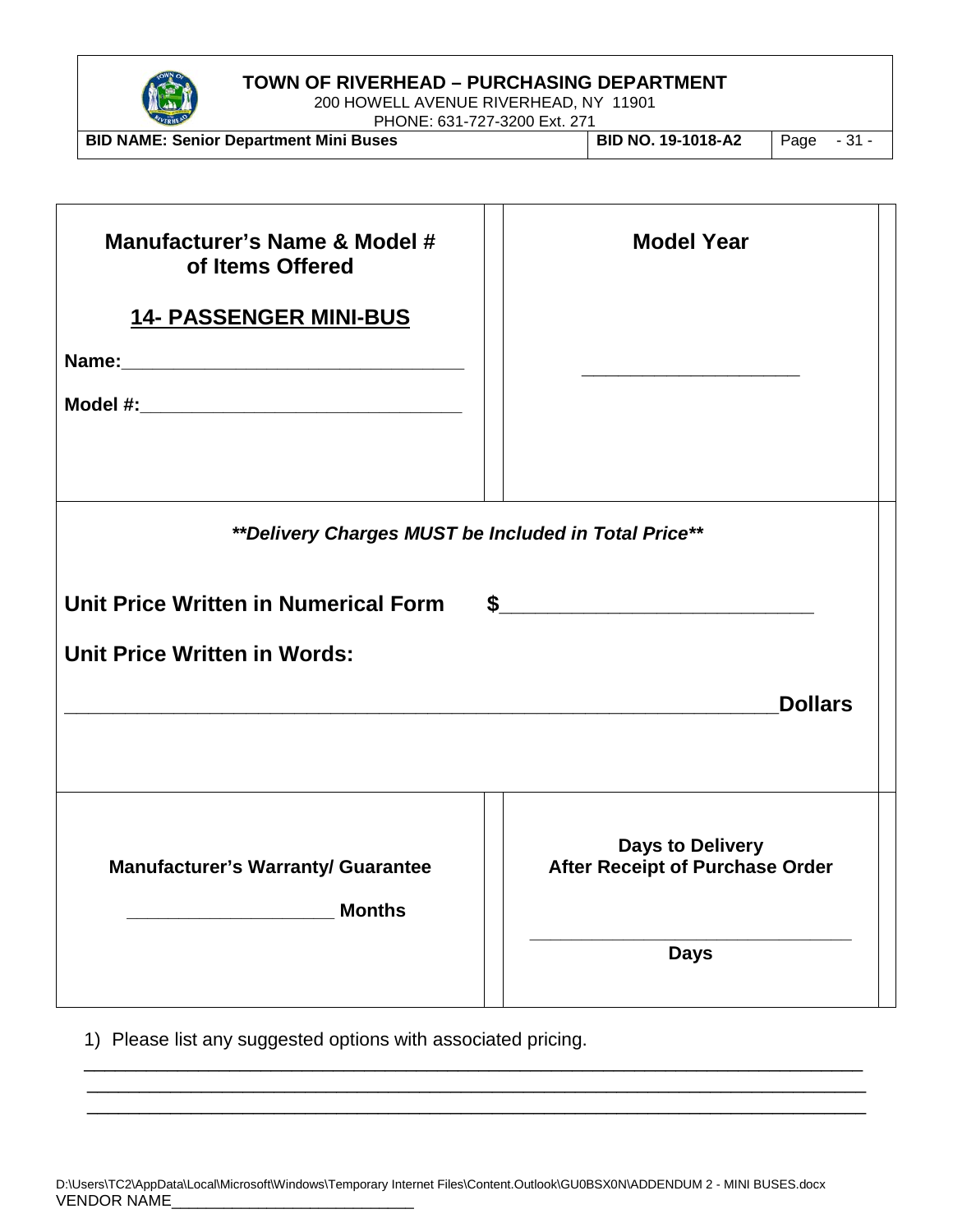

200 HOWELL AVENUE RIVERHEAD, NY 11901 PHONE: 631-727-3200 Ext. 271

| -------                                       | $\Gamma$ i IVINL. 03 1-727-3200 LAL 27 T |      |        |
|-----------------------------------------------|------------------------------------------|------|--------|
| <b>BID NAME: Senior Department Mini Buses</b> | <b>BID NO. 19-1018-A2</b>                | Page | $-32-$ |

2) Please list the name and address of the location where the Town may obtain full factory parts and service.

\_\_\_\_\_\_\_\_\_\_\_\_\_\_\_\_\_\_\_\_\_\_\_\_\_\_\_\_\_\_\_\_\_\_\_\_\_\_\_\_\_\_\_\_\_\_\_\_\_\_\_\_\_\_\_\_\_\_\_\_\_\_\_\_\_\_\_\_\_\_\_\_\_\_\_ \_\_\_\_\_\_\_\_\_\_\_\_\_\_\_\_\_\_\_\_\_\_\_\_\_\_\_\_\_\_\_\_\_\_\_\_\_\_\_\_\_\_\_\_\_\_\_\_\_\_\_\_\_\_\_\_\_\_\_\_\_\_\_\_\_\_\_\_\_\_\_\_\_\_\_ \_\_\_\_\_\_\_\_\_\_\_\_\_\_\_\_\_\_\_\_\_\_\_\_\_\_\_\_\_\_\_\_\_\_\_\_\_\_\_\_\_\_\_\_\_\_\_\_\_\_\_\_\_\_\_\_\_\_\_\_\_\_\_\_\_\_\_\_\_\_\_\_\_\_\_

3) Does the item your firm proposes have any Alternatives to the Minimum requirements? If yes, please list below. If no, enter N/A.

\_\_\_\_\_\_\_\_\_\_\_\_\_\_\_\_\_\_\_\_\_\_\_\_\_\_\_\_\_\_\_\_\_\_\_\_\_\_\_\_\_\_\_\_\_\_\_\_\_\_\_\_\_\_\_\_\_\_\_\_\_\_\_\_\_\_\_\_\_\_\_\_\_\_\_ \_\_\_\_\_\_\_\_\_\_\_\_\_\_\_\_\_\_\_\_\_\_\_\_\_\_\_\_\_\_\_\_\_\_\_\_\_\_\_\_\_\_\_\_\_\_\_\_\_\_\_\_\_\_\_\_\_\_\_\_\_\_\_\_\_\_\_\_\_\_\_\_\_\_\_ \_\_\_\_\_\_\_\_\_\_\_\_\_\_\_\_\_\_\_\_\_\_\_\_\_\_\_\_\_\_\_\_\_\_\_\_\_\_\_\_\_\_\_\_\_\_\_\_\_\_\_\_\_\_\_\_\_\_\_\_\_\_\_\_\_\_\_\_\_\_\_\_\_\_\_

| Manufacturer's Name & Model #<br>of Items Offered<br><b>16-PASSENGER SEAT and 2-WHEELCHAIR</b><br><b>CAPACITY MINI BUS</b> | <b>Model Year</b>                                          |
|----------------------------------------------------------------------------------------------------------------------------|------------------------------------------------------------|
| **Delivery Charges MUST be Included in total Price**                                                                       |                                                            |
| Unit Price Written in Numerical Form                                                                                       | $\sim$                                                     |
| <b>Unit Price Written in Words:</b>                                                                                        |                                                            |
|                                                                                                                            | <b>Dollars</b>                                             |
| <b>Manufacturer's Warranty/ Guarantee</b>                                                                                  | <b>Days to Delivery</b><br>After Receipt of Purchase Order |
| <b>Months</b>                                                                                                              | <b>Days</b>                                                |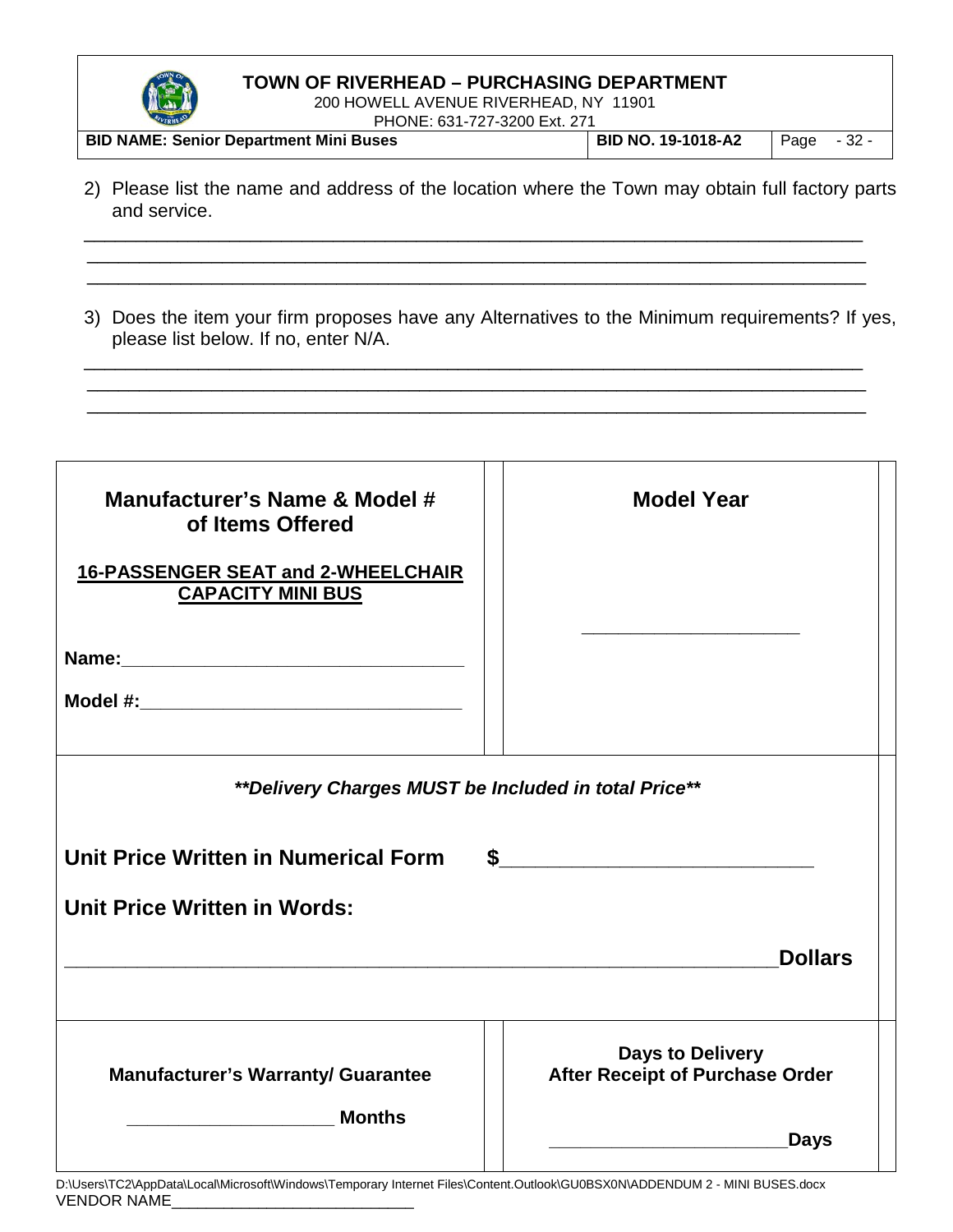

200 HOWELL AVENUE RIVERHEAD, NY 11901 PHONE: 631-727-3200 Ext. 271

| <b>BID NAME: Senior Department Mini Buses</b> | <b>BID NO. 19-1018-A2</b> |  | $Page - 33 -$ |
|-----------------------------------------------|---------------------------|--|---------------|

\_\_\_\_\_\_\_\_\_\_\_\_\_\_\_\_\_\_\_\_\_\_\_\_\_\_\_\_\_\_\_\_\_\_\_\_\_\_\_\_\_\_\_\_\_\_\_\_\_\_\_\_\_\_\_\_\_\_\_\_\_\_\_\_\_\_\_\_\_\_\_\_\_\_\_ \_\_\_\_\_\_\_\_\_\_\_\_\_\_\_\_\_\_\_\_\_\_\_\_\_\_\_\_\_\_\_\_\_\_\_\_\_\_\_\_\_\_\_\_\_\_\_\_\_\_\_\_\_\_\_\_\_\_\_\_\_\_\_\_\_\_\_\_\_\_\_\_\_\_\_ \_\_\_\_\_\_\_\_\_\_\_\_\_\_\_\_\_\_\_\_\_\_\_\_\_\_\_\_\_\_\_\_\_\_\_\_\_\_\_\_\_\_\_\_\_\_\_\_\_\_\_\_\_\_\_\_\_\_\_\_\_\_\_\_\_\_\_\_\_\_\_\_\_\_\_

1) Please list any suggested options with associated pricing.

2) Please list the name and address of the location where the Town may obtain full factory parts and service.

\_\_\_\_\_\_\_\_\_\_\_\_\_\_\_\_\_\_\_\_\_\_\_\_\_\_\_\_\_\_\_\_\_\_\_\_\_\_\_\_\_\_\_\_\_\_\_\_\_\_\_\_\_\_\_\_\_\_\_\_\_\_\_\_\_\_\_\_\_\_\_\_\_\_\_ \_\_\_\_\_\_\_\_\_\_\_\_\_\_\_\_\_\_\_\_\_\_\_\_\_\_\_\_\_\_\_\_\_\_\_\_\_\_\_\_\_\_\_\_\_\_\_\_\_\_\_\_\_\_\_\_\_\_\_\_\_\_\_\_\_\_\_\_\_\_\_\_\_\_\_ \_\_\_\_\_\_\_\_\_\_\_\_\_\_\_\_\_\_\_\_\_\_\_\_\_\_\_\_\_\_\_\_\_\_\_\_\_\_\_\_\_\_\_\_\_\_\_\_\_\_\_\_\_\_\_\_\_\_\_\_\_\_\_\_\_\_\_\_\_\_\_\_\_\_\_

3) Does the item your firm proposes have any Alternatives to the Minimum requirements? If yes, please list below. If no, enter N/A.

\_\_\_\_\_\_\_\_\_\_\_\_\_\_\_\_\_\_\_\_\_\_\_\_\_\_\_\_\_\_\_\_\_\_\_\_\_\_\_\_\_\_\_\_\_\_\_\_\_\_\_\_\_\_\_\_\_\_\_\_\_\_\_\_\_\_\_\_\_\_\_\_\_\_\_ \_\_\_\_\_\_\_\_\_\_\_\_\_\_\_\_\_\_\_\_\_\_\_\_\_\_\_\_\_\_\_\_\_\_\_\_\_\_\_\_\_\_\_\_\_\_\_\_\_\_\_\_\_\_\_\_\_\_\_\_\_\_\_\_\_\_\_\_\_\_\_\_\_\_\_ \_\_\_\_\_\_\_\_\_\_\_\_\_\_\_\_\_\_\_\_\_\_\_\_\_\_\_\_\_\_\_\_\_\_\_\_\_\_\_\_\_\_\_\_\_\_\_\_\_\_\_\_\_\_\_\_\_\_\_\_\_\_\_\_\_\_\_\_\_\_\_\_\_\_\_

After the award of the bid, the placing of an order by the Purchasing Agent of the TOWN OF RIVERHEAD, with the bidder for the supplies and/or services herein described, shall be deemed an acceptance of this proposal, and shall constitute a contract between the TOWN OF RIVERHEAD, and the bidder for supplying the supplies and/or services herein described in accordance with the terms of this proposal and at the prices named herein.

| <b>PRINT NAME</b>                                                     |
|-----------------------------------------------------------------------|
|                                                                       |
| DATE<br><u> 1989 - Jan Samuel Barbara, margaret e</u> n 1980 eta 1980 |

## **ACKNOWLEDGMENT**

STATE OF NEW YORK, COUNTY OF \_\_\_\_\_\_\_\_\_\_\_\_\_\_\_\_\_\_\_\_\_\_) ss.:

On the \_\_\_\_\_day of \_\_\_\_\_\_\_\_\_\_\_\_\_\_\_\_\_\_\_in the year 2019 before me, the undersigned, personally appeared, \_\_\_\_\_\_\_\_\_\_\_\_\_\_\_\_\_\_\_\_\_\_\_\_\_\_\_\_\_\_\_, personally known to me or proved to me on the basis of satisfactory evidence to be the individual(s) whose name(s) is (are) subscribed to the within instrument and acknowledged to me that he/she/they executed the same in his/her/their capacity(ies), and that by his/her/their signature(s) on the instrument, the individual(s), or the person upon behalf of which the individual(s) acted, executed the instrument.

NOTARY PUBLIC

\_\_\_\_\_\_\_\_\_\_\_\_\_\_\_\_\_\_\_\_\_\_\_\_\_\_\_\_\_\_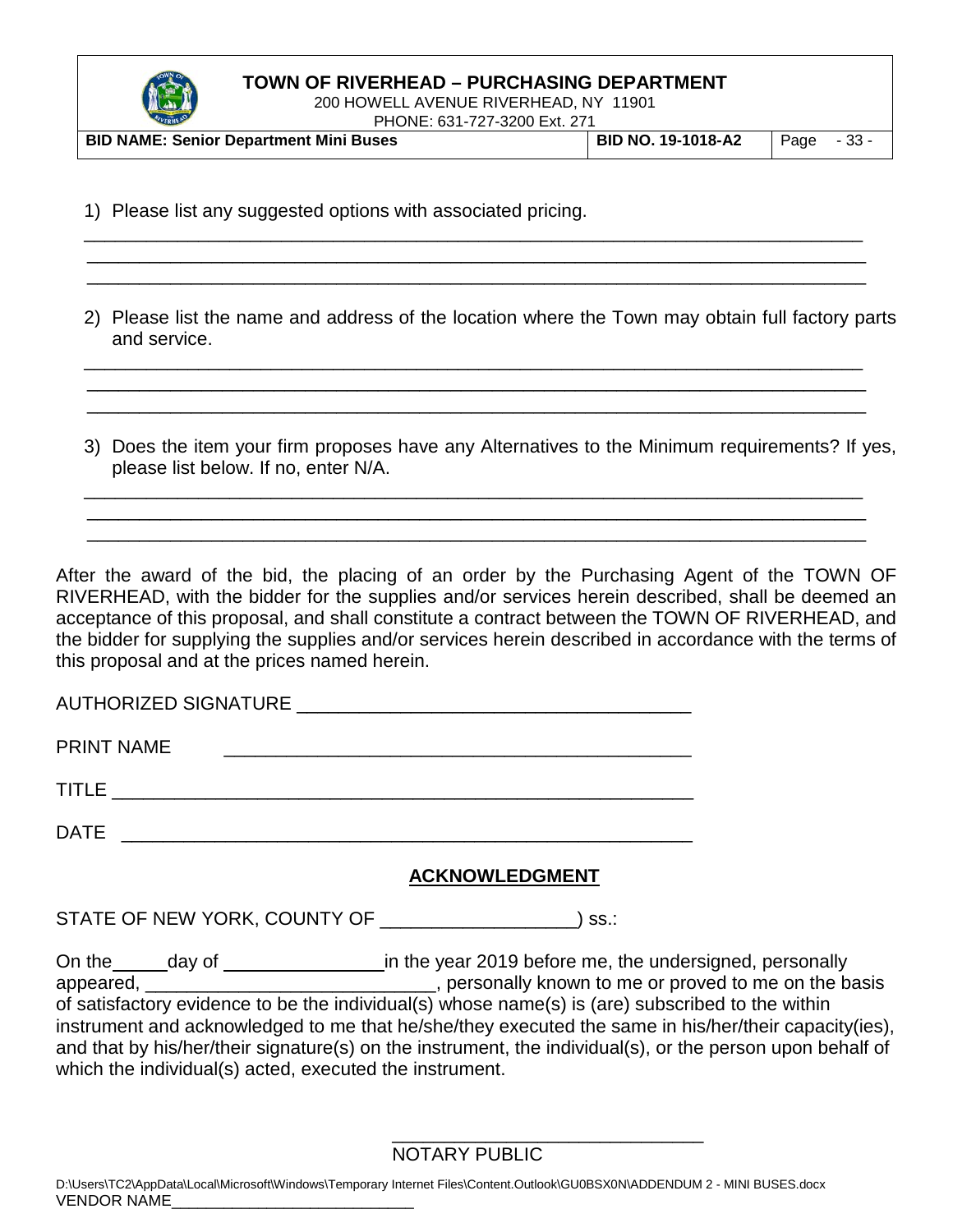

200 HOWELL AVENUE RIVERHEAD, NY 11901 PHONE: 631-727-3200 Ext. 271

**BID NAME: Senior Department Mini Buses BID NO. 19-1018-A2** Page - 34 -

# **ALL** QUESTIONS PERTAINING TO THIS SOLICITATION **MUST** BE SUBMITTED IN WRITING.

**(Please use this form and email it to [baldinucci@townofriverheadny.gov](mailto:baldinucci@townofriverheadny.gov) to the attention of Teresa Baldinucci, Purchasing Agent. We will respond as soon as possible.)**

| Date:                 |  |  |  |
|-----------------------|--|--|--|
| <b>Company Name:</b>  |  |  |  |
| <b>Contact Name:</b>  |  |  |  |
| Fax No.:              |  |  |  |
| <b>Telephone No.:</b> |  |  |  |
|                       |  |  |  |
|                       |  |  |  |
|                       |  |  |  |
|                       |  |  |  |
|                       |  |  |  |
|                       |  |  |  |
|                       |  |  |  |
|                       |  |  |  |
|                       |  |  |  |
|                       |  |  |  |
|                       |  |  |  |
|                       |  |  |  |
|                       |  |  |  |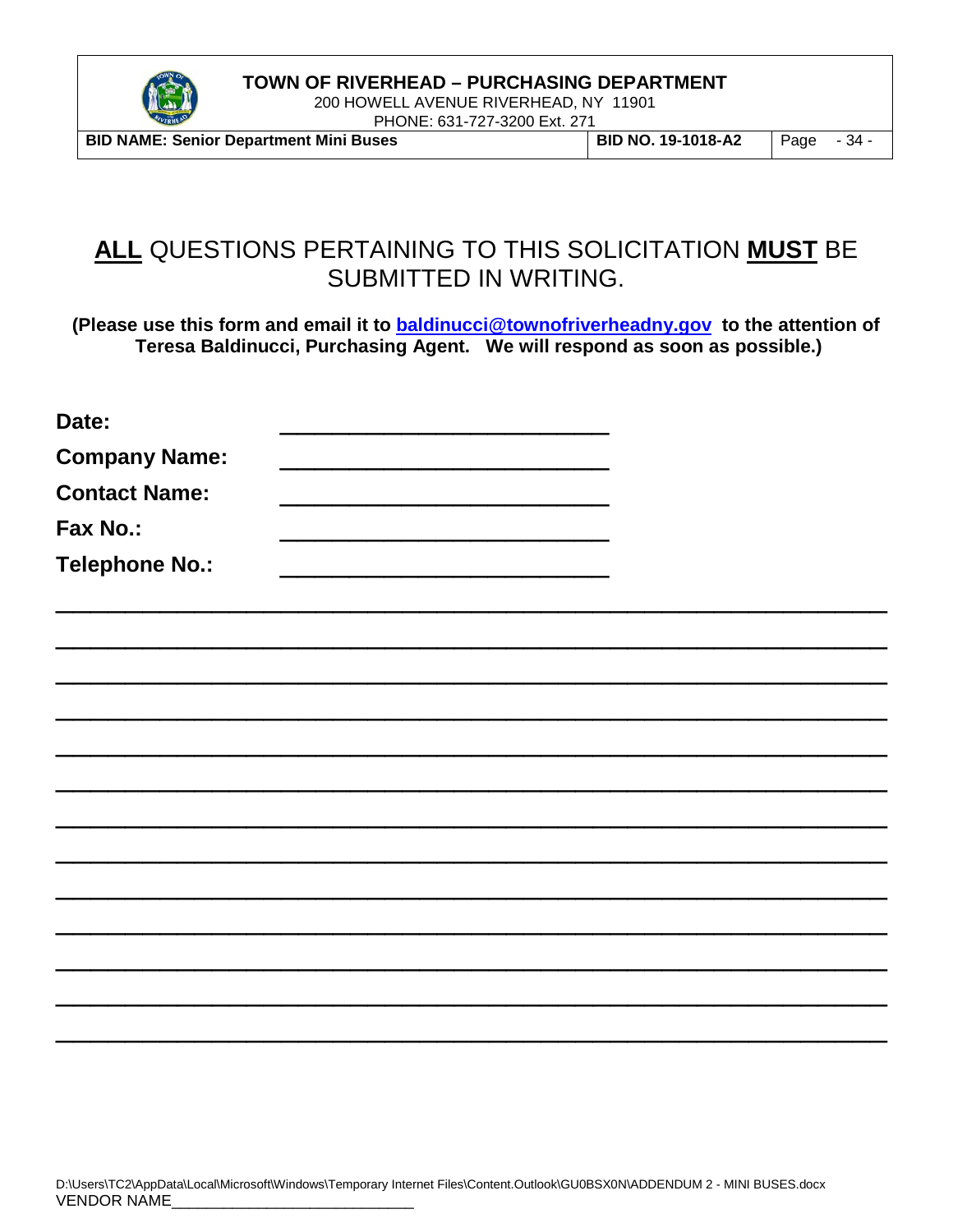

200 HOWELL AVENUE RIVERHEAD, NY 11901 PHONE: 631-727-3200 Ext. 271

**BID NAME: Senior Department Mini Buses BID NO. 19-1018-A2** Page - 35 -

\_\_\_\_\_\_\_\_\_\_\_\_\_\_\_\_\_\_\_\_\_\_\_\_\_\_\_\_\_\_\_ \_\_\_\_\_\_\_\_\_\_\_\_\_\_\_\_\_\_\_\_\_\_\_\_\_\_\_\_\_\_\_

\_\_\_\_\_\_\_\_\_\_\_\_\_\_\_\_\_\_\_\_\_\_\_\_\_\_\_\_\_\_\_ \_\_\_\_\_\_\_\_\_\_\_\_\_\_\_\_\_\_\_\_\_\_\_\_\_\_\_\_\_\_\_

## **NON-BIDDER'S RESPONSE**

For purposes of facilitating your firm's response to our invitation to bid, the TOWN OF RIVERHEAD is interested in ascertaining reasons for prospective bidders' failure to respond to invitations to bid. If your firm is not responding to this bid, please indicate the reason(s) by checking any appropriate item(s) below and returning this form to the TOWN OF RIVERHEAD Purchasing Department at the above address.

We are not responding to this invitation for bid for the following reason(s):

- Items or materials requested not manufactured by us or not available to our company.
- Our items and/or materials do not meet specifications.
- Specifications not clearly understood or applicable (too vague, too rigid, etc.)
- Quantities too small.
- Insufficient time allowed for preparation of bid.
- \_\_\_ Incorrect address used. Correct mailing address is:
- Our branch/division handles this type of bid. Correct name and mailing address is:
- Other reason(s) (please specify):